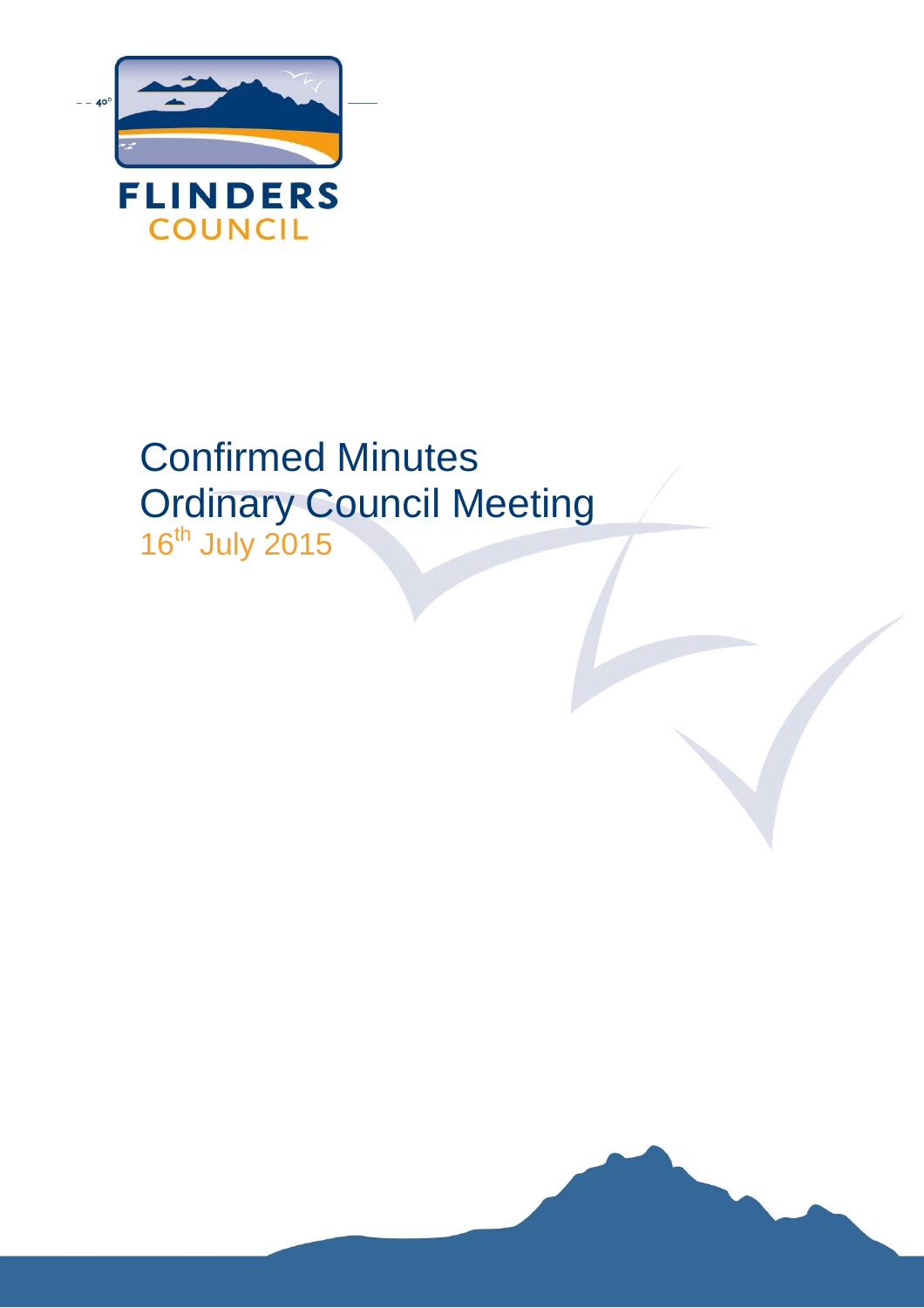# **FLINDERS COUNCIL ORDINARY MEETING CONFIRMED MINUTES**

| <b>DATE:</b>       | Thursday 16 <sup>th</sup> July 2015              |
|--------------------|--------------------------------------------------|
| <b>VENUE:</b>      | Flinders Art and Entertainment Centre, Whitemark |
| <b>COMMENCING:</b> | 1.00 pm                                          |

# PRESENT

Mayor Carol Cox Deputy Mayor Marc Cobham Cr Chris Rhodes Cr Ken Stockton Cr David Williams Cr Gerald Willis

# APOLOGIES

Cr Peter Rhodes

#### STAFF IN ATTENDANCE

| Raoul Harper     | - General Manager                | $1.00 - 2.26$ pm |
|------------------|----------------------------------|------------------|
| Sophie Pitchford | - Corporate Services Coordinator | $1.00 - 1.20$ pm |
| Vicki Warden     | - Executive Officer              | $1.00 - 2.26$ pm |

#### CONFIRMATION OF MINUTES

188.07.2015 Moved: Deputy Mayor M Cobham Seconded: Cr K Stockton That the Minutes from the Ordinary Council Meeting and the Closed Council Meeting held on the  $18^{\rm th}$  June 2015 be confirmed.

# CARRIED UNANIMOUSLY (6-0)

For: Mayor Carol Cox, Deputy Mayor Marc Cobham, Cr Chris Rhodes, Cr Ken Stockton, Cr David Williams and Cr Gerald Willis.

#### PUBLIC QUESTION TIME

#### Question 1: Dennis Cooper

Re: location of future private/charter operators' hangars and landing fees, would Council consider allowing the above hangars to be located on the northside of the strip – where two are already – and abolish landing fees for flights within the Furneaux Group? Note: the Islands' do already pay road rates; Airvan planes can better service islands than boats in most cases and it may help restore activity on islands – hard to have boats and farming talents.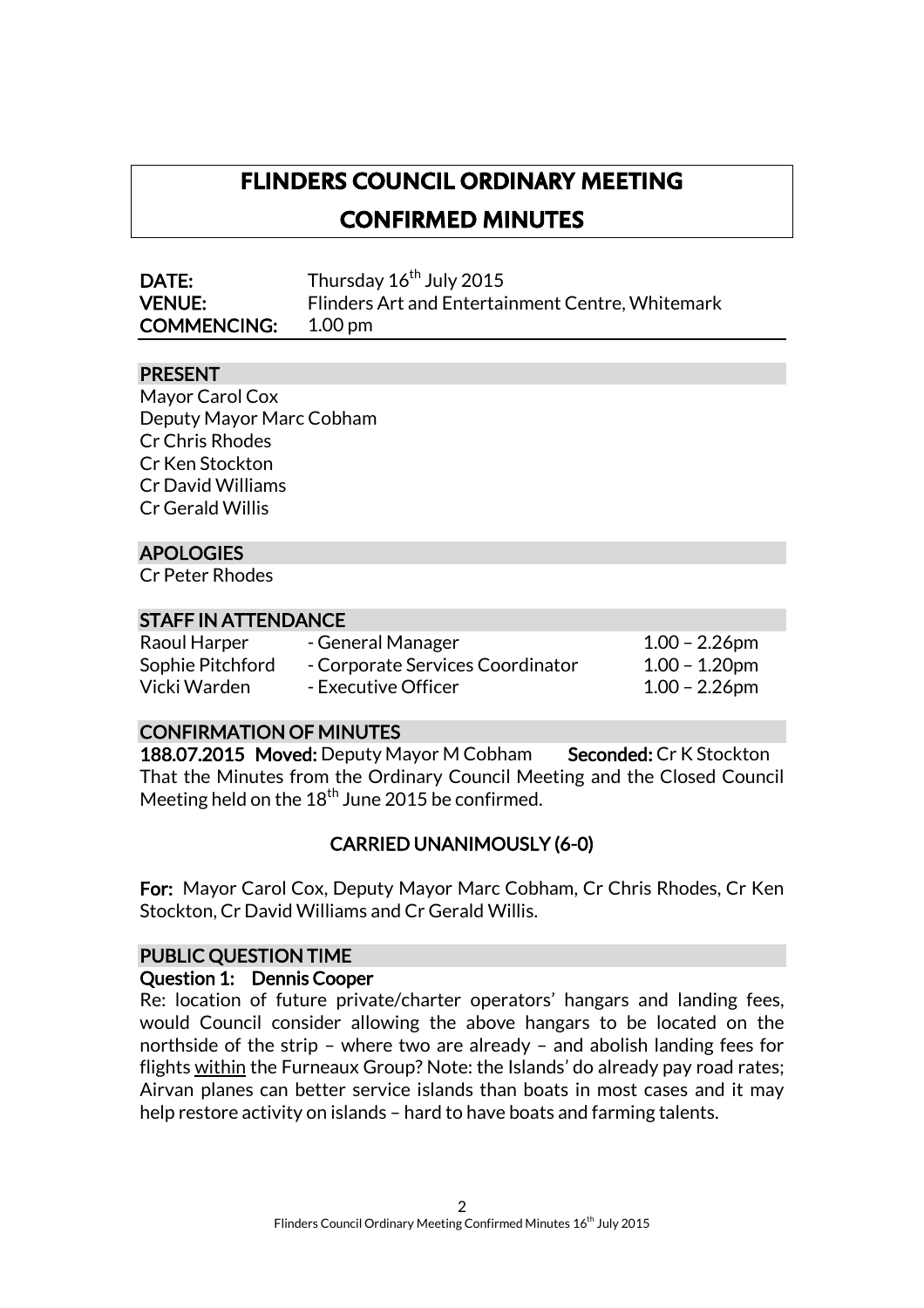# **FLINDERS ISLAND AIRPORT MASTER PLAN AIRPORT SUPPORT** SERVICES PRECINCT PLAN AIRPORT BOUNDARY FUTURE TAXIM DRAWING NO: FIAMP-003 **REVISION NO:** E<br>23 FEBRUARY 2012 **DATE:** SCALE: 1:2,500 @A4<br>GDA94 MGA55 GCS 50  $\mathbf{I}$ **kneebush HARVEST**

# Response from General Manager:

The adopted Flinders Island Airport Master Plan specifically sited the commercial operators' hangar development zone adjacent to the RFDS Shed with access to the recently completed stage 1 apron extension. The proposed stage 2 apron extension will provide for even further enhanced facilities for commercial general aviation operators with access to a dedicated taxiway.

The Airport Master Plan dedicated the northern side of the airport to general aviation hangar development not commercial operators. Commercial operators should be focused into the one area of the airport. Power, waste water disposal, access to car parking, the terminal building, fuel and the overall design and functionality of the airport rely on considered land use planning and development. Council has adopted the Airport Master Plan to guide the future use and development of the airport. A decision on the siting of commercial hangars has already been made and Mr Cooper makes no considered argument as to why this should be revisited in the question provided.

In relation to the request to waive landing fees for operators who work in the Furneaux Islands due to the fact they pay "road rates" the following applies:

1. Council owns and maintains the airport for the benefit of the entire community. This comes at a substantial cost to all ratepayers. Commercial operators who utilise the facility for profit should by right pay for that use. The current landing fee system does not discriminate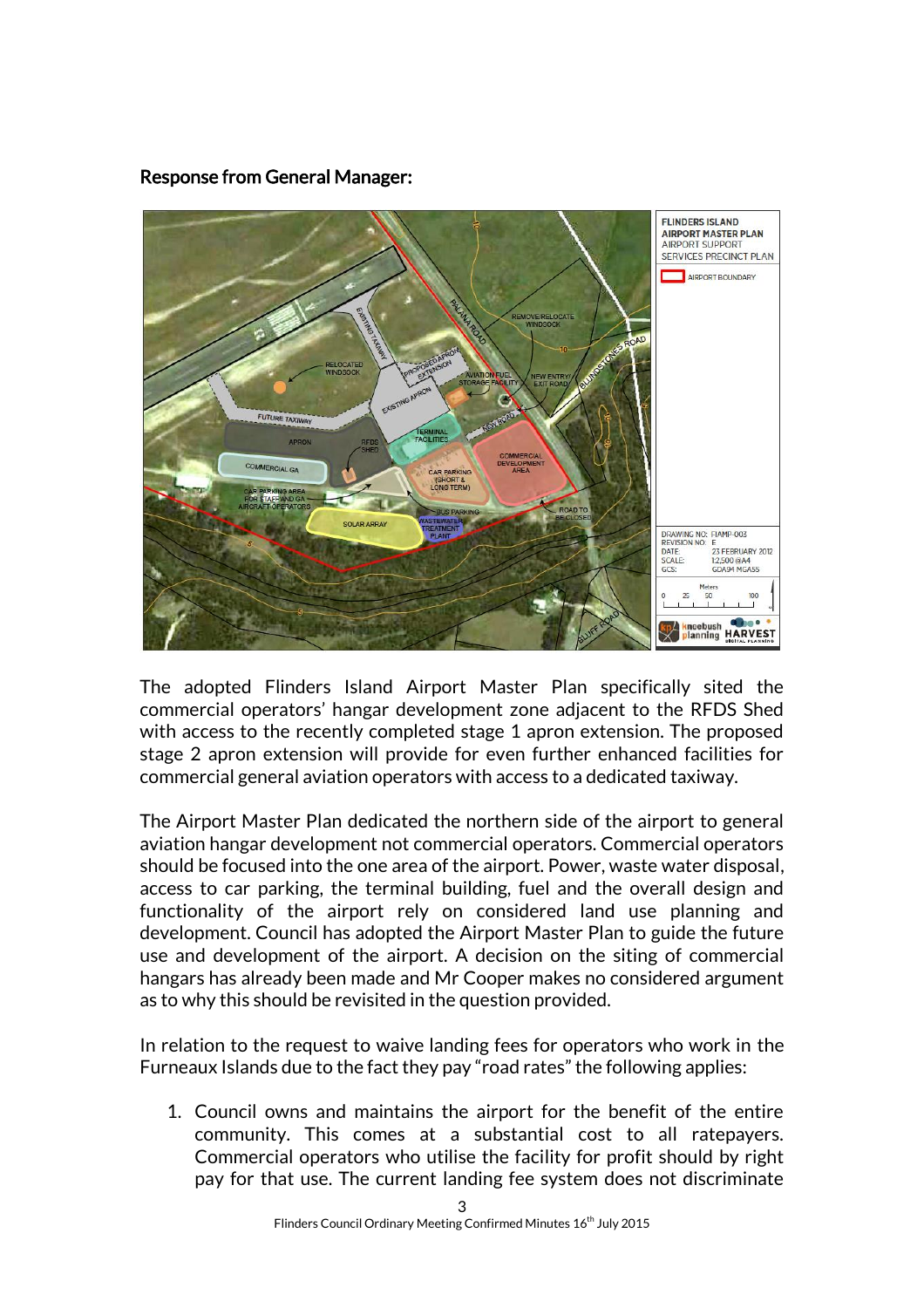between commercial operators and those that utilise the facility are acutely aware of the fees and charges involved in its use to support their commercial operations. To subsidise commercial operators would see the community as a whole required to further cross subsidise the operation of the airport. Effectively this would see ratepayers cross subsidising a commercial operator and actively reducing funds from essential services to the cost of operating the airport.

2. The National Competition Policy binds Council and the manner in which it undertakes commercial activities.

Broadly, the National Competition Policy can be outlined as follows:

- 1. It separates the regulatory functions from the commercial activities of the business.
- 2. Extend the Trade Practices laws prohibiting anti-competitive activities (such as the abuse of market power and market-fixing) to all businesses, including government businesses.
- 3. Requires government to ensure 'competitive neutrality' so that privately-owned businesses can compete on an equal footing with those owned by Government.

Council must operate the airport on a commercial basis and not support or undertake activities that would see it breach its competitive neutrality requirements. Council must at all times apply full cost attribution to its commercial fees and charges. Waiving landing fees as outlined by Mr Cooper would see Council in breach of its competitive neutrality requirements and as such can't be supported. Council can consider alternative approaches to charging operators such as annual access fees and the like but these again must be entered into on a commercial basis where full cost attribution is still employed.

In short, the Airport Master Plan does not support commercial hangar development on the northern side of the airport and Council is required to charge commercial operators for the use of the airport.

# Question 2: Deputy Mayor M Cobham on behalf of Annemarie Carnell and Karen Turner

We are asking if the proposed new public toilet at Killiecrankie will be sited at the large public open space on the right hand side of Killiecrankie Road, approximately 80 meters south of the BBQ area. There is an area there on the level high ground next to the road which is ideal for the toilet, away from any rocks and low lying damp ground. This area was also suggested by a previous Council Building Inspector and also by some plans drawn up in the past for this area. Given that this is the optimum choice geologically speaking for the new public toilet, could you tell us if this is where the toilet will be built?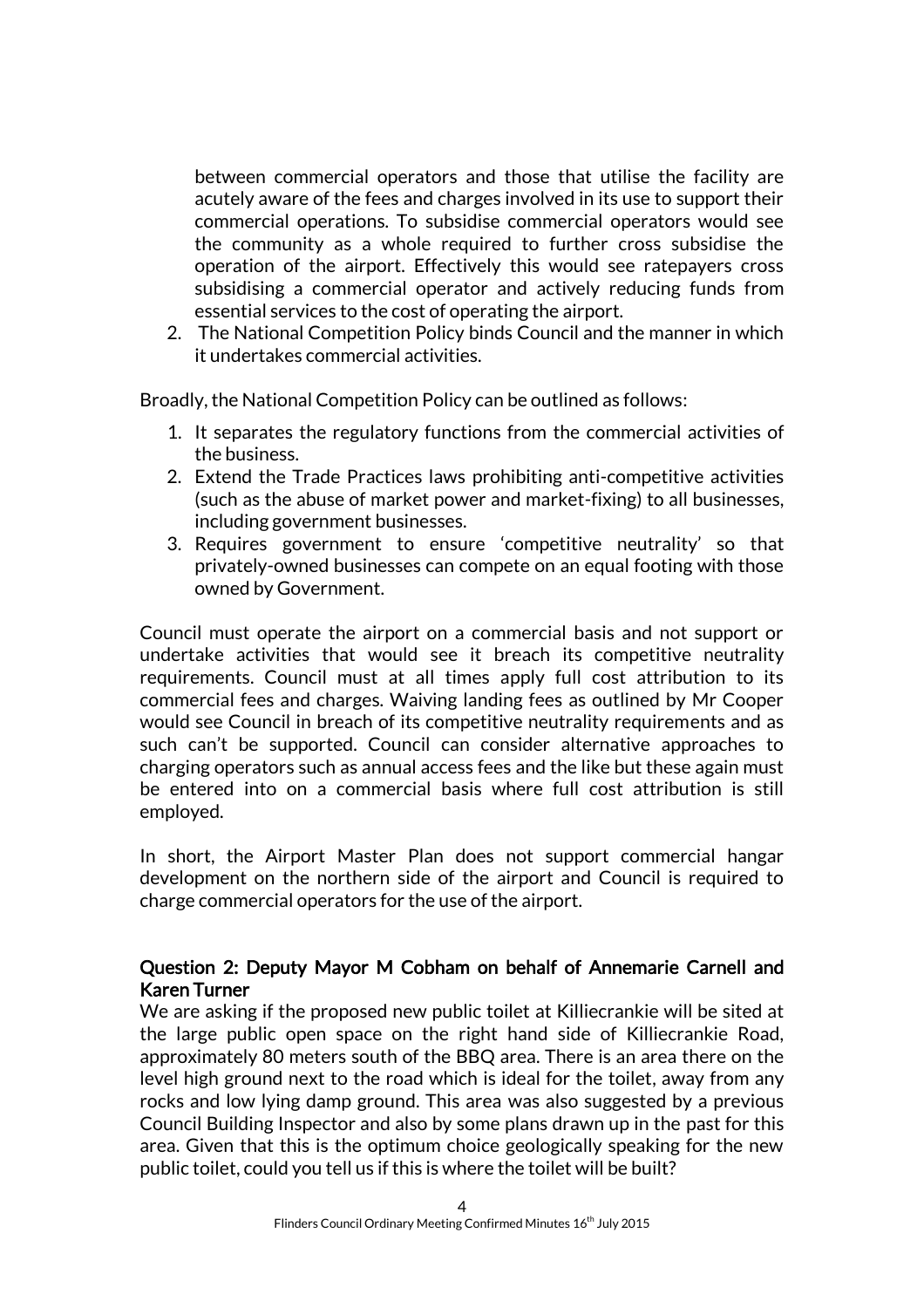# Response from General Manger:

Tests were completed last week and it is most likely that the toilet will be sited in this location.

LATE AGENDA ITEMS Nil

DECLARATION OF PECUNIARY INTEREST Nil

LEAVE OF ABSENCE Nil

PETITIONS

Nil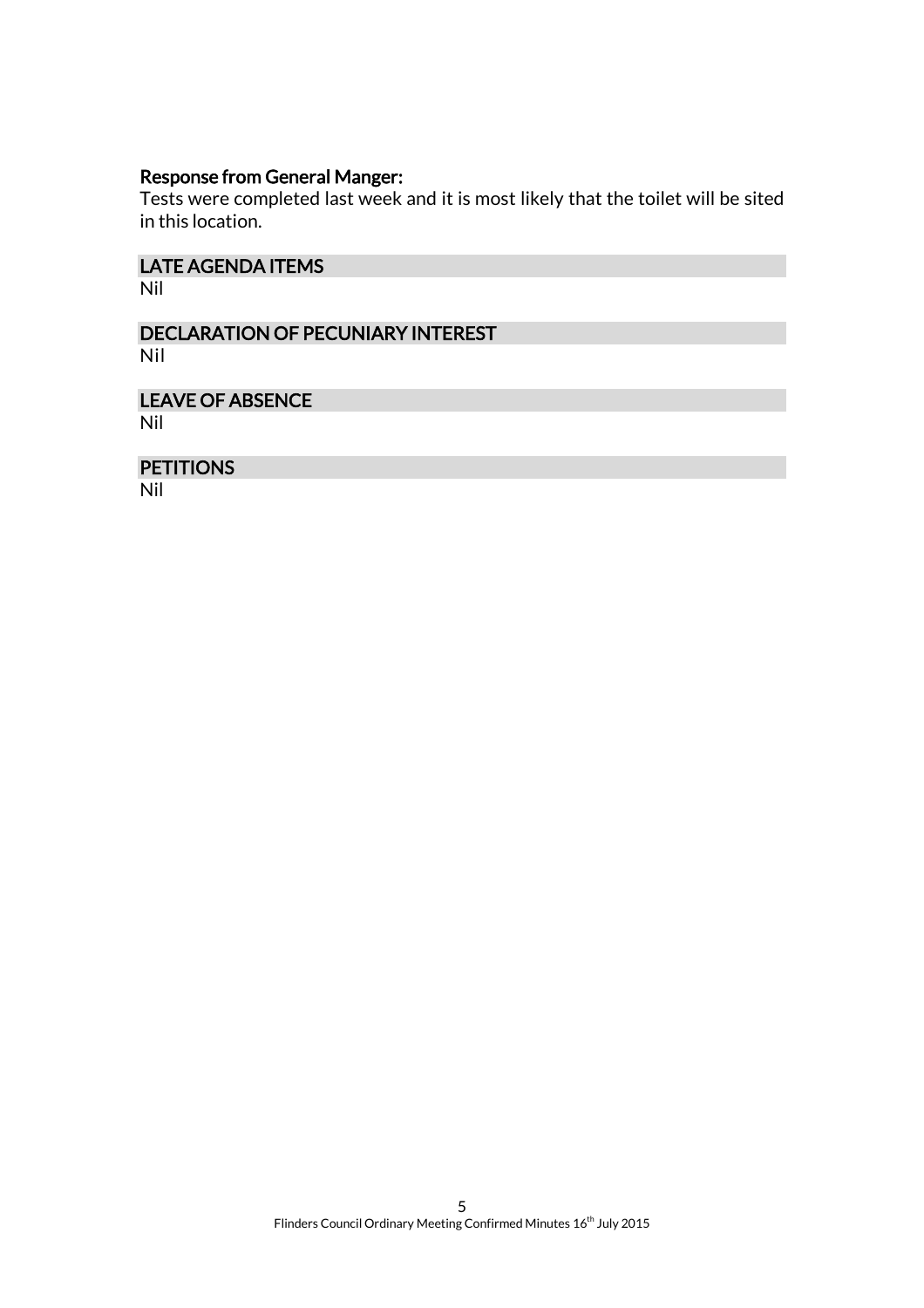# **WORKSHOPS & INFORMATION FORUMS File No: COU/0205**

# Council Workshop held on 2<sup>nd</sup> July 2015

Council held a Workshop on the following subjects:

- $\bullet$  Item 1 WiFi Project Elan
- Item 2 Bass Strait Islands Shipping Proposal
- Item 3 DRAFT 2015-16 Budget
- Item 4 DRAFT Strategic Plan
- Item 5 DRAFT 2015-16 Annual Plan
- Item 6 CONFIDENTIAL Planning update
- Item 7 CONFIDENTIAL Lady Baron Property
- Item 8 Australian Government Regional Telecommunications Review

Additional items discussed:

- Telstra proposal
- Running Display Cabinet

#### Councillors Present:

Mayor Carol Cox, Deputy Marc Cobham, Cr Chris Rhodes, Cr Ken Stockton and Cr Gerald Willis

#### Apologies:

Cr Peter Rhodes Cr David Williams

#### Staff and Consultants Present:

Raoul Harper (General Manager) and Sophie Pitchford (Corporate Services Manager) (Item 3 only)

As workshops and information sessions are for information and discussion purposes only, no decisions are made or foreshadowed at these proceedings.

#### VOTING REQUIREMENTS:

Simple Majority

#### RECOMMENDATION:

That the Council Workshop held on  $2^{\mathsf{nd}}$  July 2015 be noted.

#### DECISION:

189.07.2015 Moved: Deputy Mayor M Cobham Seconded: Cr C Rhodes That the Council Workshop held on  $2^{\mathsf{nd}}$  July 2015 be noted.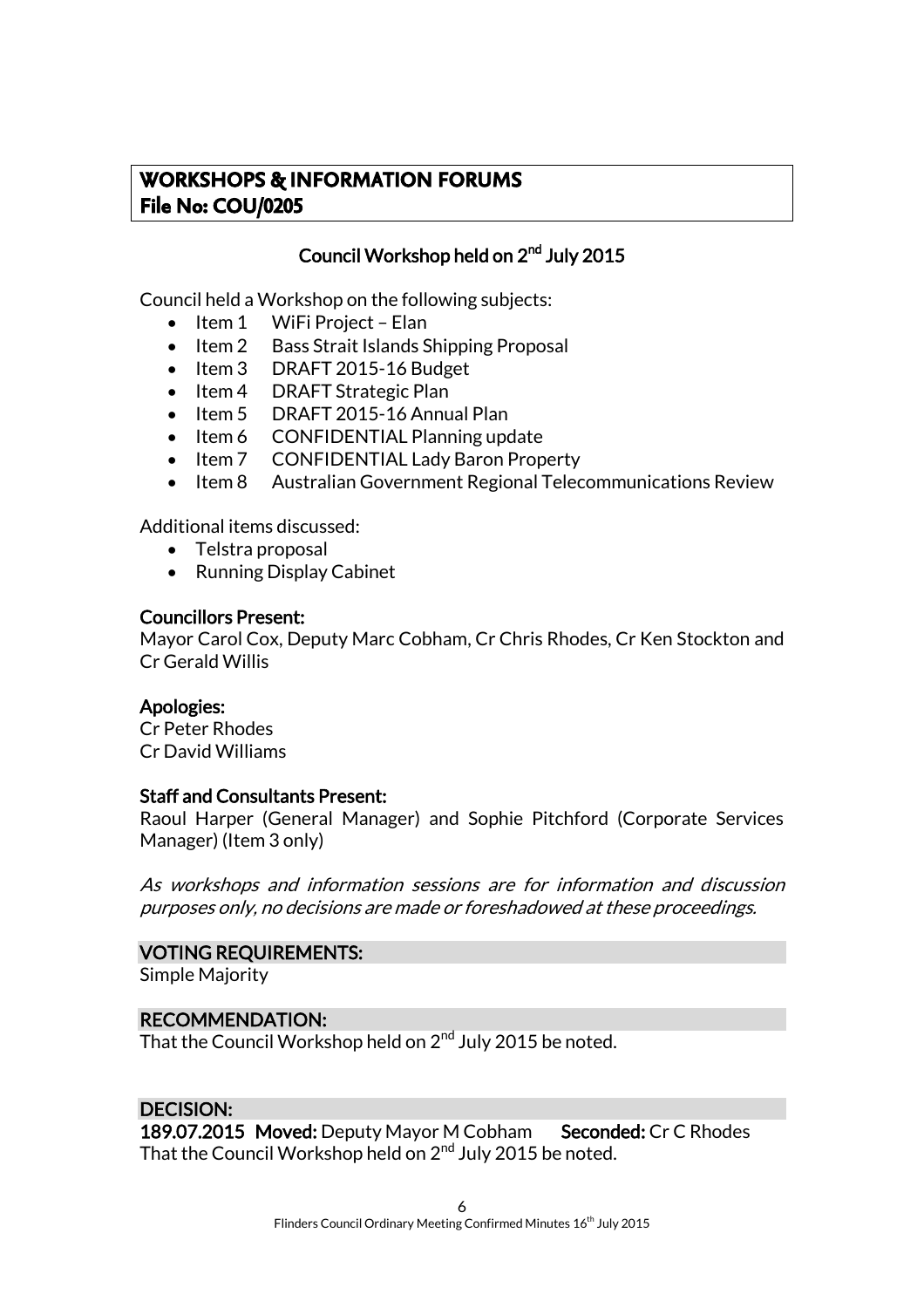# CARRIED UNANIMOUSLY (6-0)

For: Mayor Carol Cox, Deputy Mayor Marc Cobham, Cr Chris Rhodes, Cr Ken Stockton, Cr David Williams and Cr Gerald Willis.

# PUBLIC MEETINGS

Nil

# COUNCILLOR'S QUESTIONS ON NOTICE Nil

# COUNCILLOR'S QUESTIONS WITHOUT NOTICE Nil

# PUBLICATIONS/REPORTS TABLED FOR COUNCIL INFORMATION Nil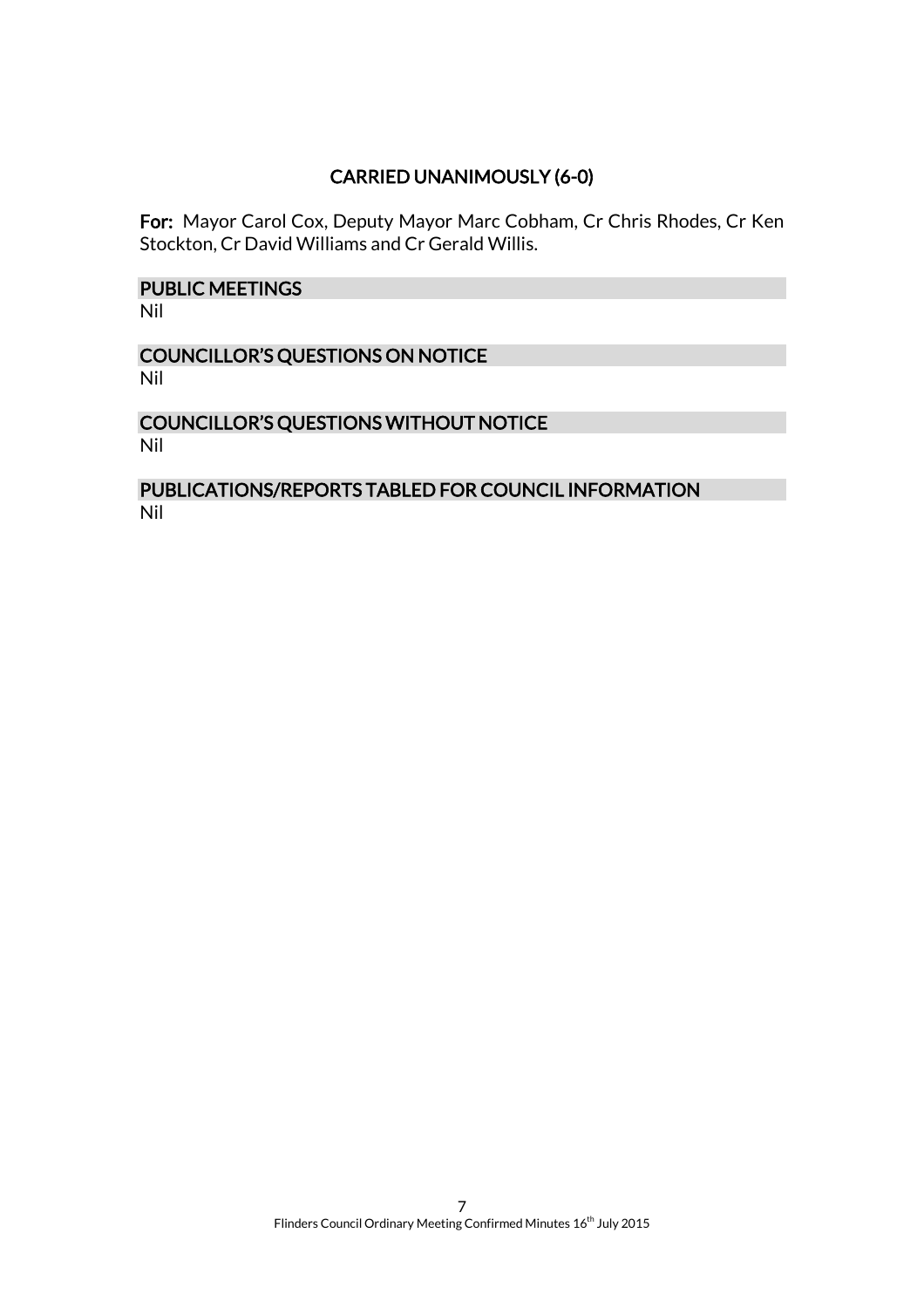# **REPORTS TO BE RECEIVED**

Lady Barron Hall & Recreational Special Committee File No: AME/0503

Annexure 1: Lady Barron Hall & Recreational Special Committee Special Meeting 8<sup>th</sup> June 2015 Unconfirmed Minutes

#### OFFICER'S REPORT (Raoul Harper, General Manager):

The unconfirmed minutes of the Lady Barron Hall & Recreational Special Committee Special Meeting held on Monday 8<sup>th</sup> June 2015 have been provided for consideration. The minutes outline what the committee has been working on to date and can now be received by Council.

#### OFFICER'S RECOMMENDATION

The unconfirmed minutes of the Lady Barron Hall & Recreational Special Committee Special Meeting held on Monday 8<sup>th</sup> June 2015 be noted.

#### DECISION:

190.07.2015 Moved: Cr D Williams Seconded: Deputy Mayor M Cobham The unconfirmed minutes of the Lady Barron Hall & Recreational Special Committee Special Meeting held on Monday 8<sup>th</sup> June 2015 be noted.

# CARRIED UNANIMOUSLY (6-0)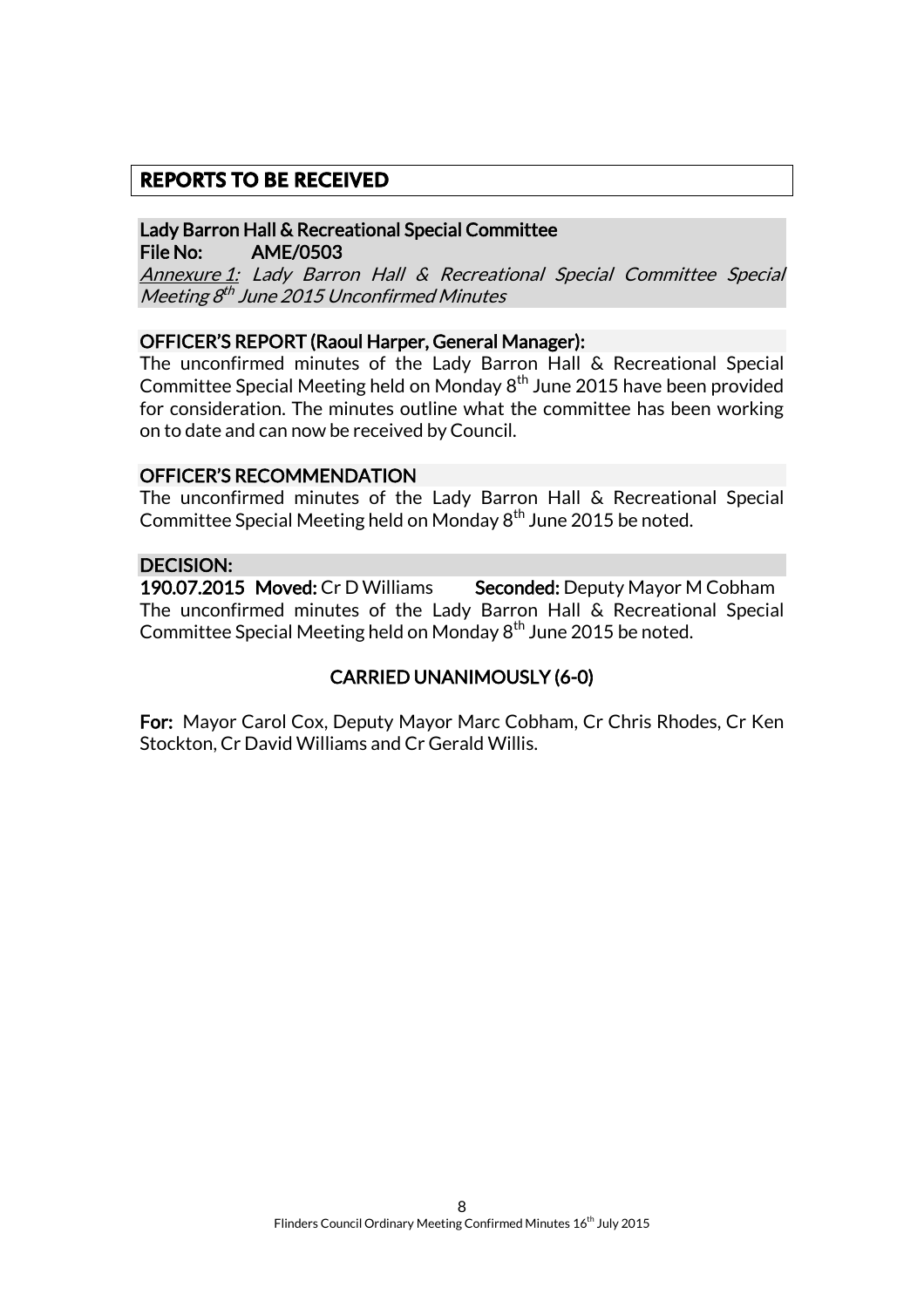#### Lady Barron Hall & Recreational Special Committee File No: AME/0503

Annexure 2: Lady Barron Hall & Recreational Special Committee Special Meeting 1<sup>st</sup> July 2015 Unconfirmed Minutes

#### OFFICER'S REPORT (Raoul Harper, General Manager):

The unconfirmed minutes of the Lady Barron Hall & Recreational Special Committee Special Meeting held on Wednesday  $1<sup>st</sup>$  July 2015 have been provided for consideration. The minutes outline what the committee has been working on to date and can now be received by Council.

#### OFFICER'S RECOMMENDATION

The unconfirmed minutes of the Lady Barron Hall & Recreational Special Committee Special Meeting held on Wednesday  $1<sup>st</sup>$  July 2015 be noted.

#### DECISION:

191.07.2015 Moved: Cr D Williams Seconded: Deputy Mayor M Cobham The unconfirmed minutes of the Lady Barron Hall & Recreational Special Committee Special Meeting held on Wednesday  $1<sup>st</sup>$  July 2015 be noted.

# CARRIED UNANIMOUSLY (6-0)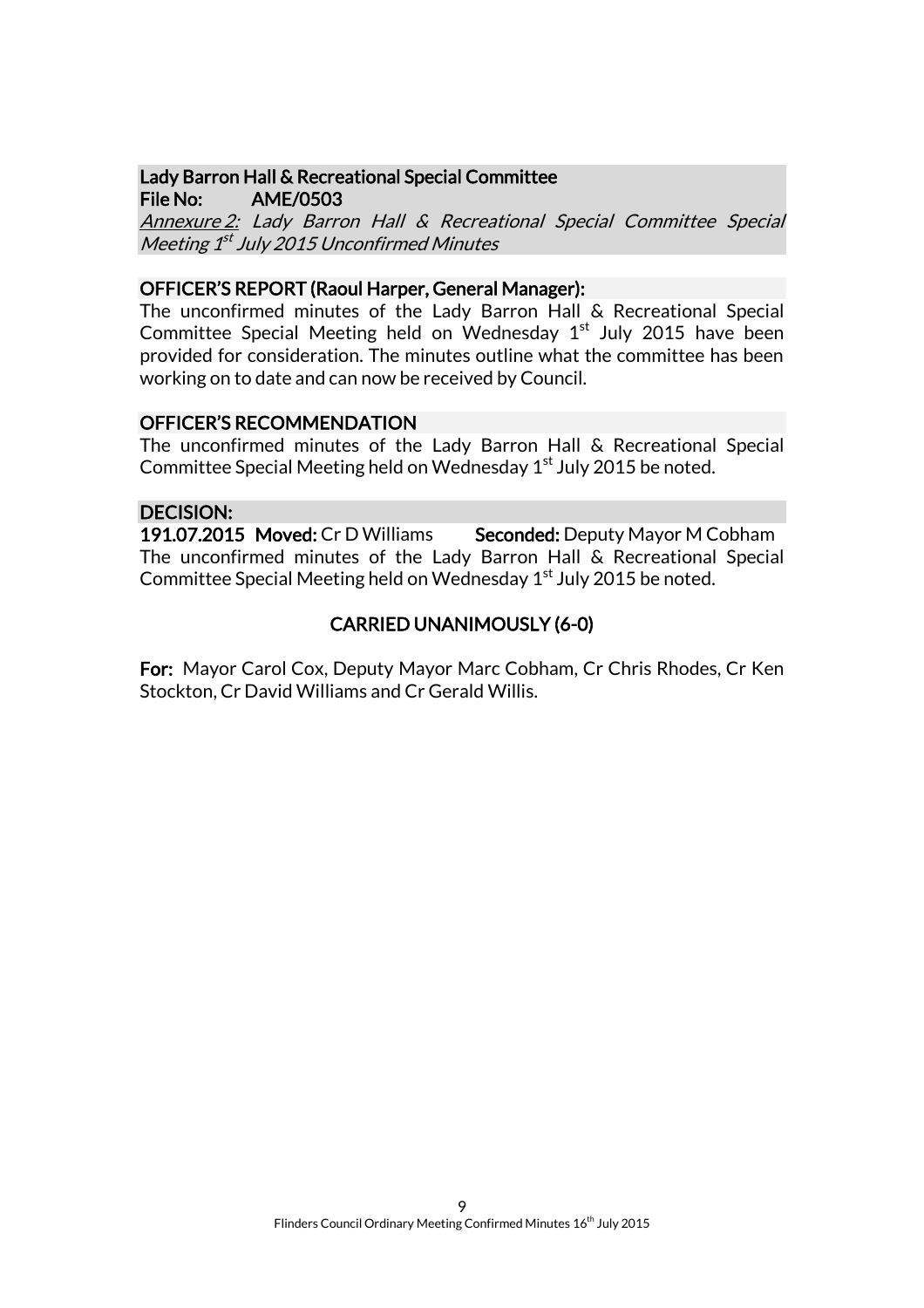# Flinders Island State Emergency Service

File No: CSV/0400 <u>Annexure 3:</u> Flinders Island State Emergency Service Annual Report (1<sup>st</sup> April 2014 – 31<sup>st</sup> March 2015) Annexure 4: State Emergency Service Auditor's Report 2014

# OFFICER'S REPORT (Raoul Harper, General Manager):

The Flinders Island State Emergency Service Annual Report  $(1<sup>st</sup>$  April 2014 –  $31<sup>st</sup>$  March 2015) and Auditor's Report have been provided for consideration. The report outlines the group's achievement over the 12 month period and can now be received by Council.

# OFFICER'S RECOMMENDATION

That the meeting resolves that the Flinders Island State Emergency Service Annual Report ( $1<sup>st</sup>$  April 2014 –  $31<sup>st</sup>$  March 2015) and Auditor's Report be received and noted.

# DECISION:

192.07.2015 Moved: Deputy Mayor M Cobham Seconded: Cr K Stockton That the meeting resolves that the Flinders Island State Emergency Service Annual Report ( $1<sup>st</sup>$  April 2014 –  $31<sup>st</sup>$  March 2015) and Auditor's Report be received and noted.

# CARRIED UNANIMOUSLY (6-0)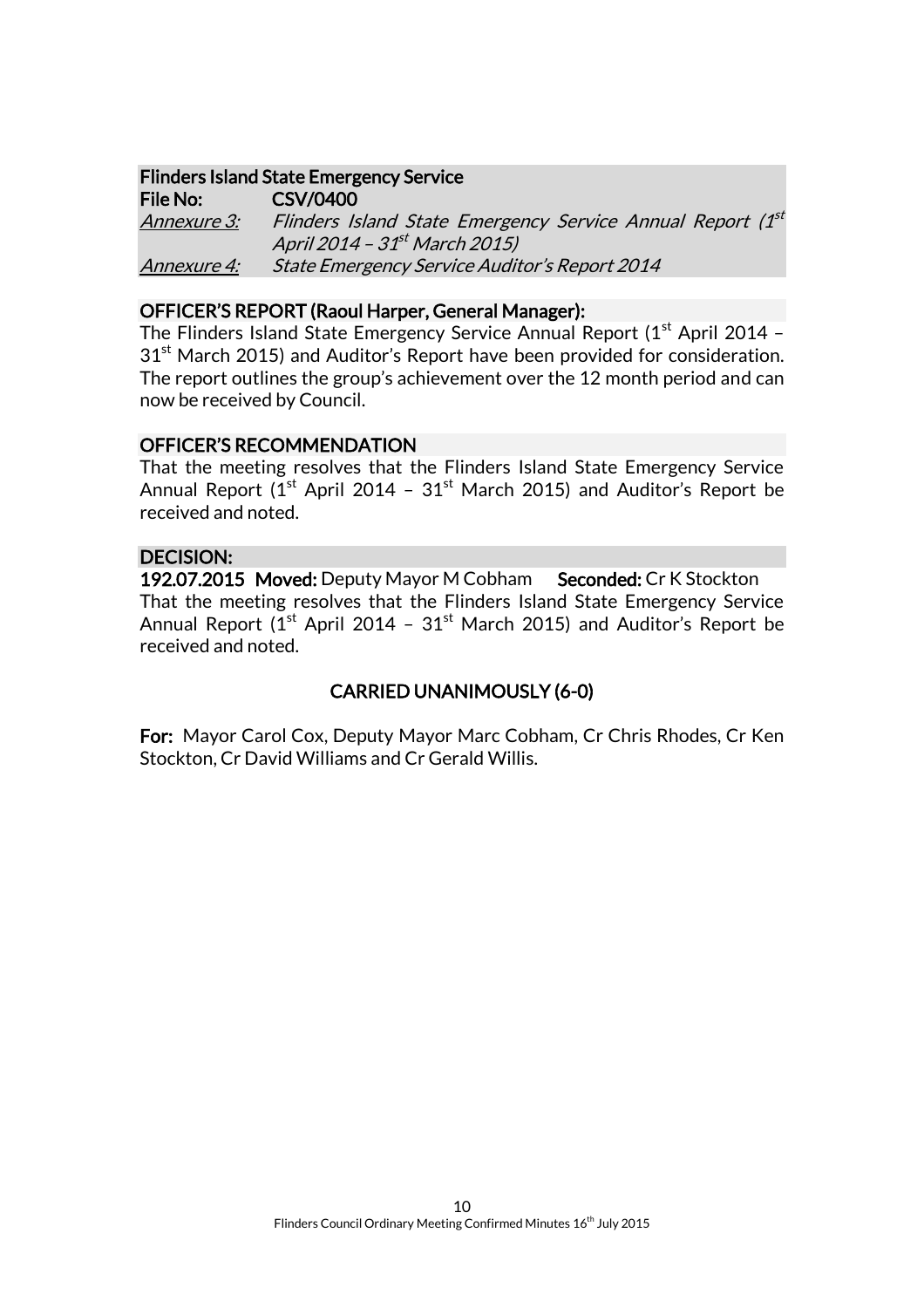#### Furneaux Community Health Special Committee File No: CSV/0912

Annexure 5: Furneaux Community Health Special Committee Meeting 3<sup>rd</sup> June 2015 Unconfirmed Minutes

# OFFICER'S REPORT (Raoul Harper, General Manager):

The unconfirmed minutes of the Furneaux Community Health Special Committee Meeting held on Wednesday 3<sup>rd</sup> June 2015 have been provided for consideration. The minutes outline what the committee has been working on to date and can now be received by Council.

# OFFICER'S RECOMMENDATION

The unconfirmed minutes of the Furneaux Community Health Special Committee Meeting held on Wednesday 3<sup>rd</sup> June 2015 be noted.

# DECISION:

193.07.2015 Moved: Deputy Mayor M Cobham Seconded: Cr G Willis The unconfirmed minutes of the Furneaux Community Health Special Committee Meeting held on Wednesday 3<sup>rd</sup> June 2015 be noted.

# CARRIED UNANIMOUSLY (6-0)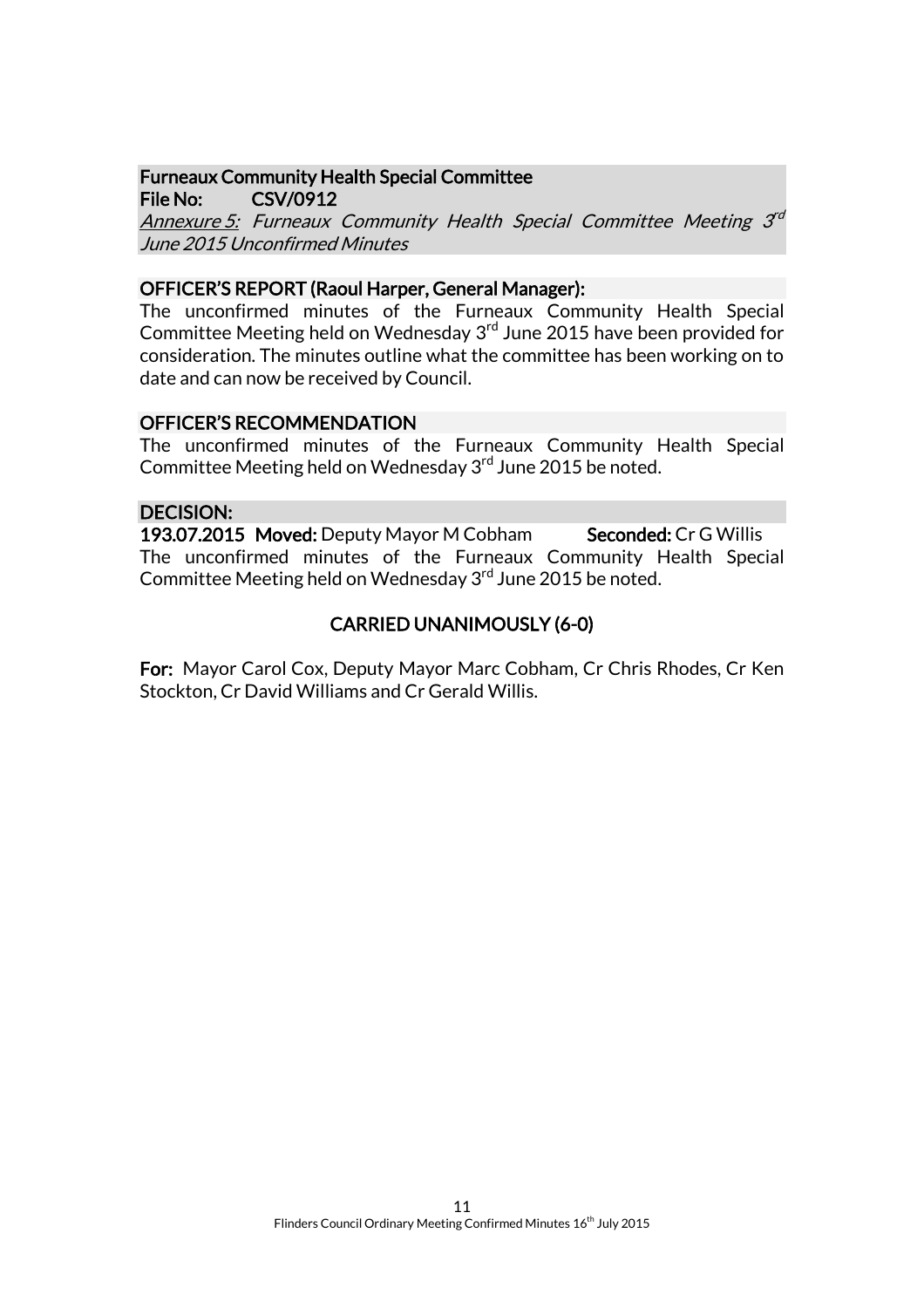#### Furneaux (Emita) Hall & Recreation Ground Special Committee File No: AME/0502

Annexure 6: Furneaux (Emita) Hall & Recreation Ground Special Committee Meeting 25<sup>th</sup> June 2015 Unconfirmed Minutes

# OFFICER'S REPORT (Raoul Harper, General Manager):

The unconfirmed minutes of the Furneaux (Emita) Hall & Recreation Ground Special Committee Meeting held on Thursday  $25<sup>th</sup>$  June 2015 have been provided for consideration. The minutes outline what the committee has been working on to date and can now be received by Council.

#### OFFICER'S RECOMMENDATION

The unconfirmed minutes of the Furneaux (Emita) Hall & Recreation Ground Special Committee Meeting held on Thursday  $25^{th}$  June 2015 be noted.

#### DECISION:

194.07.2015 Moved: Deputy Mayor M Cobham Seconded: Cr K Stockton The unconfirmed minutes of the Furneaux (Emita) Hall & Recreation Ground Special Committee Meeting held on Thursday  $25<sup>th</sup>$  June 2015 be noted.

# CARRIED UNANIMOUSLY (6-0)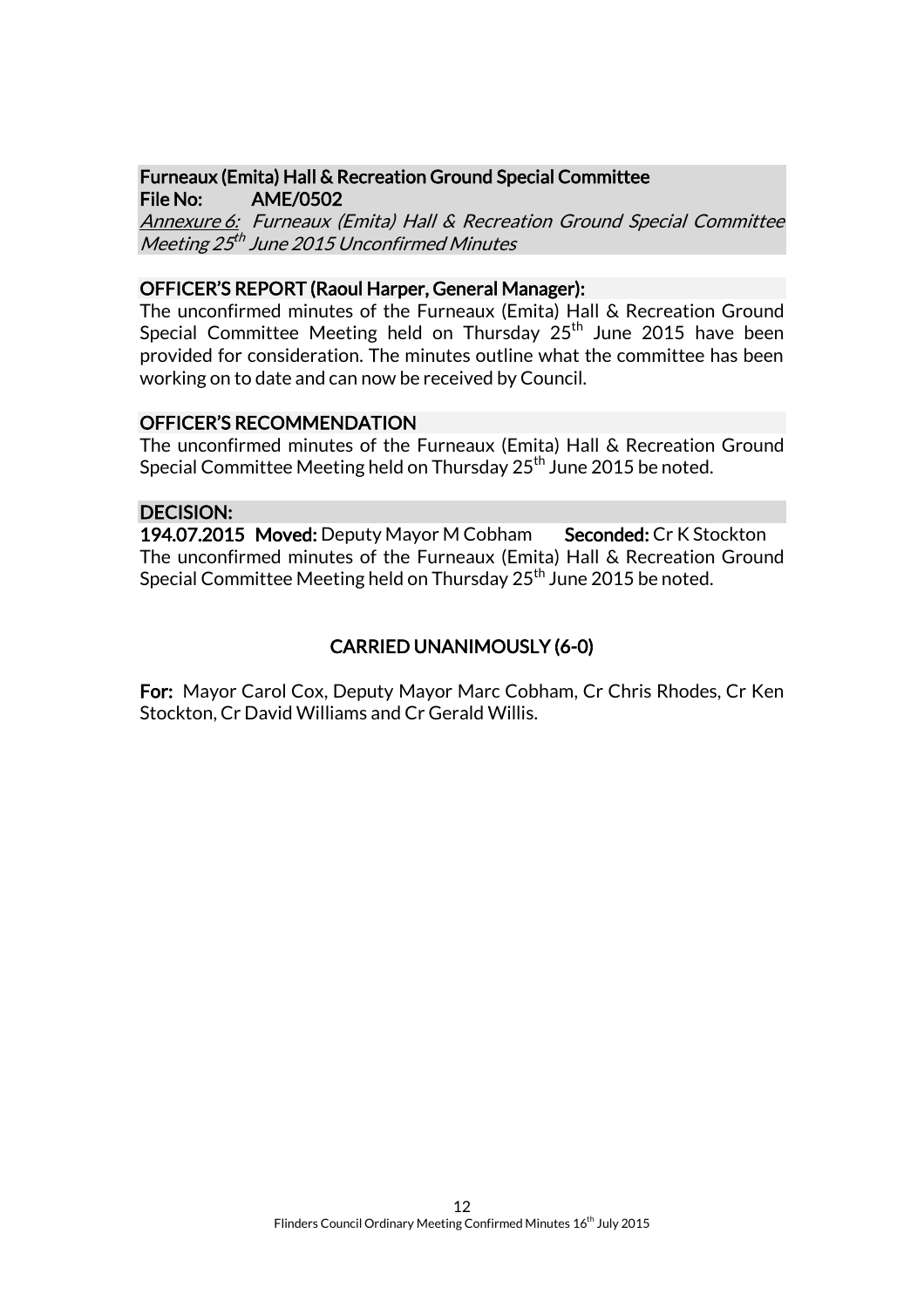# **COUNCILLORS' REPORTS**

Nil

Note: Deputy Mayor M Cobham submitted a report on the 'Coast to Coast' Conference which will be tabled at the August Ordinary Council Meeting.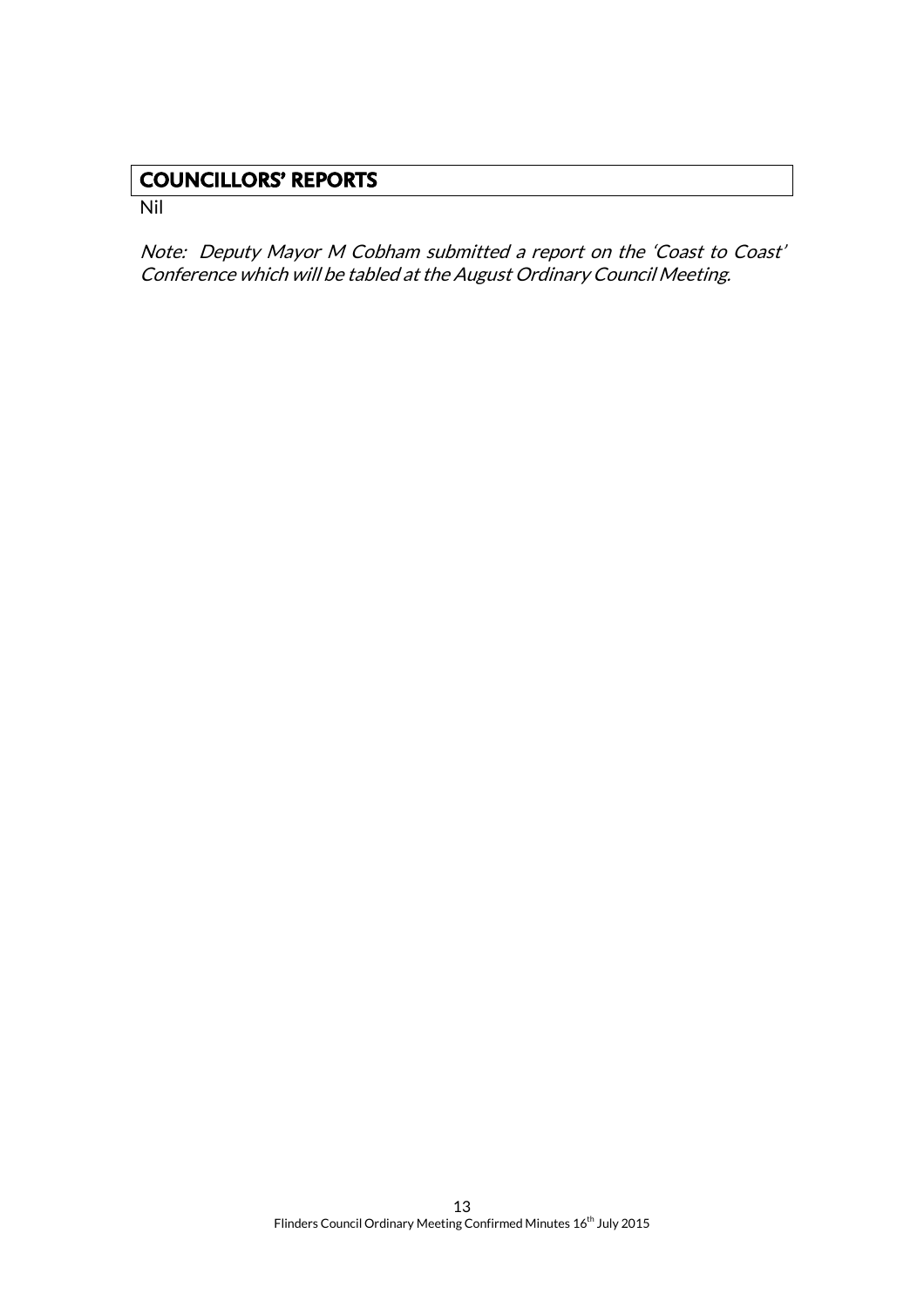# **MAYOR'S REPORT:**

| <b>ACTION</b>            | <b>Information</b> |
|--------------------------|--------------------|
| <b>PROPONENT</b>         | Mayor C Cox        |
| <b>FILE REFERENCE</b>    | COU/0600           |
| <b>ASSOCIATED PAPERS</b> | Nil                |

# REPORT:

#### APPOINTMENTS:

| 18/06/15 | Meeting Westpac Regional Manager, Tasmania with Council |
|----------|---------------------------------------------------------|
| 18/06/15 | <b>Council Meeting</b>                                  |
| 19/06/15 | Rock - the exhibition                                   |
| 23/06/15 | Met with community member re community grant allocation |
|          | process                                                 |
| 24/06/15 | <b>General Managers Performance Review</b>              |
| 27/06/15 | Lions Changeover Dinner                                 |
| 30/06/15 | Met with the State Cabinet with Council                 |
| 30/06/15 | Community lunch with the State Cabinet                  |
| 30/06/15 | Afternoon tour with the Deputy Premier and Treasurer of |
|          | School & Markarna Park                                  |
| 01/07/15 | Lady Barron Hall Special Committee Meeting              |
| 02/07/15 | <b>Council Workshop</b>                                 |
| 04/07/15 | Junior Football                                         |

# Local Government Association of Tasmania (LGAT)

Welcome new CEO, Katrena Stephenson. Katrena was previously the Policy Director for LGAT. Congratulations to the newly elected members of the General Management Committee (GMC) of LGAT. The Meander Valley Council Mayor, Cr Craig Perkins, is the elected GMC Representative for the Northern Councils with populations less than 20,000.

The LGAT Conference is being held in Launceston on the 23<sup>rd</sup> and 24<sup>th</sup> July. This is preceded by the Annual General Meeting and a General Meeting on 22<sup>nd</sup> July. This year the week has been turned into an extravaganza of events for Local Government Representatives. On Monday the 20<sup>th</sup> there is a preconference forum called – A Healthy Change, focusing on food security. LGAT has organised a Local Government Research Symposium on the 21<sup>st</sup> and on the  $23<sup>rd</sup>$  there is a breakfast organised by the Northern Councillor's Group, C8 with guest speaker focusing on opportunities of the NBN. The week will also include a meeting of Northern Tasmania Development (NTD). This is the first time that the Conference has been preceded by forums and it makes for a full week of interesting Local Government orientated information and networking opportunities that Flinders Council representatives might not otherwise attend. I wish to thank LGAT for the Bass Strait Islands' subsidy they have applied to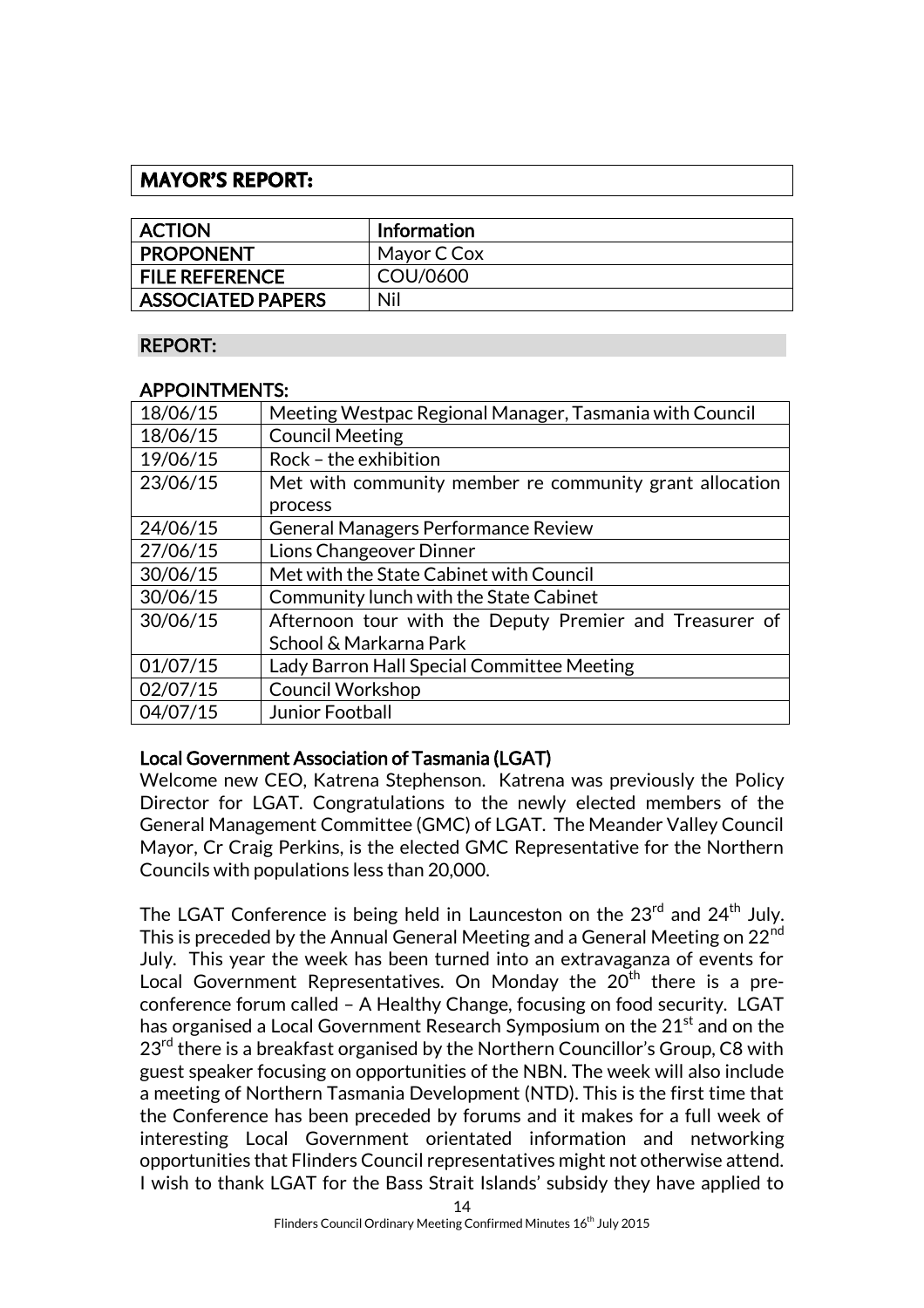the conference attendance fees. The Deputy Mayor, Cr Willis and myself will be your Councillor representatives at the Conference. We will also be taking this opportunity to network with other Councillors and staff.

#### State Government Cabinet Visit

I have been extremely privileged to welcome the full State Cabinet to the Island for a Cabinet Meeting. Councillors met with the Cabinet in the morning and also attended the lunch put on by the members for Bass, The Hon. Peter Gutwein MP, The Hon Michael Ferguson MP and Sarah Courtney MP. The Deputy Mayor then accompanied the Minister for Health and the Minister for Human Services on a tour of the Multi-Purpose Centre, the General Manager accompanied the Minister for Infrastructure and the Minister for Resources to view the Port, whilst I then accompanied the Minister for Education and the Treasurer to visit the School. The Premier and other Cabinet members visited with the Flinders Island Aboriginal Association Inc. and flew to Cape Barren Island. Those remaining on Flinders were hosted to afternoon tea at Markarna Park.

Both from my point of view and feedback from the visitors, this was a very successful visit. Council indicated that it is very appreciative of the dollars that have been spent on the Island in recent years and the support given in maintaining good sea access, highlighting that this assists Council in being proactive in maintaining and upgrading its own infrastructure. The major area that Council is working on now, and that causes the most angst in the community, is the limited and unreliable access to telecommunications, both as phone and data transfer, and that an upgrade of these is necessary for safety and to continue to grow the Islands.

I thank the Cabinet Members and Sarah for making the trip to Flinders for this historic event.

#### Local Government Reform

The Minister for Planning and Local Government has written outlining the next phase of the process for those Councils who have advised they will participate in discussions on amalgamation and resource sharing. Flinders Council has advised the Minister that it sees no advantage for its communities in the Council discussing amalgamation or a shared service model. The Council will be and is in contact with other northern councils on opportunities to resource share. Flinders already works with another Council in planning and building where it would cause exorbitant expense to the ratepayers to have staff with the required skill sets employed locally. In the letter received from the Minister on the 7<sup>th</sup> July, Minister Gutwein advised that *"a number of councils are now* prepared to engage in feasibility studies at a regional level." and states that "Given the potential benefits of a much broader, regional approach to resource sharing, it would be disappointing if there were a small number of councils in each region not participating in such major reform." and requests that Councils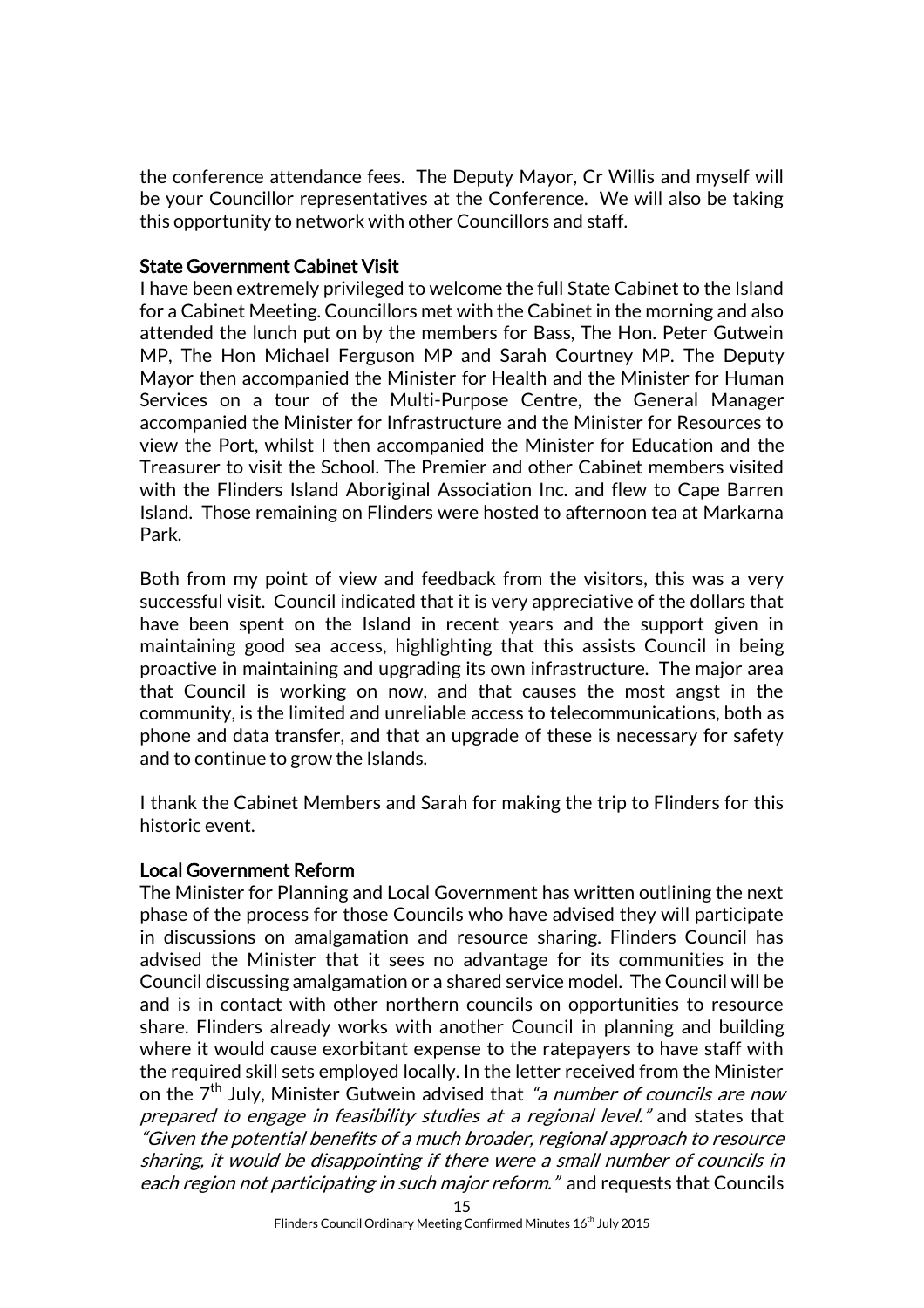who elected to stay out of the process reconsider on the back of the emergence of the significant proposals that are being considered in all three regions." This is a matter that Council as a part of the northern region will need to consider.

# Whitemark Boat Ramp

Thanks to the Recreational Boating Fund, (funded from boat licence revenue for the purpose of improving recreational boating infrastructure around Tasmania), the Whitemark boat ramp will be upgraded this financial year. The Council's application for one to one funding to make improvements to the launching facility was successful, with \$42,500 being granted.

# Federal Government Funding for Local Government

The Federal Government, whilst freezing the Financial Assistance Grants (FAGs) to Councils, is increasing the amount of dollars available to Councils in other areas, such as roads in the form of Roads to Recovery funding. How much Flinders Council will be able to take advantage of these funding opportunities will very much depend on the regulations around each type of funding. For instance, for Roads to Recovery funding Council has to spend a substantial amount of its own money on roads, excluding the funding for roads that it receives in the form of FAGs. Application for and reporting on money available and received is time consuming and requires skill. The small council staff we have will be doing its best to take each and every opportunity as it arises, however there will be times when the staff capacity is stretched to the limit, particularly when you take into account the amount of regular reporting that is also required. Your Council staff are dedicated to working hard to achieve the best possible results for you, the rate payers, and community members in all areas of its activities.

#### Legislation

Two sets of remade and amended local government regulations came into effect on the 29<sup>th</sup> June - Local Government (Meeting Procedures) Regulations 2015 and the Local Government (General) regulations 2015.

The major change that will be noticeable to ratepayers is that Council no longer has to advertise scheduled Ordinary Meetings of Council in the Examiner. One notice giving the set dates of the meetings for the year will suffice. Only changes to meeting dates than have to be advertised in the Examiner (as our daily paper). The list of dates will be on Council's website and on the Notice Board at the Council entrance. Each Council Meeting will continue to be advertised in the Island News.

Strengthened Code of Conduct for Councillors legislation did not pass the upper house. This legislation was initiated by the Local Government Sector and has been some time in the making. The issue will be discussed further at the upcoming LGAT meetings.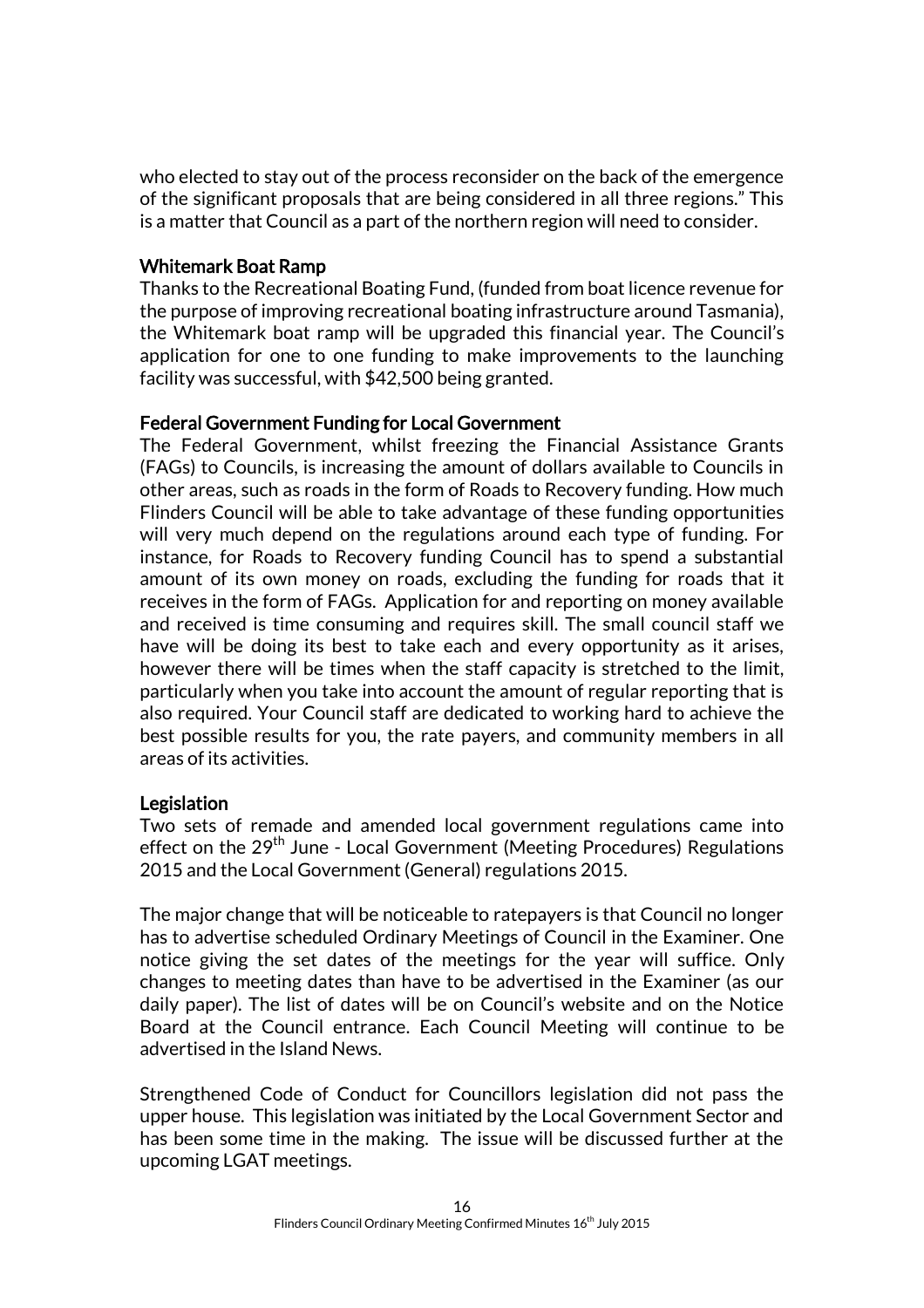# CORRESPONDENCE IN:

| <b>DATE</b> | <b>WHO</b>                                  | <b>SUBJECT</b>                                                           |
|-------------|---------------------------------------------|--------------------------------------------------------------------------|
| 01/06/15    | Emita Hall                                  | Update and thank you                                                     |
|             | Committee                                   |                                                                          |
| 15/06/15    | <b>LGAT</b>                                 | Media release - New CEO                                                  |
| 17/06/15    | University of                               | Children's University Tasmania - Launch                                  |
|             | Tasmania                                    | Invitation                                                               |
| 18/06/15    | Tasmanian Audit                             | Change of Address                                                        |
|             | Office                                      |                                                                          |
| 18/06/15    | Sarah Courtney MP                           | Invitation to light luncheon on 30/6/15                                  |
|             | Office                                      |                                                                          |
| 18/06/15    | <b>LGAT</b>                                 | Election timetable for Election of President                             |
| 18/06/15    | C Narkowicz, Xderma                         | Kunzea oil distillation                                                  |
|             | Pty Ltd                                     |                                                                          |
| 18/06/15    | Minister for Planning                       | Media Release on Local Government Reform                                 |
|             | & Local Government                          |                                                                          |
| 19/06/15    | <b>Flinders Lions Club</b>                  | Invitation to Changeover Dinner 27/6/15                                  |
| 19/06/15    | A Nikolic, MP                               | Changes to criteria for Black Spot Funding                               |
| 19/06/15    | <b>Australian Property</b>                  | <b>Excellence in Local Government Property</b>                           |
|             | Institute                                   | Award - Victoria & Tasmania, closes 28/8/15                              |
| 19/06/15    | A Nikolic MP                                | Response to query on 12nm definition of                                  |
|             |                                             | Australian Territory for biosecurity purposes                            |
| 22/06/15    | Chair, Tasmanian                            | Invite - 10 <sup>th</sup> Annual Tasmanian Parliamentary                 |
|             | Parliamentary Prayer                        | Prayer Breakfast, 19/8/15                                                |
|             | <b>Breakfast Executive</b>                  |                                                                          |
| 22/06/15    | <b>Australian Education</b>                 | <b>TAFE Under Attack</b>                                                 |
|             | <b>Union Tasmanian</b>                      |                                                                          |
|             | <b>Branch</b>                               |                                                                          |
| 23/06/15    | Australian Bureau of                        | Your Invitation to the ABS Demography<br>Roadshow - Hobart - 15/7/15     |
|             | <b>Statistics</b>                           |                                                                          |
| 23/06/15    |                                             |                                                                          |
|             | Department of<br><b>Premier and Cabinet</b> | Amended local government regulations will<br>take effect on 29 June 2015 |
|             | - Local Government                          |                                                                          |
|             | <b>Division</b>                             |                                                                          |
| 23/06/15    | Department of Police                        | <b>Emergency Services Medals Nominations</b>                             |
|             | and Emergency                               |                                                                          |
|             | Management                                  |                                                                          |
| 24/06/15    | <b>LGAT</b>                                 | Conference attendance confirmation with                                  |
|             |                                             | discount for Islands                                                     |
| 25/06/15    | <b>Tasmanian Audit</b>                      | Terms of Audit engagement for the Audit of the                           |
|             | Office                                      | <b>Financial Report of Flinders Council</b>                              |
| 25/06/15    | C Griffin, CEO                              | New Tasmanian Visitor Survey Results ending                              |
|             | <b>Tourism Northern</b>                     | <b>March 2015</b>                                                        |
|             | Tasmania                                    |                                                                          |
| 25/06/15    | Chairman, Tourism                           | Invitation-informal dinner with the Board of                             |
|             | Northern Tasmania                           | Tourism North Tasmania - 20/6/15 (accepted)                              |
| 25/06/15    | <b>Flinders Council</b>                     | Householder - Waste Management                                           |
|             |                                             |                                                                          |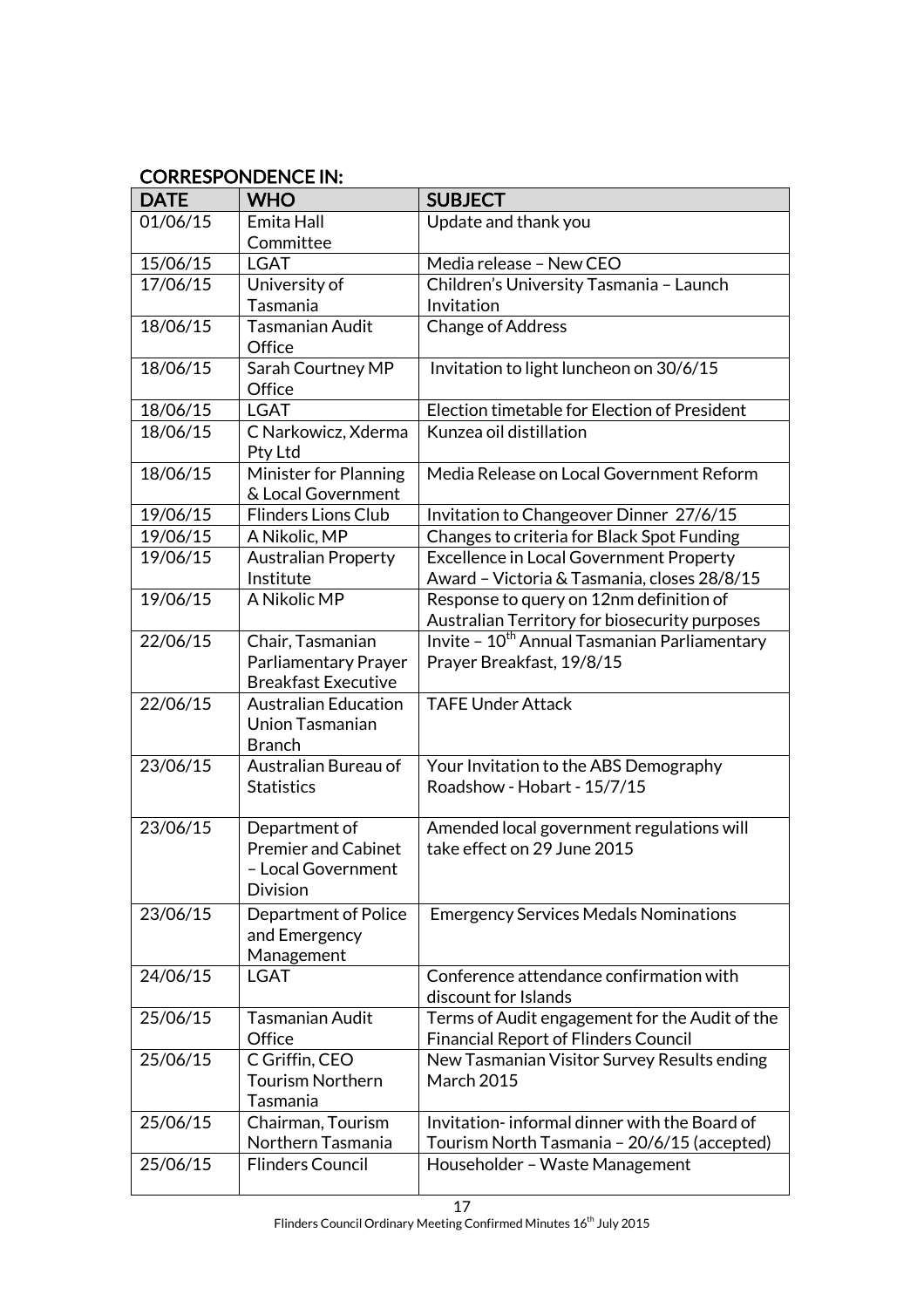| Minister, Warren<br>for roads<br><b>Truss</b><br>26/06/15<br>Tasmanian<br>Nominations now open<br>Community<br><b>Achievement Awards</b><br>26/06/15<br>Re Local Government (Code of Conduct)<br>K Stephenson, CEO<br>of LGAT<br>Amendment Bill not passing the Upper House<br>Advice of approval of MAST grant for<br>26/06/15<br>Hon Rene Hidding<br>MP, Minister for<br>improvements to Whitemark boat ramp<br>Infrastructure<br>26/06/15<br>Biosecurity Advisory 17/2015 - First meeting of<br><b>Biosecurity Tasmania</b><br>the Tasmanian Cat Management Reference<br>Group<br>Notice of General Meeting on 28 <sup>th</sup> July and<br>26/06/15<br><b>TasWater</b><br>Agenda<br><b>Determination of Audit Fees</b><br>29/06/15<br><b>Tas Audit Office</b><br>29/06/15<br><b>Tasmanian Electoral</b><br><b>LGAT President Election Timetable</b><br>Office<br>29/06/15<br>Tasmania Taskforce<br>Employment, Education, Development and<br>Growth<br>Development of Tasmanian Cat Management<br>29/06/15<br>G Palmer, LGAT<br>Plan<br>Mobile phone coverage Black Spot funding -<br>30/06/15<br>M Wheatley<br>$2nd$ round<br><b>Introducing Primary Health Tasmania</b><br>30/06/25<br>Primary Health<br>Tasmania<br>30/06/15<br>Dorset Council meeting decision to withdraw<br>D Le Merchant,<br>Northern Tasmanian<br>from NTD<br>Development (NTD)<br>30/06/15<br><b>NTD</b><br>Latest update of the Northern Tasmania<br><b>Regional Futures Plan</b><br>01/07/15<br>J. Johnston, TasPorts<br>Moving on from TasPorts<br>01/07/15<br>Update on health changes in Tasmania<br>M Ferguson MP,<br>Minister for Health<br>01/07/15<br>Invitation to "A Healthy Change" workshop<br><b>LGAT</b><br>20/7/15 (accepted)<br>01/07/15<br>President, FITBA<br>Launceston airport<br>03/07/15<br>Advance notice of Late Agenda Item re public<br>Dr K Stephenson,<br>access to TasWater test results for town water<br>CEO, LGAT<br>03/07/15<br>Dr K Stephenson,<br><b>Consultation Draft Exposure Land Use</b><br>CEO, LGAT<br>Planning and Approvals (Tasmanian Planning<br>Scheme) Amendment Bill 2015, LGAT<br>consulting with Planners<br>06/07/15<br><b>Tasmanian Community Achievement Awards</b><br>Community<br><b>Achievement Awards</b><br>have been launched for 2015<br>Outline of Federal Funding available to Local<br>06/07/15<br>The Hon Warren<br><b>Truss MP</b><br>Governments and forward payment of FAG<br>Grants<br>18 | 25/06/15 | Deputy Prime | Media Release on fuel excise and extra money |
|----------------------------------------------------------------------------------------------------------------------------------------------------------------------------------------------------------------------------------------------------------------------------------------------------------------------------------------------------------------------------------------------------------------------------------------------------------------------------------------------------------------------------------------------------------------------------------------------------------------------------------------------------------------------------------------------------------------------------------------------------------------------------------------------------------------------------------------------------------------------------------------------------------------------------------------------------------------------------------------------------------------------------------------------------------------------------------------------------------------------------------------------------------------------------------------------------------------------------------------------------------------------------------------------------------------------------------------------------------------------------------------------------------------------------------------------------------------------------------------------------------------------------------------------------------------------------------------------------------------------------------------------------------------------------------------------------------------------------------------------------------------------------------------------------------------------------------------------------------------------------------------------------------------------------------------------------------------------------------------------------------------------------------------------------------------------------------------------------------------------------------------------------------------------------------------------------------------------------------------------------------------------------------------------------------------------------------------------------------------------------------------------------------------------------------------------|----------|--------------|----------------------------------------------|
|                                                                                                                                                                                                                                                                                                                                                                                                                                                                                                                                                                                                                                                                                                                                                                                                                                                                                                                                                                                                                                                                                                                                                                                                                                                                                                                                                                                                                                                                                                                                                                                                                                                                                                                                                                                                                                                                                                                                                                                                                                                                                                                                                                                                                                                                                                                                                                                                                                              |          |              |                                              |
|                                                                                                                                                                                                                                                                                                                                                                                                                                                                                                                                                                                                                                                                                                                                                                                                                                                                                                                                                                                                                                                                                                                                                                                                                                                                                                                                                                                                                                                                                                                                                                                                                                                                                                                                                                                                                                                                                                                                                                                                                                                                                                                                                                                                                                                                                                                                                                                                                                              |          |              |                                              |
|                                                                                                                                                                                                                                                                                                                                                                                                                                                                                                                                                                                                                                                                                                                                                                                                                                                                                                                                                                                                                                                                                                                                                                                                                                                                                                                                                                                                                                                                                                                                                                                                                                                                                                                                                                                                                                                                                                                                                                                                                                                                                                                                                                                                                                                                                                                                                                                                                                              |          |              |                                              |
|                                                                                                                                                                                                                                                                                                                                                                                                                                                                                                                                                                                                                                                                                                                                                                                                                                                                                                                                                                                                                                                                                                                                                                                                                                                                                                                                                                                                                                                                                                                                                                                                                                                                                                                                                                                                                                                                                                                                                                                                                                                                                                                                                                                                                                                                                                                                                                                                                                              |          |              |                                              |
|                                                                                                                                                                                                                                                                                                                                                                                                                                                                                                                                                                                                                                                                                                                                                                                                                                                                                                                                                                                                                                                                                                                                                                                                                                                                                                                                                                                                                                                                                                                                                                                                                                                                                                                                                                                                                                                                                                                                                                                                                                                                                                                                                                                                                                                                                                                                                                                                                                              |          |              |                                              |
|                                                                                                                                                                                                                                                                                                                                                                                                                                                                                                                                                                                                                                                                                                                                                                                                                                                                                                                                                                                                                                                                                                                                                                                                                                                                                                                                                                                                                                                                                                                                                                                                                                                                                                                                                                                                                                                                                                                                                                                                                                                                                                                                                                                                                                                                                                                                                                                                                                              |          |              |                                              |
|                                                                                                                                                                                                                                                                                                                                                                                                                                                                                                                                                                                                                                                                                                                                                                                                                                                                                                                                                                                                                                                                                                                                                                                                                                                                                                                                                                                                                                                                                                                                                                                                                                                                                                                                                                                                                                                                                                                                                                                                                                                                                                                                                                                                                                                                                                                                                                                                                                              |          |              |                                              |
|                                                                                                                                                                                                                                                                                                                                                                                                                                                                                                                                                                                                                                                                                                                                                                                                                                                                                                                                                                                                                                                                                                                                                                                                                                                                                                                                                                                                                                                                                                                                                                                                                                                                                                                                                                                                                                                                                                                                                                                                                                                                                                                                                                                                                                                                                                                                                                                                                                              |          |              |                                              |
|                                                                                                                                                                                                                                                                                                                                                                                                                                                                                                                                                                                                                                                                                                                                                                                                                                                                                                                                                                                                                                                                                                                                                                                                                                                                                                                                                                                                                                                                                                                                                                                                                                                                                                                                                                                                                                                                                                                                                                                                                                                                                                                                                                                                                                                                                                                                                                                                                                              |          |              |                                              |
|                                                                                                                                                                                                                                                                                                                                                                                                                                                                                                                                                                                                                                                                                                                                                                                                                                                                                                                                                                                                                                                                                                                                                                                                                                                                                                                                                                                                                                                                                                                                                                                                                                                                                                                                                                                                                                                                                                                                                                                                                                                                                                                                                                                                                                                                                                                                                                                                                                              |          |              |                                              |
|                                                                                                                                                                                                                                                                                                                                                                                                                                                                                                                                                                                                                                                                                                                                                                                                                                                                                                                                                                                                                                                                                                                                                                                                                                                                                                                                                                                                                                                                                                                                                                                                                                                                                                                                                                                                                                                                                                                                                                                                                                                                                                                                                                                                                                                                                                                                                                                                                                              |          |              |                                              |
|                                                                                                                                                                                                                                                                                                                                                                                                                                                                                                                                                                                                                                                                                                                                                                                                                                                                                                                                                                                                                                                                                                                                                                                                                                                                                                                                                                                                                                                                                                                                                                                                                                                                                                                                                                                                                                                                                                                                                                                                                                                                                                                                                                                                                                                                                                                                                                                                                                              |          |              |                                              |
|                                                                                                                                                                                                                                                                                                                                                                                                                                                                                                                                                                                                                                                                                                                                                                                                                                                                                                                                                                                                                                                                                                                                                                                                                                                                                                                                                                                                                                                                                                                                                                                                                                                                                                                                                                                                                                                                                                                                                                                                                                                                                                                                                                                                                                                                                                                                                                                                                                              |          |              |                                              |
|                                                                                                                                                                                                                                                                                                                                                                                                                                                                                                                                                                                                                                                                                                                                                                                                                                                                                                                                                                                                                                                                                                                                                                                                                                                                                                                                                                                                                                                                                                                                                                                                                                                                                                                                                                                                                                                                                                                                                                                                                                                                                                                                                                                                                                                                                                                                                                                                                                              |          |              |                                              |
|                                                                                                                                                                                                                                                                                                                                                                                                                                                                                                                                                                                                                                                                                                                                                                                                                                                                                                                                                                                                                                                                                                                                                                                                                                                                                                                                                                                                                                                                                                                                                                                                                                                                                                                                                                                                                                                                                                                                                                                                                                                                                                                                                                                                                                                                                                                                                                                                                                              |          |              |                                              |
|                                                                                                                                                                                                                                                                                                                                                                                                                                                                                                                                                                                                                                                                                                                                                                                                                                                                                                                                                                                                                                                                                                                                                                                                                                                                                                                                                                                                                                                                                                                                                                                                                                                                                                                                                                                                                                                                                                                                                                                                                                                                                                                                                                                                                                                                                                                                                                                                                                              |          |              |                                              |
|                                                                                                                                                                                                                                                                                                                                                                                                                                                                                                                                                                                                                                                                                                                                                                                                                                                                                                                                                                                                                                                                                                                                                                                                                                                                                                                                                                                                                                                                                                                                                                                                                                                                                                                                                                                                                                                                                                                                                                                                                                                                                                                                                                                                                                                                                                                                                                                                                                              |          |              |                                              |
|                                                                                                                                                                                                                                                                                                                                                                                                                                                                                                                                                                                                                                                                                                                                                                                                                                                                                                                                                                                                                                                                                                                                                                                                                                                                                                                                                                                                                                                                                                                                                                                                                                                                                                                                                                                                                                                                                                                                                                                                                                                                                                                                                                                                                                                                                                                                                                                                                                              |          |              |                                              |
|                                                                                                                                                                                                                                                                                                                                                                                                                                                                                                                                                                                                                                                                                                                                                                                                                                                                                                                                                                                                                                                                                                                                                                                                                                                                                                                                                                                                                                                                                                                                                                                                                                                                                                                                                                                                                                                                                                                                                                                                                                                                                                                                                                                                                                                                                                                                                                                                                                              |          |              |                                              |
|                                                                                                                                                                                                                                                                                                                                                                                                                                                                                                                                                                                                                                                                                                                                                                                                                                                                                                                                                                                                                                                                                                                                                                                                                                                                                                                                                                                                                                                                                                                                                                                                                                                                                                                                                                                                                                                                                                                                                                                                                                                                                                                                                                                                                                                                                                                                                                                                                                              |          |              |                                              |
|                                                                                                                                                                                                                                                                                                                                                                                                                                                                                                                                                                                                                                                                                                                                                                                                                                                                                                                                                                                                                                                                                                                                                                                                                                                                                                                                                                                                                                                                                                                                                                                                                                                                                                                                                                                                                                                                                                                                                                                                                                                                                                                                                                                                                                                                                                                                                                                                                                              |          |              |                                              |
|                                                                                                                                                                                                                                                                                                                                                                                                                                                                                                                                                                                                                                                                                                                                                                                                                                                                                                                                                                                                                                                                                                                                                                                                                                                                                                                                                                                                                                                                                                                                                                                                                                                                                                                                                                                                                                                                                                                                                                                                                                                                                                                                                                                                                                                                                                                                                                                                                                              |          |              |                                              |
|                                                                                                                                                                                                                                                                                                                                                                                                                                                                                                                                                                                                                                                                                                                                                                                                                                                                                                                                                                                                                                                                                                                                                                                                                                                                                                                                                                                                                                                                                                                                                                                                                                                                                                                                                                                                                                                                                                                                                                                                                                                                                                                                                                                                                                                                                                                                                                                                                                              |          |              |                                              |
|                                                                                                                                                                                                                                                                                                                                                                                                                                                                                                                                                                                                                                                                                                                                                                                                                                                                                                                                                                                                                                                                                                                                                                                                                                                                                                                                                                                                                                                                                                                                                                                                                                                                                                                                                                                                                                                                                                                                                                                                                                                                                                                                                                                                                                                                                                                                                                                                                                              |          |              |                                              |
|                                                                                                                                                                                                                                                                                                                                                                                                                                                                                                                                                                                                                                                                                                                                                                                                                                                                                                                                                                                                                                                                                                                                                                                                                                                                                                                                                                                                                                                                                                                                                                                                                                                                                                                                                                                                                                                                                                                                                                                                                                                                                                                                                                                                                                                                                                                                                                                                                                              |          |              |                                              |
|                                                                                                                                                                                                                                                                                                                                                                                                                                                                                                                                                                                                                                                                                                                                                                                                                                                                                                                                                                                                                                                                                                                                                                                                                                                                                                                                                                                                                                                                                                                                                                                                                                                                                                                                                                                                                                                                                                                                                                                                                                                                                                                                                                                                                                                                                                                                                                                                                                              |          |              |                                              |
|                                                                                                                                                                                                                                                                                                                                                                                                                                                                                                                                                                                                                                                                                                                                                                                                                                                                                                                                                                                                                                                                                                                                                                                                                                                                                                                                                                                                                                                                                                                                                                                                                                                                                                                                                                                                                                                                                                                                                                                                                                                                                                                                                                                                                                                                                                                                                                                                                                              |          |              |                                              |
|                                                                                                                                                                                                                                                                                                                                                                                                                                                                                                                                                                                                                                                                                                                                                                                                                                                                                                                                                                                                                                                                                                                                                                                                                                                                                                                                                                                                                                                                                                                                                                                                                                                                                                                                                                                                                                                                                                                                                                                                                                                                                                                                                                                                                                                                                                                                                                                                                                              |          |              |                                              |
|                                                                                                                                                                                                                                                                                                                                                                                                                                                                                                                                                                                                                                                                                                                                                                                                                                                                                                                                                                                                                                                                                                                                                                                                                                                                                                                                                                                                                                                                                                                                                                                                                                                                                                                                                                                                                                                                                                                                                                                                                                                                                                                                                                                                                                                                                                                                                                                                                                              |          |              |                                              |
|                                                                                                                                                                                                                                                                                                                                                                                                                                                                                                                                                                                                                                                                                                                                                                                                                                                                                                                                                                                                                                                                                                                                                                                                                                                                                                                                                                                                                                                                                                                                                                                                                                                                                                                                                                                                                                                                                                                                                                                                                                                                                                                                                                                                                                                                                                                                                                                                                                              |          |              |                                              |
|                                                                                                                                                                                                                                                                                                                                                                                                                                                                                                                                                                                                                                                                                                                                                                                                                                                                                                                                                                                                                                                                                                                                                                                                                                                                                                                                                                                                                                                                                                                                                                                                                                                                                                                                                                                                                                                                                                                                                                                                                                                                                                                                                                                                                                                                                                                                                                                                                                              |          |              |                                              |
|                                                                                                                                                                                                                                                                                                                                                                                                                                                                                                                                                                                                                                                                                                                                                                                                                                                                                                                                                                                                                                                                                                                                                                                                                                                                                                                                                                                                                                                                                                                                                                                                                                                                                                                                                                                                                                                                                                                                                                                                                                                                                                                                                                                                                                                                                                                                                                                                                                              |          |              |                                              |
|                                                                                                                                                                                                                                                                                                                                                                                                                                                                                                                                                                                                                                                                                                                                                                                                                                                                                                                                                                                                                                                                                                                                                                                                                                                                                                                                                                                                                                                                                                                                                                                                                                                                                                                                                                                                                                                                                                                                                                                                                                                                                                                                                                                                                                                                                                                                                                                                                                              |          |              |                                              |
|                                                                                                                                                                                                                                                                                                                                                                                                                                                                                                                                                                                                                                                                                                                                                                                                                                                                                                                                                                                                                                                                                                                                                                                                                                                                                                                                                                                                                                                                                                                                                                                                                                                                                                                                                                                                                                                                                                                                                                                                                                                                                                                                                                                                                                                                                                                                                                                                                                              |          |              |                                              |
|                                                                                                                                                                                                                                                                                                                                                                                                                                                                                                                                                                                                                                                                                                                                                                                                                                                                                                                                                                                                                                                                                                                                                                                                                                                                                                                                                                                                                                                                                                                                                                                                                                                                                                                                                                                                                                                                                                                                                                                                                                                                                                                                                                                                                                                                                                                                                                                                                                              |          |              |                                              |
|                                                                                                                                                                                                                                                                                                                                                                                                                                                                                                                                                                                                                                                                                                                                                                                                                                                                                                                                                                                                                                                                                                                                                                                                                                                                                                                                                                                                                                                                                                                                                                                                                                                                                                                                                                                                                                                                                                                                                                                                                                                                                                                                                                                                                                                                                                                                                                                                                                              |          |              |                                              |
|                                                                                                                                                                                                                                                                                                                                                                                                                                                                                                                                                                                                                                                                                                                                                                                                                                                                                                                                                                                                                                                                                                                                                                                                                                                                                                                                                                                                                                                                                                                                                                                                                                                                                                                                                                                                                                                                                                                                                                                                                                                                                                                                                                                                                                                                                                                                                                                                                                              |          |              |                                              |
|                                                                                                                                                                                                                                                                                                                                                                                                                                                                                                                                                                                                                                                                                                                                                                                                                                                                                                                                                                                                                                                                                                                                                                                                                                                                                                                                                                                                                                                                                                                                                                                                                                                                                                                                                                                                                                                                                                                                                                                                                                                                                                                                                                                                                                                                                                                                                                                                                                              |          |              |                                              |
|                                                                                                                                                                                                                                                                                                                                                                                                                                                                                                                                                                                                                                                                                                                                                                                                                                                                                                                                                                                                                                                                                                                                                                                                                                                                                                                                                                                                                                                                                                                                                                                                                                                                                                                                                                                                                                                                                                                                                                                                                                                                                                                                                                                                                                                                                                                                                                                                                                              |          |              |                                              |
|                                                                                                                                                                                                                                                                                                                                                                                                                                                                                                                                                                                                                                                                                                                                                                                                                                                                                                                                                                                                                                                                                                                                                                                                                                                                                                                                                                                                                                                                                                                                                                                                                                                                                                                                                                                                                                                                                                                                                                                                                                                                                                                                                                                                                                                                                                                                                                                                                                              |          |              |                                              |
|                                                                                                                                                                                                                                                                                                                                                                                                                                                                                                                                                                                                                                                                                                                                                                                                                                                                                                                                                                                                                                                                                                                                                                                                                                                                                                                                                                                                                                                                                                                                                                                                                                                                                                                                                                                                                                                                                                                                                                                                                                                                                                                                                                                                                                                                                                                                                                                                                                              |          |              |                                              |
|                                                                                                                                                                                                                                                                                                                                                                                                                                                                                                                                                                                                                                                                                                                                                                                                                                                                                                                                                                                                                                                                                                                                                                                                                                                                                                                                                                                                                                                                                                                                                                                                                                                                                                                                                                                                                                                                                                                                                                                                                                                                                                                                                                                                                                                                                                                                                                                                                                              |          |              |                                              |
|                                                                                                                                                                                                                                                                                                                                                                                                                                                                                                                                                                                                                                                                                                                                                                                                                                                                                                                                                                                                                                                                                                                                                                                                                                                                                                                                                                                                                                                                                                                                                                                                                                                                                                                                                                                                                                                                                                                                                                                                                                                                                                                                                                                                                                                                                                                                                                                                                                              |          |              |                                              |
|                                                                                                                                                                                                                                                                                                                                                                                                                                                                                                                                                                                                                                                                                                                                                                                                                                                                                                                                                                                                                                                                                                                                                                                                                                                                                                                                                                                                                                                                                                                                                                                                                                                                                                                                                                                                                                                                                                                                                                                                                                                                                                                                                                                                                                                                                                                                                                                                                                              |          |              |                                              |
|                                                                                                                                                                                                                                                                                                                                                                                                                                                                                                                                                                                                                                                                                                                                                                                                                                                                                                                                                                                                                                                                                                                                                                                                                                                                                                                                                                                                                                                                                                                                                                                                                                                                                                                                                                                                                                                                                                                                                                                                                                                                                                                                                                                                                                                                                                                                                                                                                                              |          |              |                                              |
|                                                                                                                                                                                                                                                                                                                                                                                                                                                                                                                                                                                                                                                                                                                                                                                                                                                                                                                                                                                                                                                                                                                                                                                                                                                                                                                                                                                                                                                                                                                                                                                                                                                                                                                                                                                                                                                                                                                                                                                                                                                                                                                                                                                                                                                                                                                                                                                                                                              |          |              |                                              |
|                                                                                                                                                                                                                                                                                                                                                                                                                                                                                                                                                                                                                                                                                                                                                                                                                                                                                                                                                                                                                                                                                                                                                                                                                                                                                                                                                                                                                                                                                                                                                                                                                                                                                                                                                                                                                                                                                                                                                                                                                                                                                                                                                                                                                                                                                                                                                                                                                                              |          |              |                                              |
|                                                                                                                                                                                                                                                                                                                                                                                                                                                                                                                                                                                                                                                                                                                                                                                                                                                                                                                                                                                                                                                                                                                                                                                                                                                                                                                                                                                                                                                                                                                                                                                                                                                                                                                                                                                                                                                                                                                                                                                                                                                                                                                                                                                                                                                                                                                                                                                                                                              |          |              |                                              |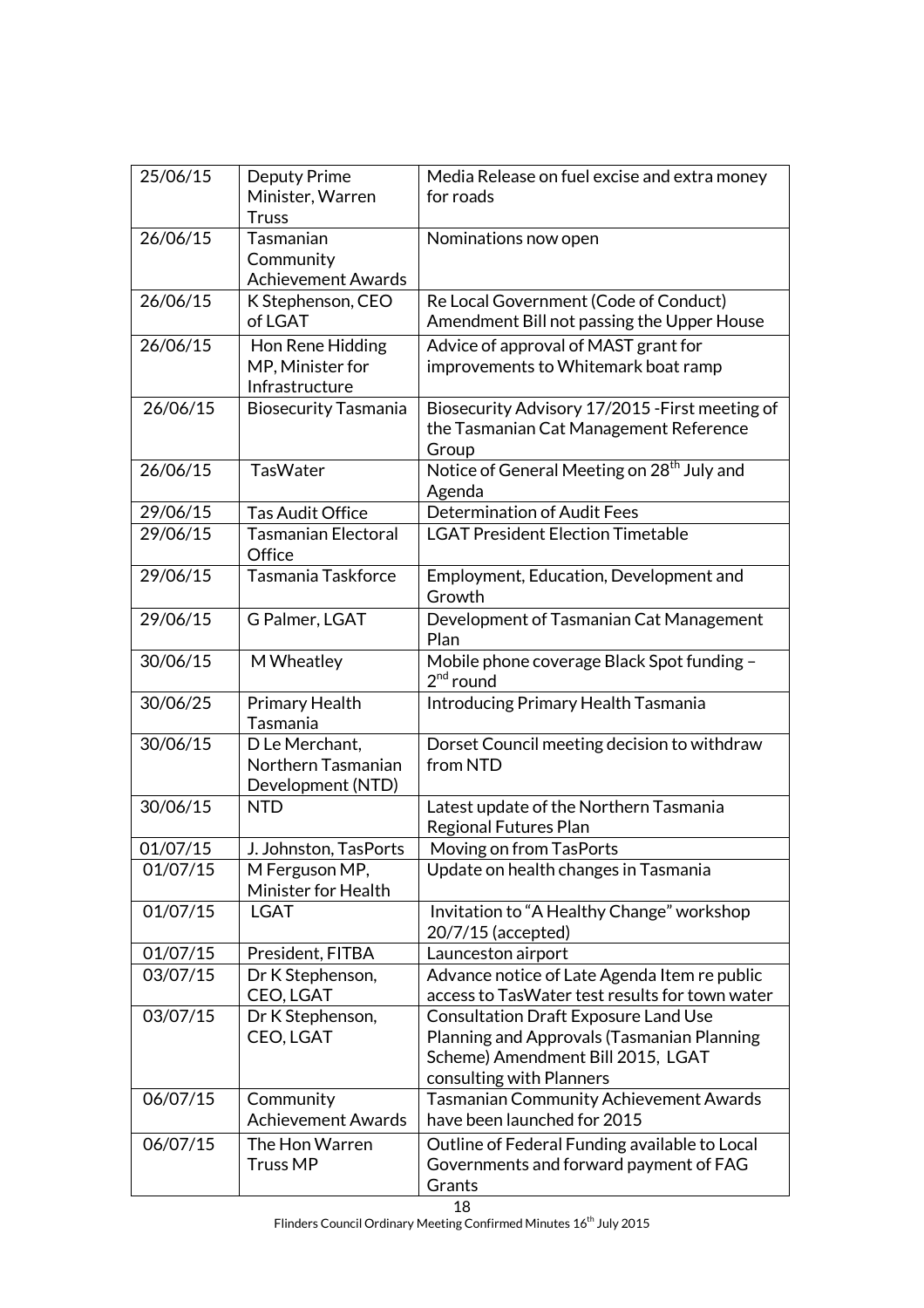| 07/07/15 | Peter Gutwein MP,<br><b>Minister for Planning</b><br>and Local<br>Government   | Next steps in considering either improved<br>shared services and/or voluntary<br>amalgamations as a way to improve benefits to<br>ratepayers                              |
|----------|--------------------------------------------------------------------------------|---------------------------------------------------------------------------------------------------------------------------------------------------------------------------|
| 07/07/15 | Cr Tim Woinarski,<br>Co-Ordinator C8<br><b>Working Group</b>                   | Breakfast with Guest Speaker, George Fong<br>20/7/15                                                                                                                      |
| 07/07/15 | Co-ordinator,<br><b>Greater Launceston</b><br>District, Community<br>Transport | Re access to Launceston Airport and pick up of<br>clients                                                                                                                 |
| 08/07/15 | The Hon M.T. (Rene)<br>Hidding MP, Minister<br>for Infrastructure              | State Government 2015-16 Budget allocated<br>\$2.7 million to Dept. of State Growth to<br>prepare for expiration of Various to Various<br>Permits on the 31 December 2015 |
| 08/07/15 | Katrena Stephenson,<br><b>CEOLGAT</b>                                          | Outcome of General Management Committee<br>elections                                                                                                                      |
| 08/07/15 | Sarah Courtney, MP                                                             | Thank you for warm welcome received by the<br>Cabinet and herself.                                                                                                        |

# CORRESPONDENCE OUT:

| <b>DATE</b> | <b>WHO</b>                   | <b>SUBJECT</b>                              |
|-------------|------------------------------|---------------------------------------------|
| 17/06/15    | A Nikolic MP                 | Query on 12nm definition of Australian      |
|             |                              | waters for Biosecurity Purposes             |
| 18/06/15    | S Gibson, ABC News           | Response to query and comment on            |
|             |                              | amalgamations                               |
| 21/06/15    | Councillors                  | Summary Report - Why Local Government       |
|             |                              | <b>Matters</b>                              |
| 21/06/15    | Councillors                  | Australian Government Regional              |
|             |                              | Telecommunications Review - submissions     |
|             |                              | 15/7/15                                     |
| 24/06/15    | Councillors                  | Tas Water boil water alert and update to    |
|             |                              | customers on treated water installations    |
| 29/06/15    | Dorset Council, Deputy       | Re importance of NTD to region              |
|             | <b>Mayor and Councillors</b> |                                             |
| 30/06/15    | M Wheatley                   | Re Black Spot funding 2 <sup>nd</sup> Round |
| 30/06/15    | Councillors                  | Forward Payment of 2015-16 FAGs             |
| 01/07/15    | Councillors                  | Media Release Australian Bureau of          |
|             |                              | <b>Statistics</b>                           |
| 05/07/15    | Mayor, King Island           | Invitation to catch up at the LGAT          |
|             | Council                      | Conference                                  |
|             |                              |                                             |
| 09/07/15    | Co-ordinator, Greater        | Response re query on pick up of clients at  |
|             | Launceston District,         | <b>Launceston Airport</b>                   |
|             | <b>Community Transport</b>   |                                             |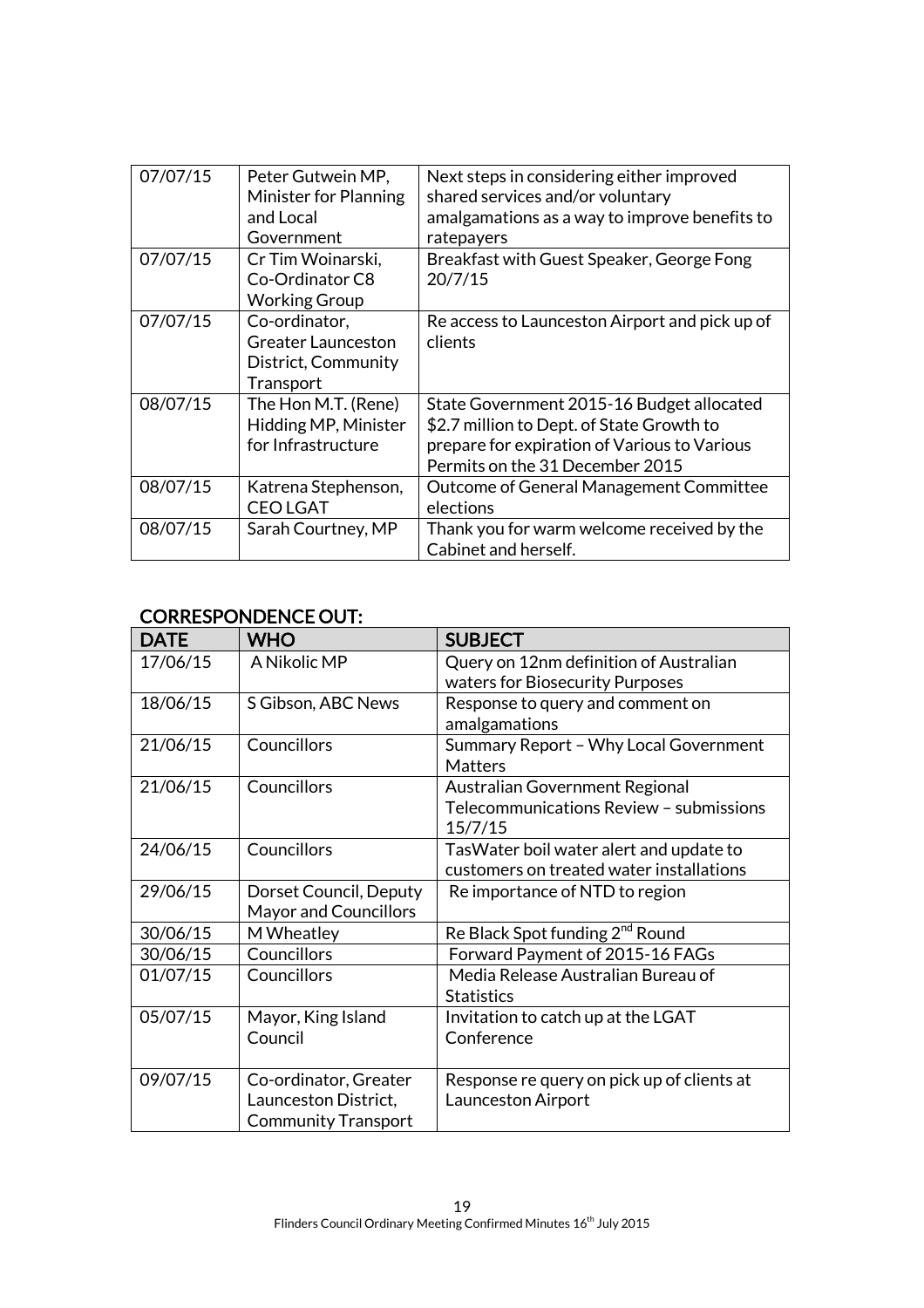# VOTING REQUIREMENTS:

Simple Majority

#### RECOMMENDATION:

That the Mayor's report be received.

#### DECISION:

195.07.2015 Moved: Deputy Mayor M Cobham Seconded: Cr C Rhodes That the Mayor's report be received.

# CARRIED UNANIMOUSLY (6-0)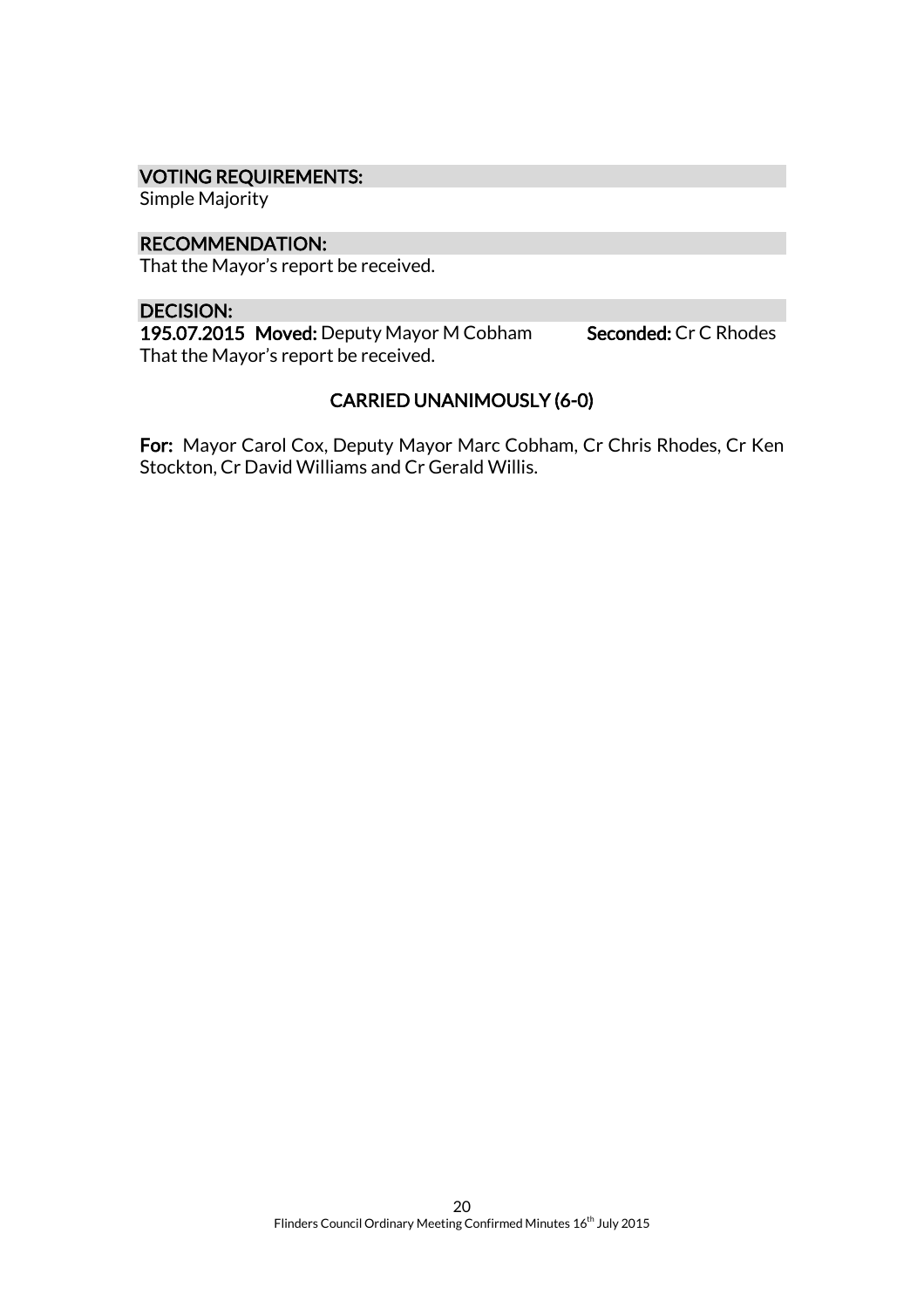# **A. CORPORATE SERVICES**

#### Item A1: Schedule of Fees & Charges 2015-16

| <b>ACTION</b>            | <b>Decision</b>                              |
|--------------------------|----------------------------------------------|
| <b>PROPONENT</b>         | <b>Council Officer</b>                       |
| <b>OFFICER</b>           | Sophie Pitchford, Corporate Services Manager |
| <b>FILE REFERENCE</b>    | FIN/0701                                     |
| <b>ASSOCIATED PAPERS</b> | Annexure 7: DRAFT Fees & Charges Schedule    |
|                          | 2015-16                                      |

#### INTRODUCTION:

Under Section 205 of the *Local Government Act 1993*, Council can impose fees and charges with respect of the listed activities within the Act. These activities include the use of any property or facility owned by Council; any application, licence, permit, or registration granted by the Council.

#### PREVIOUS COUNCIL CONSIDERATION:

Council Budget Workshops  $1<sup>st</sup>$  &  $2<sup>nd</sup>$  June 2015

#### OFFICER'S REPORT:

Annually Council sets fees and charges to reflect costs of providing services to the Municipality in the most cost effective manner obtainable. Therefore, these costs should reflect any CPI increase posted by the Federal Government for the forthcoming financial year.

The proposed fees & charges were discussed at a Budget Workshop by Councillors and Staff, prior to being presented for formal adoption.

#### STATUTORY REQUIREMENT:

Local Government Act 1993

#### POLICY/STRATEGIC IMPLICATIONS:

5. Corporate Governance and Intergovernmental Relations

5.1 Support the capacity and productivity of our organisation and a culture of professionalism, compliance, innovation and service.

5.1.3 Achieve a sustainable balance of income, investment and recurrent expenditure.

5.1.3.6 Deliver financial services including and not limited to creditors, debtors, rates receivables and investments.

#### BUDGET AND FINANCIAL IMPLICATIONS:

Minimal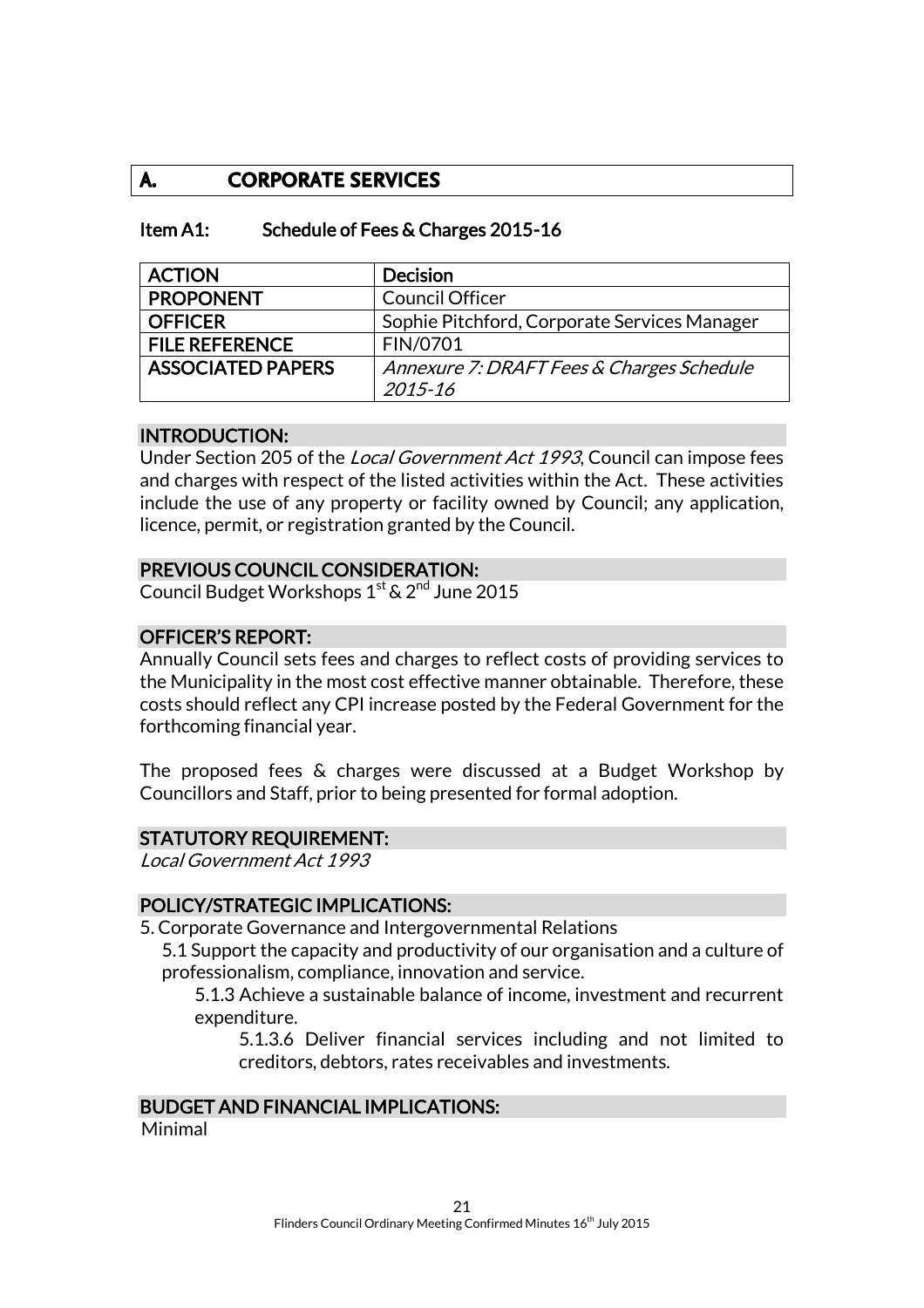# RISK/LIABILITY:

Maintaining a sound financial position is a critical function of a Council.

#### VOTING REQUIREMENTS:

Absolute Majority

#### OFFICER'S RECOMMENDATION:

Pursuant to Section 205 of the Local Government Act 1993; that Council adopts the Fees & Charges for the Financial Year 2015-16.

# DECISION:

196.07.2015 Moved: Cr D Williams Seconded: Cr K Stockton Pursuant to Section 205 of the Local Government Act 1993; that Council adopts the Fees & Charges for the Financial Year 2015-16.

# CARRIED UNANIMOUSLY (6-0)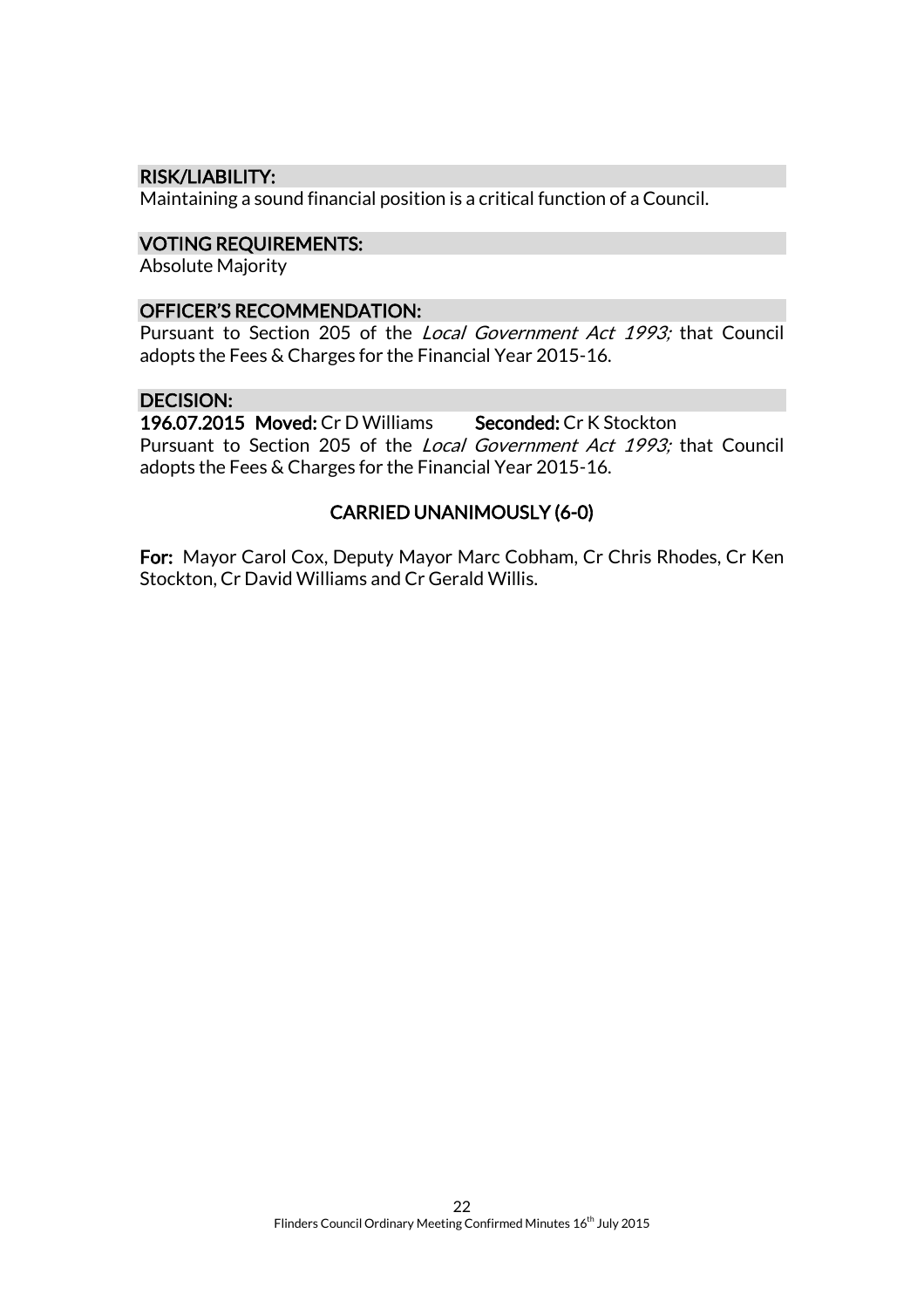#### Item A2: Rates and Charges for 2015-2016

| <b>ACTION</b>         | <b>Decision</b>                              |
|-----------------------|----------------------------------------------|
| <b>PROPONENT</b>      | <b>Council Officer</b>                       |
| <b>OFFICER</b>        | Sophie Pitchford, Corporate Services Manager |
| <b>FILE REFERENCE</b> | FIN/0701                                     |
| ASSOCIATED PAPERS     | Nil                                          |

#### INTRODUCTION:

Section 82 of the *Local Government Act 1993*, requires Council to prepare Budget Estimates of the Council's revenue and expenditure for each financial year.

As part of these Budget Estimates and pursuant to Section 90 of the *Local* Government Act 1993, Council can raise a general rate on all rateable land (excluding land which is exempt) within the Flinders Municipality, based on a cents in the dollar amount on the Assessed Annual Value (AAV) of the land.

#### PREVIOUS COUNCIL CONSIDERATION:

Council Budget Workshops 1<sup>st</sup> & 2<sup>nd</sup> June 2015

#### OFFICER'S REPORT:

Due to an increase in valuations, Council has decided not to increase the rate in the dollar for 2015-16. Below are the main areas of interest within the proposed 2015-16 rates resolution:-

#### Setting of General Rate

The proposed Budget Estimates for 2015-2016 provides for general rate revenue of \$1,280,659. This is represented by a rate in the dollar of 9.4704 cents in the AAV which together with some growth revenue, other income and cash reserves will provide an operating expenditure budget of \$5.7 million.

In line with Section 89B of the *Local Government Act 1993*, the relevant percentage for the purpose of minimum amounts must be set at 35% of the total rateable properties. Hence, Council's minimum amount is set at \$435 to be compliant.

#### Fire Service Contribution

Pursuant to Part 5, Division 3 of the *Fire Service Act 1979*, Council is required to collect funds for firefighting services throughout the State and for 2015-16 year it will be 0.3296 cents in the dollar in respect of General Land.

The State Fire Commission has notified Council that the minimum levy has increased from \$37.00 to \$38.00 per assessment.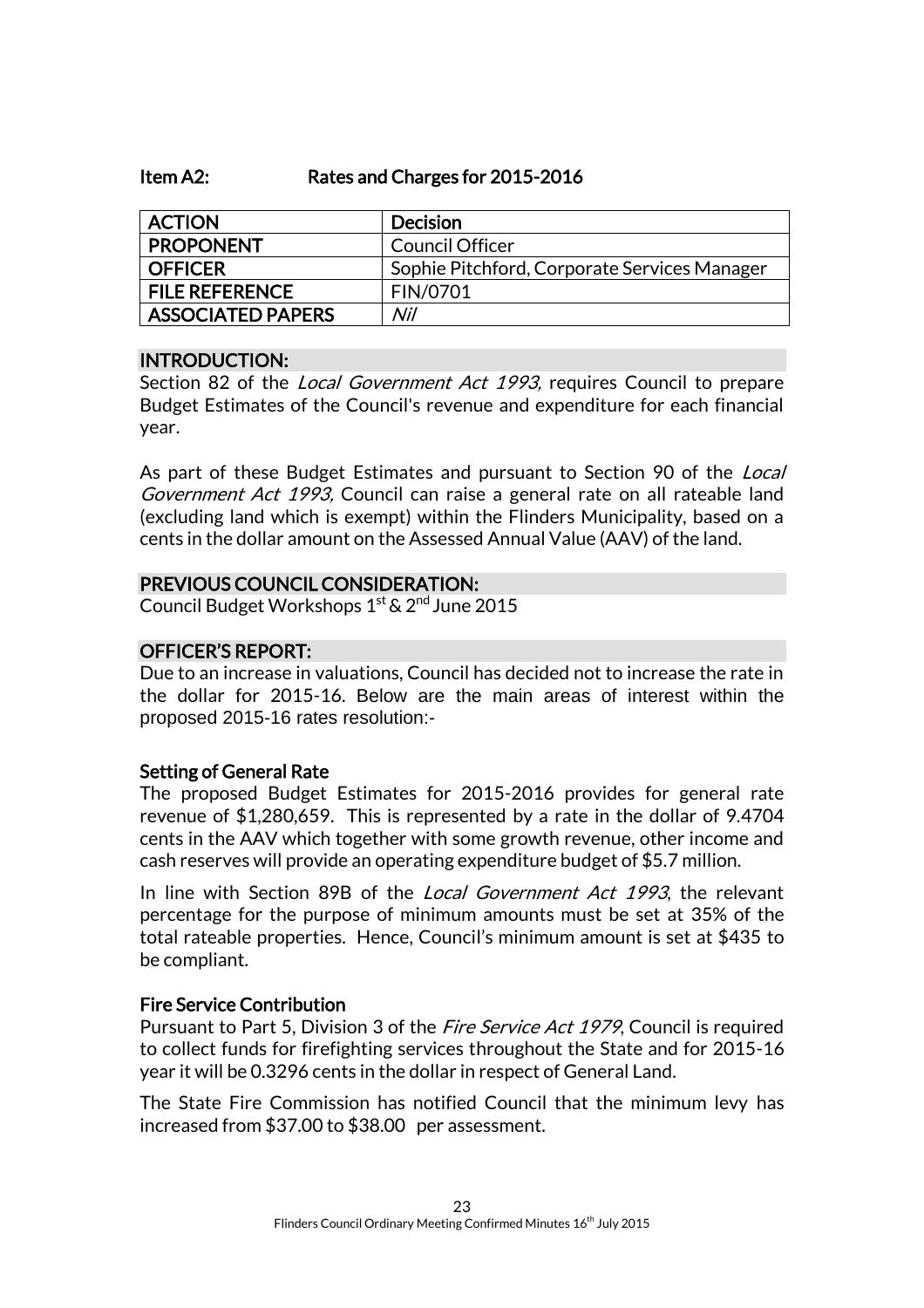# Waste Management

Under Section 93 (1)(d) of the Local Government Act 1993, a council may make a service rate for rateable land for waste management.

Council provides waste management services to all land within the Municipality which comprises waste disposal areas, waste transfer stations and other related waste management facilities such as recycling bins.

Council will be increasing their focus on waste management during 2015-16 by carrying out ongoing site improvements at Whitemark and the continuation of the introduction of recycling.

To accommodate this focus as well as meeting all statutory and environmental requirements involved, it is proposed to increase the waste management service fee from \$148 to \$152 per property.

#### STATUTORY REQUIREMENT:

Local Government Act 1993

#### POLICY/STRATEGIC IMPLICATIONS:

- 5. Corporate Governance and Intergovernmental Relations
	- 5.1 Support the capacity and productivity of our organisation and a culture of professionalism, compliance, innovation and service.

5.1.3 Achieve a sustainable balance of income, investment and recurrent expenditure.

5.1.3.3 Deliver the new Budget Estimates for the proceeding financial year.

#### BUDGET AND FINANCIAL IMPLICATIONS:

The adoption of these Estimates provides the necessary funds for the implementation of the Annual Plan 2015-16 and to achieve Council's strategic outcomes detailed in Council's draft Strategic Plan.

#### RISK/LIABILITY:

Maintaining a sound financial position is a critical function of Council. Failure to be financially accountable has significant implications for Council.

#### VOTING REQUIREMENTS:

Absolute Majority

#### OFFICER'S RECOMMENDATIONS:

That in accordance with the provisions of the *Local Government Act 1993*, Council adopts the Rates and Charges for the period 1 July 2015 to 30 June 2016 in accordance with the resolutions which follow:-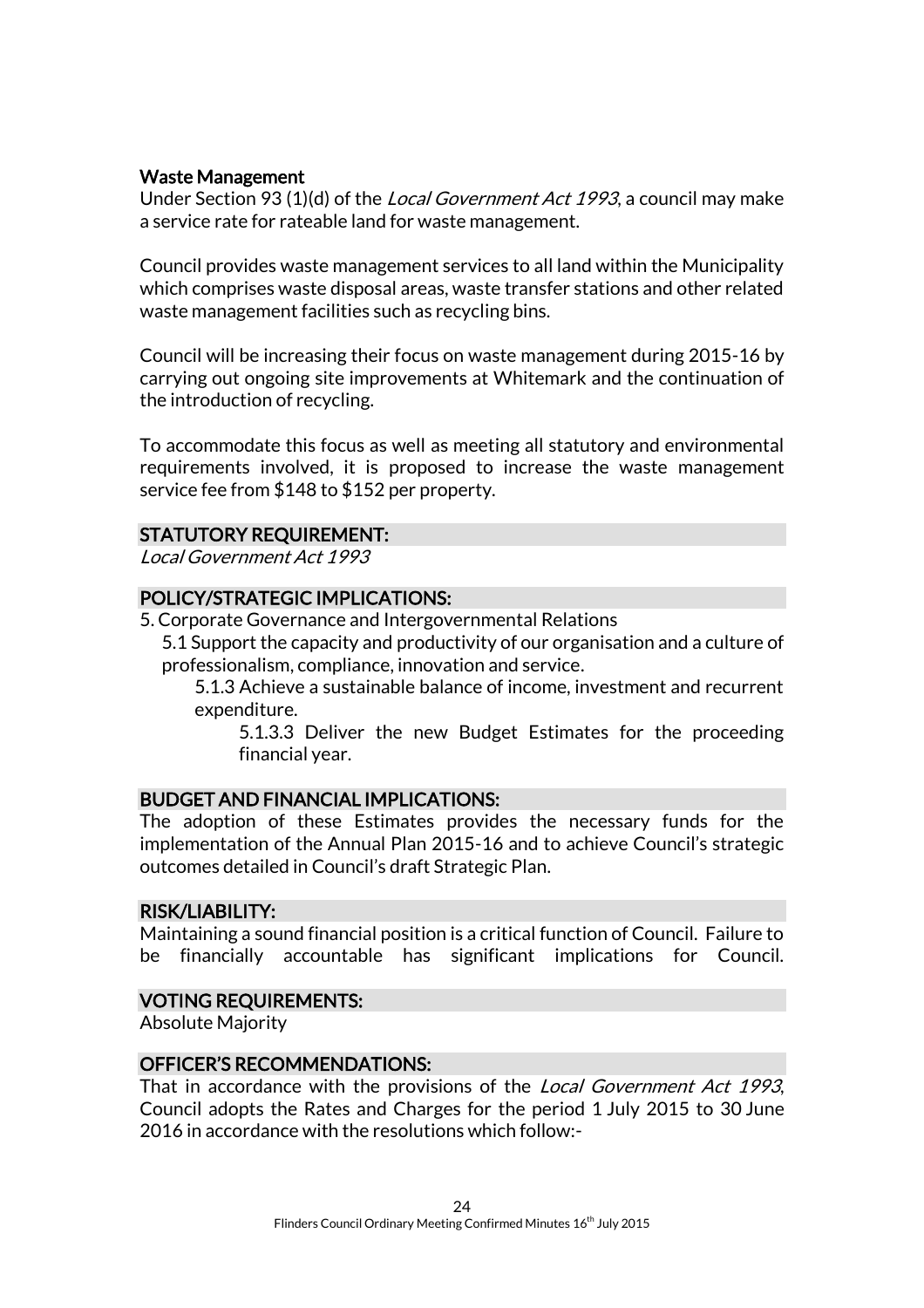# 1. General Rate:

- 1.1 Pursuant to Section 90 of the *Local Government Act 199*3. Council makes the following general rate on all rateable land (excluding land which is exempt pursuant to the provisions of Section 87) within the Municipal Area of Flinders for the period commencing 1 July 2015 and ending 30 June 2016, namely a rate of 9.4704 cents in the dollar on the assessed annual value of the land.
- **1.2** Pursuant to Section 90(4) of the *Local Government Act 199*3, Council sets a minimum amount payable in respect of the general rate of \$435.

# 2. Service Rates and Service Charges:

Pursuant to Sections 93, 93A, 94, 94A and 95 of the Local Government Act 1993, Council makes the following service rates and service charges on all rateable land within the Municipal Area of Flinders (including land which is otherwise exempt from rates pursuant to Section 87 but excluding Crown Land to which Council does not supply any of the following services) for the period commencing 1 July 2015 and ending on the 30June 2016, namely:-

#### 2.1 Waste Management:

Service charges for the making available of Waste Management Services to all land within the Municipal Area comprising waste disposal areas, waste transfer stations and related waste management facilities of \$152.

# 2.2 Fire Service Contribution:

Pursuant to Section 93A of the Local Government Act 1993 Council makes the following service rates in respect of the Fire Service contributions it must collect under the *Fire Service Act 1979* for the rateable parcels of land within the Municipal Area as follows:-

District Cents in the Dollar of AAV

General Land 6.3296

Pursuant to Section 93(3) of the Local Government Act 1993 Council sets a minimum amount payable in respect of this service rate of \$38.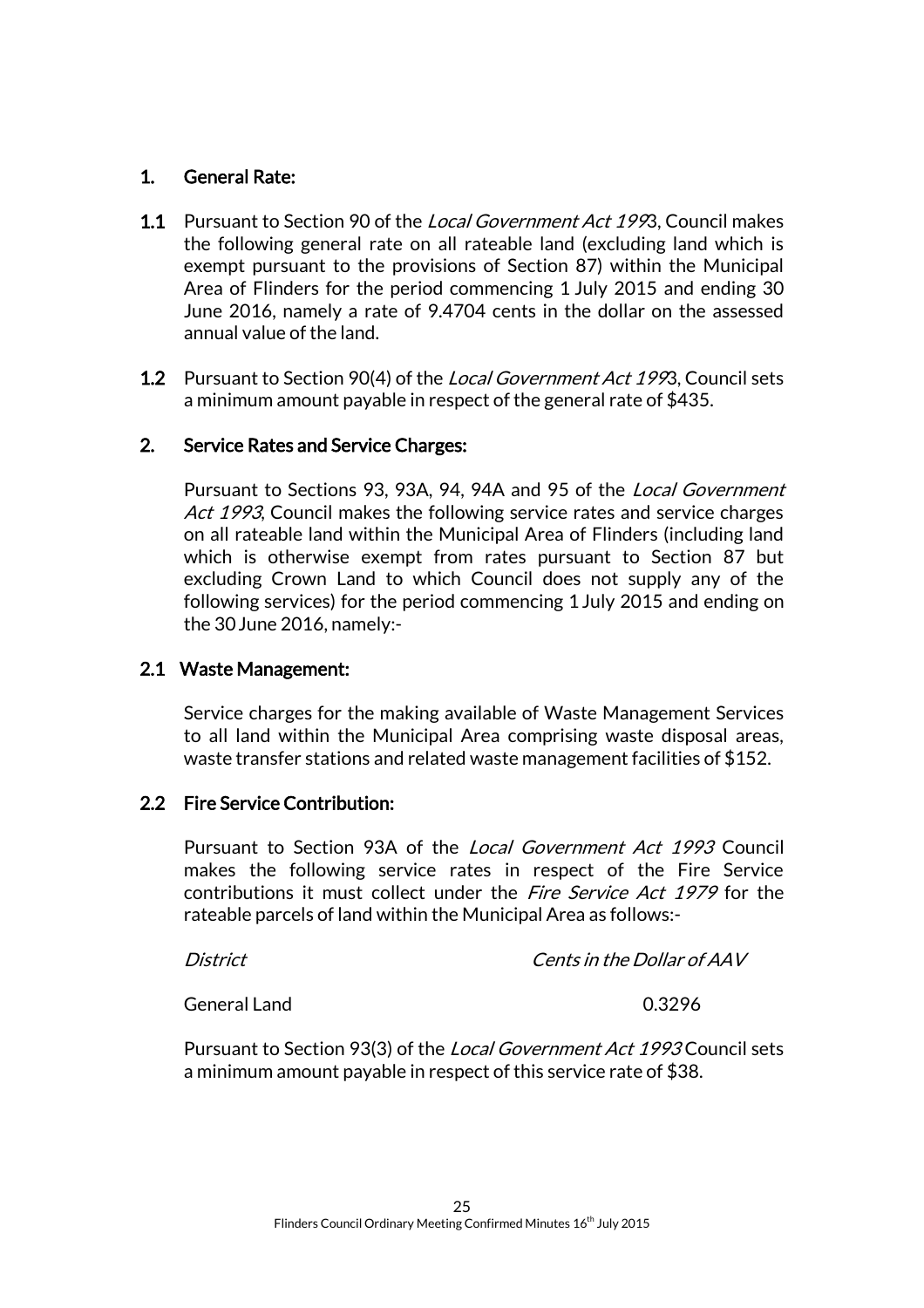# 3. Separate Land:

3.1 For the purposes of these resolutions the rates and charges shall apply to each parcel of land which is shown as being separately valued in the valuation list prepared under the *Valuation of Land Act 2001*.

# 4. Adjusted Values:

4.1. For the purposes of each of these resolutions any reference to assessed annual value includes a reference to that value as adjusted pursuant to Section 89 of the *Local Government Act 1993*.

# 5. Instalment Payment:

- 5.1 Pursuant to Section 124 of the *Local Government Act 1993*. Council:-
	- (a) Decides that all rates are payable by all rate payers by two instalments which must be of approximately equal amounts.
	- (b) Determines that the dates by which instalments are to be paid shall be as follows:-
		- (i) The first instalment on or before 21October 2015; and
		- (ii) The second instalment on or before 17February 2016.
	- (c) Where a ratepayer fails to pay any instalment within 21 days of the date on which the rates are due, the full amount owing becomes due and payable in accordance with Section 124 (5) of the *Local* Government Act 1993.

# 6. Discount:

Pursuant to Section 130 of the Local Government Act 1993 Council offers to all of the ratepayers who are liable to pay rates and charges a discount of 2% if the rates and charges are paid by one payment on or before 21 October 2015.

# 7. Penalty and Interest:

- 7.1 Pursuant to Section 128 of the Local Government Act 1993, if any rate or instalment is not paid on or before the date it falls due then:-
	- (a) There is payable a penalty of 10% of the unpaid rate or instalment; and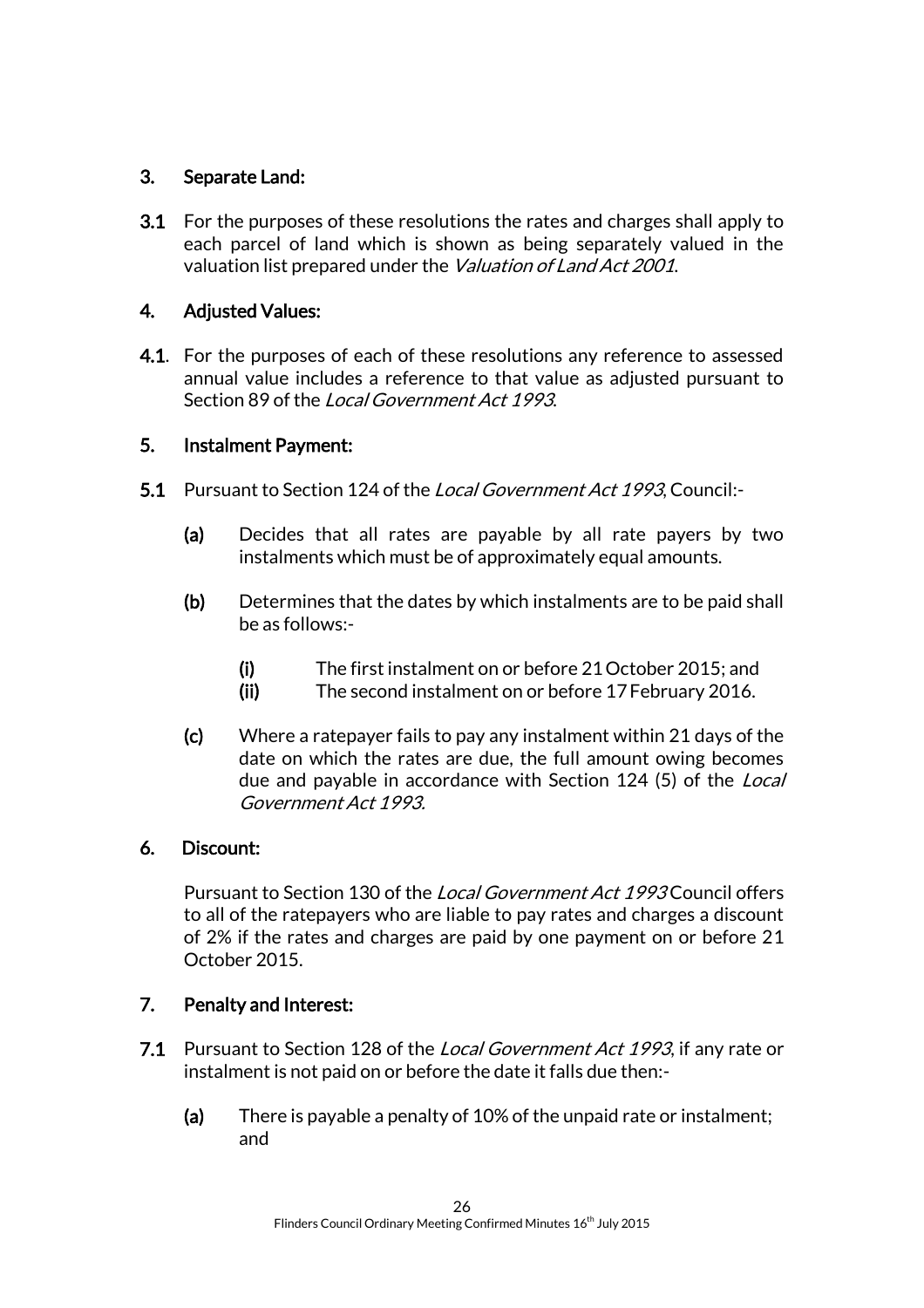(b) There is payable a daily interest charge of 0.025616 (9.35% per annum) in respect of the unpaid rate or instalment for the period during which it is unpaid.

# 8. Words and Expressions:

Words and expressions used both in these resolutions and in the *Local* Government Act 1993 or the Fire Service Act 1979 have in these resolutions the same respective meanings as they have in those Acts.

# DECISION:

197.07.2015 Moved: Cr D Williams Seconded: Cr C Rhodes That in accordance with the provisions of the *Local Government Act 1993*, Council adopts the Rates and Charges for the period 1 July 2015 to 30 June 2016 in accordance with the resolutions which follow:-

# 1. General Rate:

- 1.1 Pursuant to Section 90 of the *Local Government Act 199*3, Council makes the following general rate on all rateable land (excluding land which is exempt pursuant to the provisions of Section 87) within the Municipal Area of Flinders for the period commencing 1 July 2015 and ending 30 June 2016, namely a rate of 9.4704 cents in the dollar on the assessed annual value of the land.
- **1.2** Pursuant to Section 90(4) of the *Local Government Act 199*3, Council sets a minimum amount payable in respect of the general rate of \$435.

# 2. Service Rates and Service Charges:

Pursuant to Sections 93, 93A, 94, 94A and 95 of the Local Government Act 1993, Council makes the following service rates and service charges on all rateable land within the Municipal Area of Flinders (including land which is otherwise exempt from rates pursuant to Section 87 but excluding Crown Land to which Council does not supply any of the following services) for the period commencing 1 July 2015 and ending on the 30June 2016, namely:-

# 2.1 Waste Management:

Service charges for the making available of Waste Management Services to all land within the Municipal Area comprising waste disposal areas, waste transfer stations and related waste management facilities of \$152.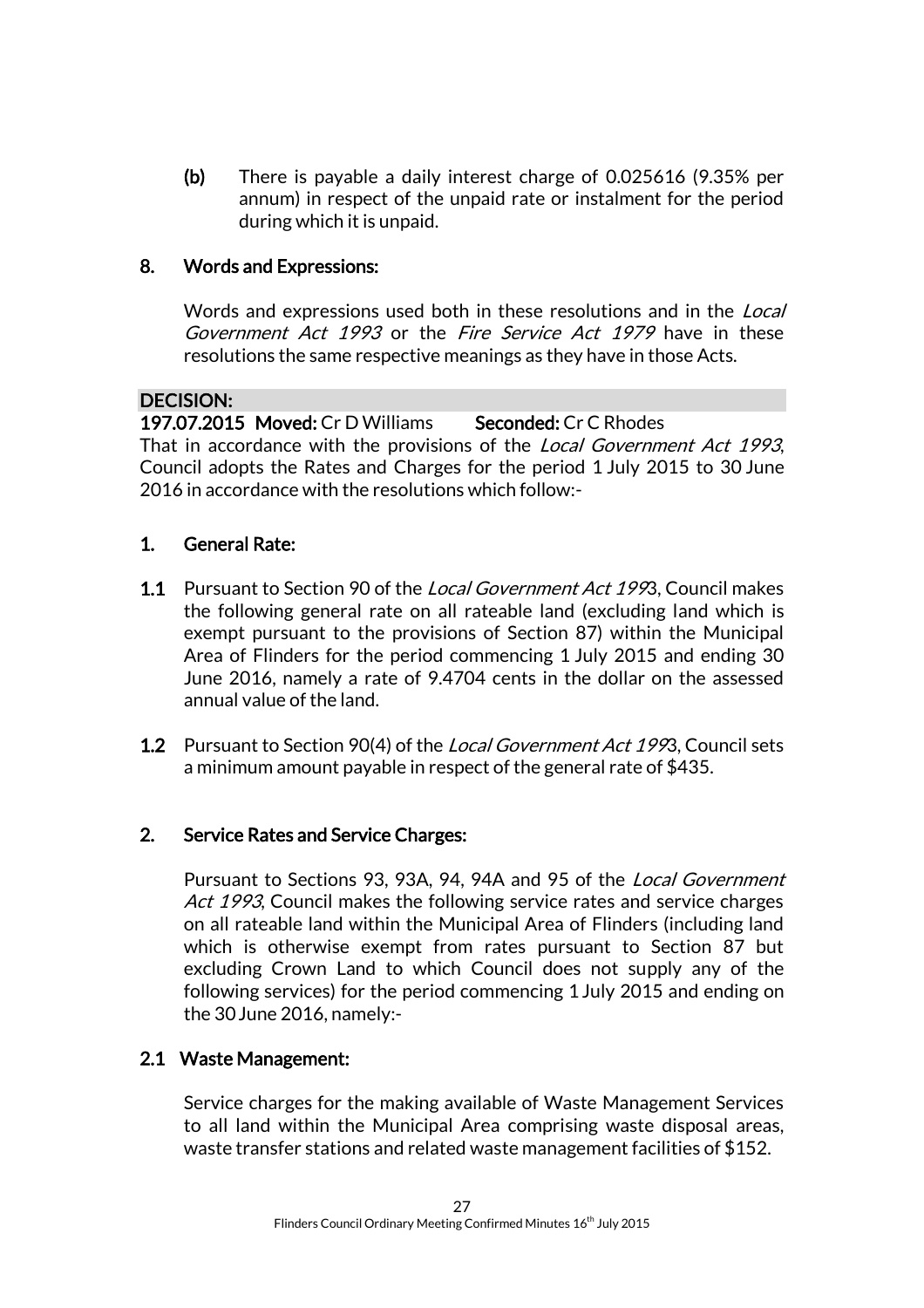# 2.2 Fire Service Contribution:

Pursuant to Section 93A of the Local Government Act 1993 Council makes the following service rates in respect of the Fire Service contributions it must collect under the *Fire Service Act 1979* for the rateable parcels of land within the Municipal Area as follows:-

| District | Cents in the Dollar of AAV |
|----------|----------------------------|
|          |                            |

General Land 6.3296

Pursuant to Section 93(3) of the *Local Government Act 1993* Council sets a minimum amount payable in respect of this service rate of \$38.

# 3. Separate Land:

3.1 For the purposes of these resolutions the rates and charges shall apply to each parcel of land which is shown as being separately valued in the valuation list prepared under the *Valuation of Land Act 2001*.

# 4. Adjusted Values:

**4.1.** For the purposes of each of these resolutions any reference to assessed annual value includes a reference to that value as adjusted pursuant to Section 89 of the Local Government Act 1993.

# 5. Instalment Payment:

- 5.1 Pursuant to Section 124 of the *Local Government Act 1993*, Council:-
	- (a) Decides that all rates are payable by all rate payers by two instalments which must be of approximately equal amounts.
	- (b) Determines that the dates by which instalments are to be paid shall be as follows:-
		- (i) The first instalment on or before 21October 2015; and
		- (ii) The second instalment on or before 17February 2016.
	- (d) Where a ratepayer fails to pay any instalment within 21 days of the date on which the rates are due, the full amount owing becomes due and payable in accordance with Section 124 (5) of the Local Government Act 1993.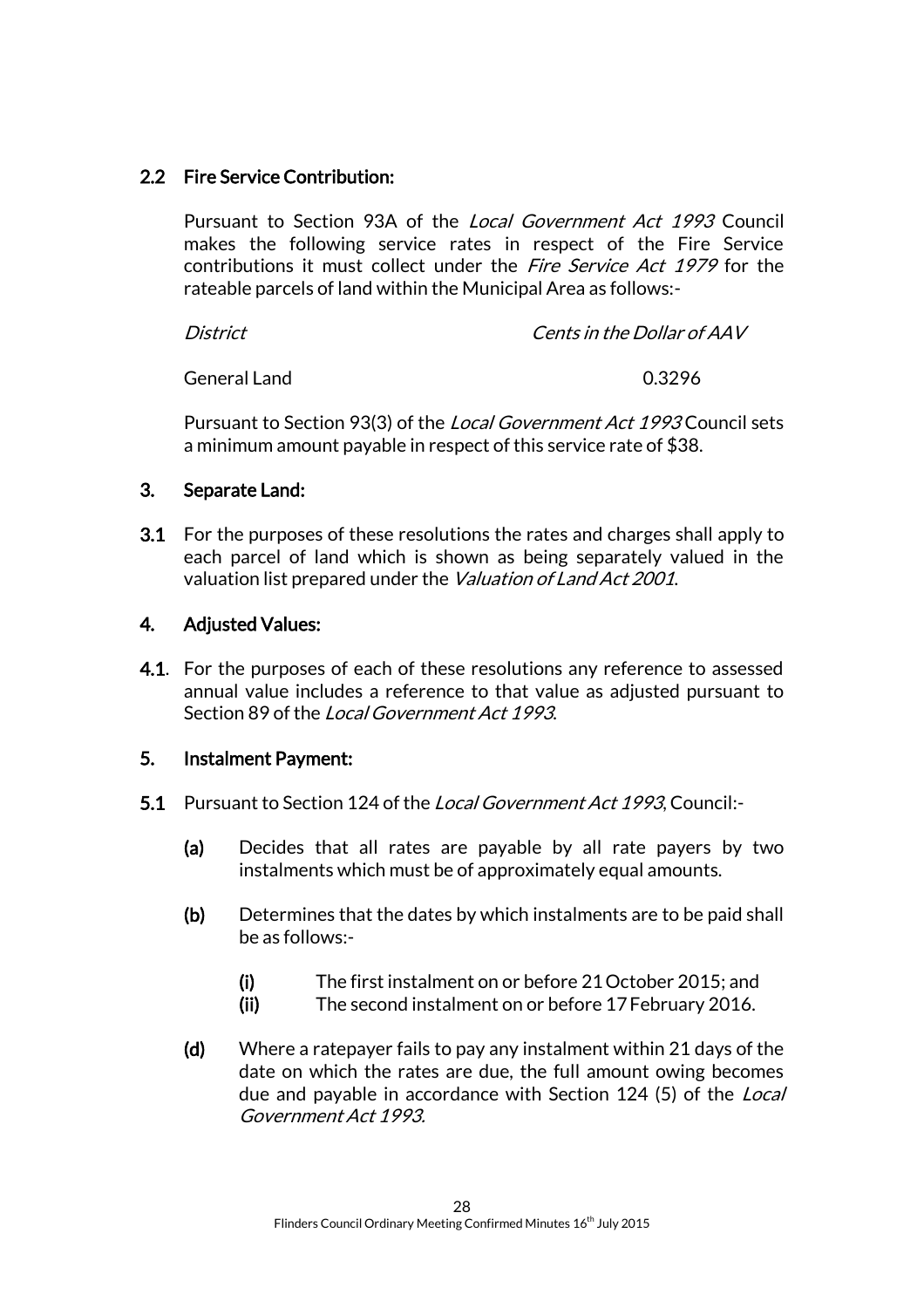# 6. Discount:

Pursuant to Section 130 of the Local Government Act 1993 Council offers to all of the ratepayers who are liable to pay rates and charges a discount of 2% if the rates and charges are paid by one payment on or before 21 October 2015.

# 7. Penalty and Interest:

- 7.1 Pursuant to Section 128 of the Local Government Act 1993, if any rate or instalment is not paid on or before the date it falls due then:-
	- (a) There is payable a penalty of 10% of the unpaid rate or instalment; and
	- (b) There is payable a daily interest charge of 0.025616 (9.35% per annum) in respect of the unpaid rate or instalment for the period during which it is unpaid.

#### 8. Words and Expressions:

Words and expressions used both in these resolutions and in the *Local* Government Act 1993 or the Fire Service Act 1979 have in these resolutions the same respective meanings as they have in those Acts.

# CARRIED UNANIMOUSLY (6-0)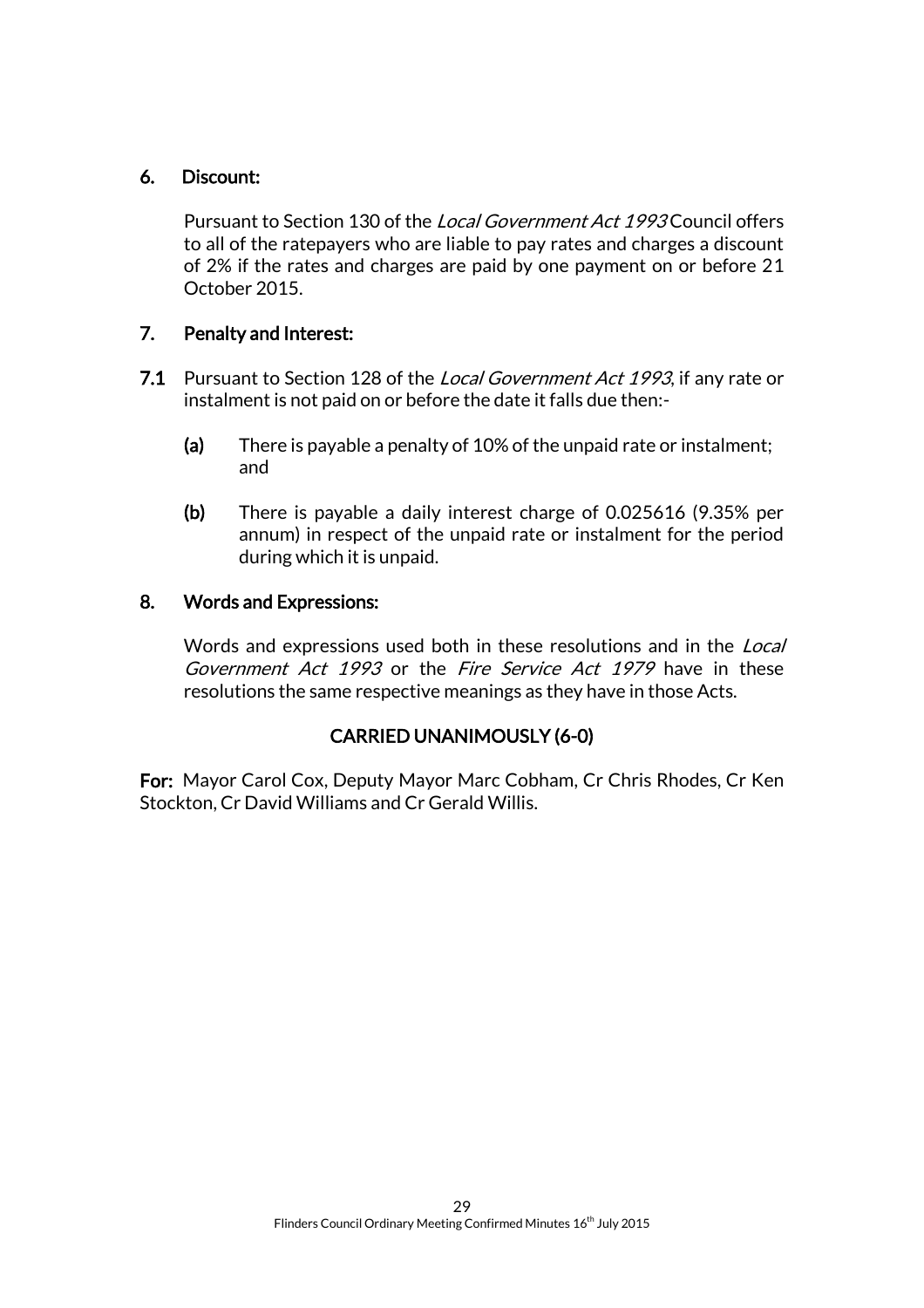#### Item A3: Budget Estimates 2015-2016

| <b>ACTION</b>            | <b>Decision</b>                              |
|--------------------------|----------------------------------------------|
| <b>PROPONENT</b>         | <b>Council Officer</b>                       |
| <b>OFFICER</b>           | Sophie Pitchford, Corporate Services Manager |
| <b>FILE REFERENCE</b>    | FIN/0701                                     |
| <b>ASSOCIATED PAPERS</b> | Annexure 8: DRAFT Budget Estimates 2015-2016 |

# INTRODUCTION:

Section 82 of the *Local Government Act 1993* (the Act), requires Council to prepare Budget Estimates of the Council's revenue and expenditure for each financial year.

The Budget Estimates are to contain details of the following information:-

- the estimated Revenue of the Council;
- the estimated Expenditure of the Council;
- the estimated Borrowings by the Council;
- the estimated Capital Works of the Council; and
- any other details required by the Minister.

In accordance with the Act the Budget Estimates must be adopted by Council before  $31<sup>st</sup>$  August each year, but cannot be adopted more than one month before the start of the financial year to which they relate.

# PREVIOUS COUNCIL CONSIDERATION:

Council Budget Workshops 1st & 2<sup>nd</sup> June 2015

# OFFICER'S REPORT:

Due to an increase in valuations, Council has decided not to increase the rate in the dollar for 2015-16.

The development of a Long Term Financial Plan in the year ahead will be critical if Council is to maintain sustainable and compliant service delivery and asset standards to the community.

Council has budgeted for a total deficit of \$696,830 after taking into account Capital Grants & Contributions. The budgeted deficit includes a \$1,470,356 provision for depreciation and a \$2,043,999 Capital Works Program. This is in line with Council's continued push to increase its asset renewal ratio and invest in the upgrade and maintenance of its capital assets.

Within the 2015-2016 Budget Estimates the following have be established under legislative requirements or listed to provide further detail of their components:-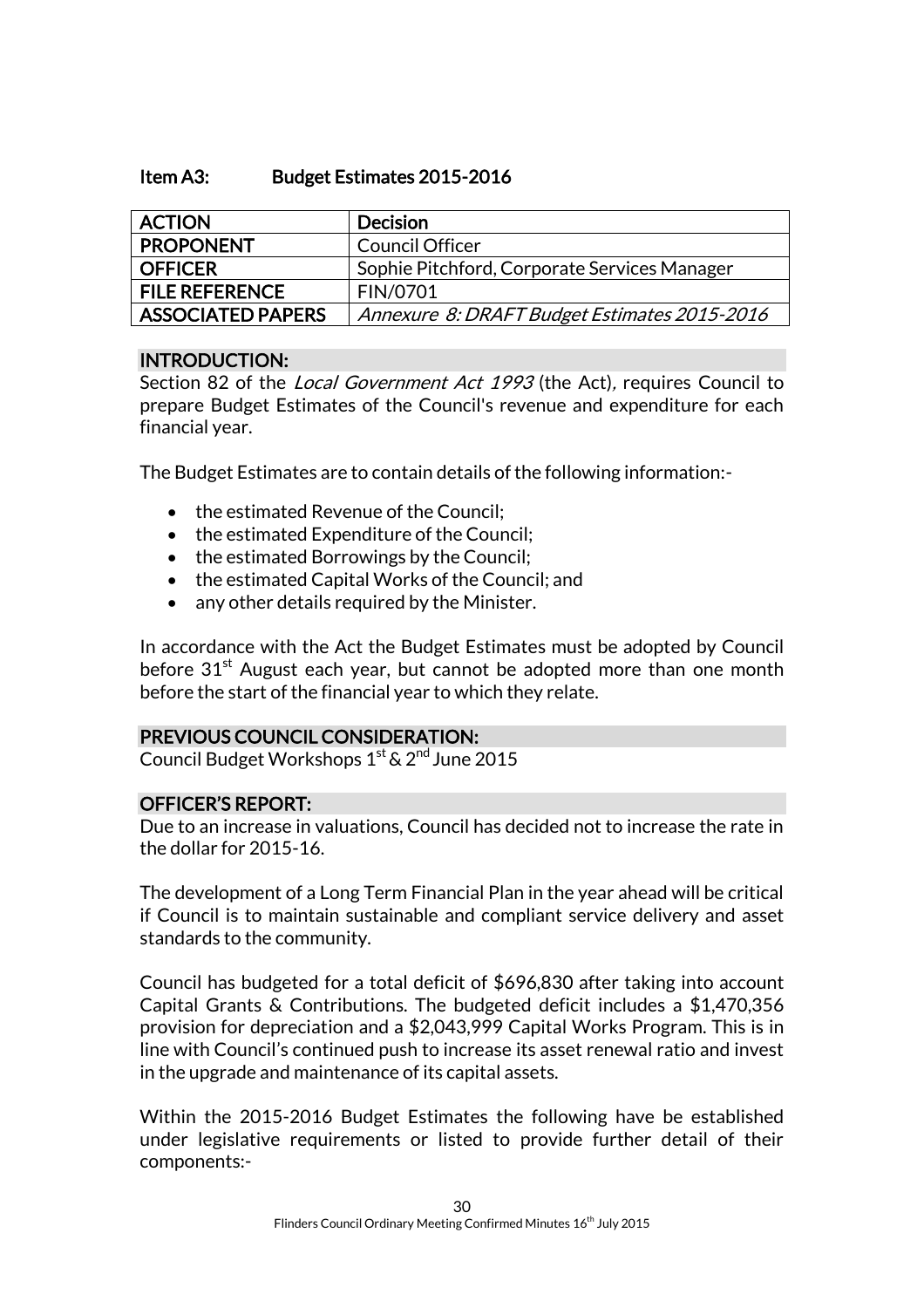# Capital Works Program

This budget provides for expenditure on Capital Works projects with a program totalling \$2,043,999. The following major projects of significance will be commenced and/or completed during the 2015-2016 financial year:-

| <b>PROJECT NAME</b>                       | <b>ESTIMATE \$</b> |
|-------------------------------------------|--------------------|
| <b>Road Reseals</b>                       | 651,544            |
| Road Resheeting                           | 77,120             |
| Lughrata Quarry Development               | 70,000             |
| Plant & Equipment                         | 31,000             |
| <b>Town Maintenance</b>                   | 904,383            |
| Airport                                   | 23,690             |
| <b>Waste Management</b>                   | 141,262            |
| Office Computer Systems & Records Storage | 25,000             |

# Commonwealth Grants

Council continues to direct attention towards improving its share of the Commonwealth Financial Assistance Grants available to Tasmanian Councils and has persisted with its request for the State Grants Commission to review the various disability and/or isolation factors which form part of our assessment.

The amount budgeted for the year 2015-2016 is \$1,693,016 which represents Council's full yearly allocation, excluding a CPI increase which has been frozen by the Federal Government. This will be apportioned as follows:-

| <b>CATEGORY</b>       | AMOUNT\$  |
|-----------------------|-----------|
| Road / Bridge Funds   | 1,019,541 |
| General Purpose Funds | 673,475   |

#### **Conclusion**

The previous agenda item 'Rates and Charges for 2015-16' if adopted will form part of the 2015-16 Budget Estimates under Item 2.

I now submit the Budget Estimates 2015-2016 for consideration and adoption by Council.

# STATUTORY REQUIREMENT:

Local Government Act 1993

# POLICY/STRATEGIC IMPLICATIONS:

5. Corporate Governance and Intergovernmental Relations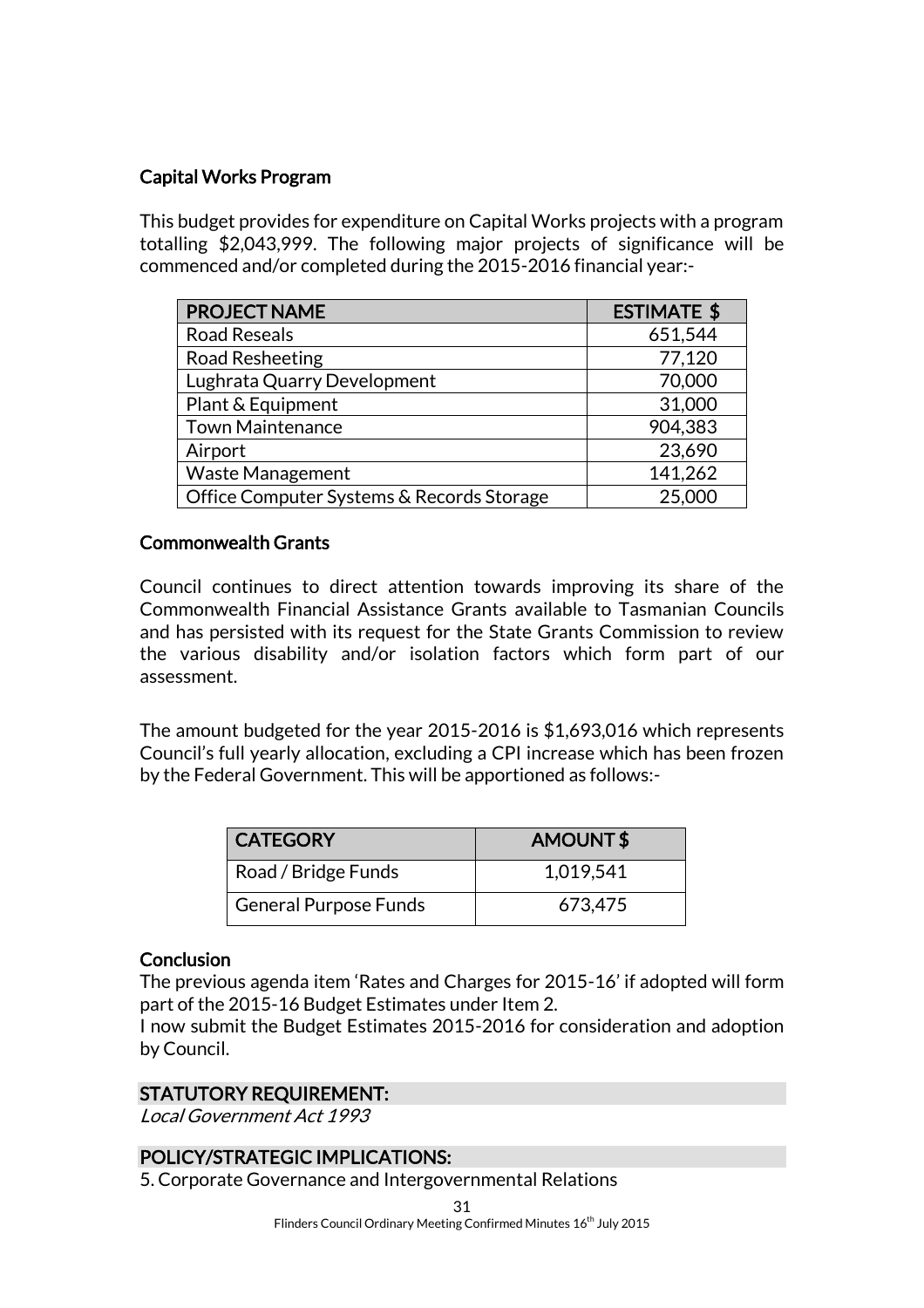5.1 Support the capacity and productivity of our organisation and a culture of professionalism, compliance, innovation and service.

5.1.3 Achieve a sustainable balance of income, investment and recurrent expenditure.

5.1.3.3 Deliver the new Budget Estimates for the proceeding financial year.

# BUDGET AND FINANCIAL IMPLICATIONS:

The adoption of these Budget Estimates provides the necessary funds for the implementation of the proposed Annual Plan 2015-16 and to achieve Council's strategic directives detailed in Council's draft Strategic Plan.

#### RISK/LIABILITY:

Maintaining a sound financial position is a critical function of Council. Failure to be financially accountable has significant implications for Council.

# VOTING REQUIREMENTS:

Absolute Majority

#### OFFICER'S RECOMMENDATIONS:

That in accordance with the provisions of Section 82 of the *Local Government* Act 1993, the Budget Estimates for the Financial Year 1 July 2015 to 30 June 2016 be adopted.

# DECISION:

198.07.2015 Moved: Deputy Mayor M Cobham Seconded: Cr K Stockton That in accordance with the provisions of Section 82 of the *Local Government* Act 1993, the Budget Estimates for the Financial Year 1 July 2015 to 30 June 2016 be adopted along with the amendments as outlined below:

Increase Roads to Recovery Funds for 2015/16 from \$394,137 to \$563,093 Increase Employee Cost – Training, Conferences and Seminars for the Airport from \$1,500 to 10,000.

# CARRIED UNANIMOUSLY (6-0)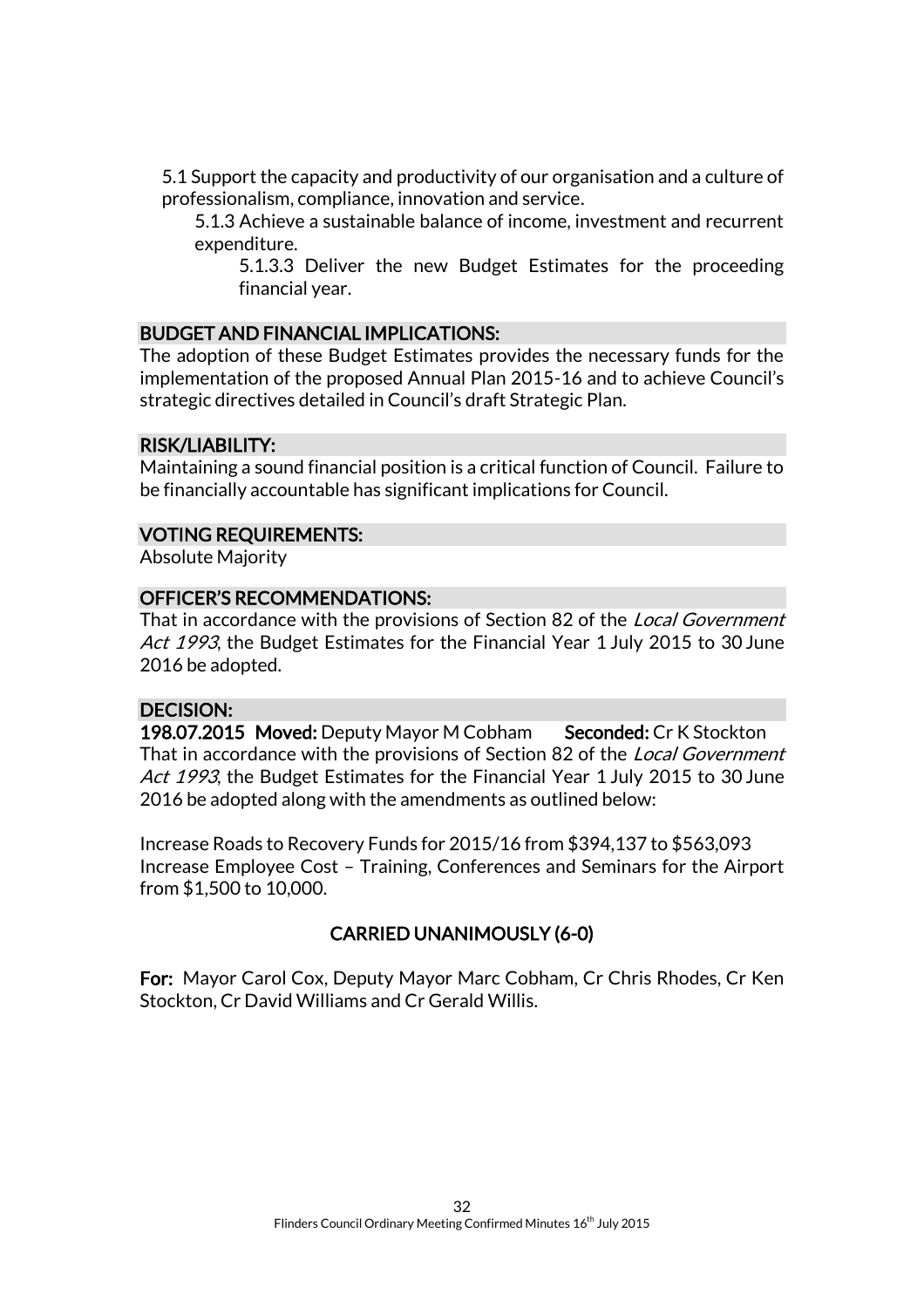# **B. GOVERNANCE**

#### Item B1: Draft Strategic Plan

| <b>ACTION</b>            | Decision                                   |
|--------------------------|--------------------------------------------|
| <b>PROPONENT</b>         | <b>Council Officer</b>                     |
| <b>OFFICER</b>           | Raoul Harper, General Manager              |
| <b>FILE REFERENCE</b>    | ADM/0500                                   |
| <b>ASSOCIATED PAPERS</b> | Annexure 9: DRAFT 2015-2019 Strategic Plan |

#### INTRODUCTION:

Flinders Council has completed a draft Strategic Plan and community consultation is now required before it can be finalised.

#### PREVIOUS COUNCIL CONSIDERATION:

Nil

#### OFFICER'S REPORT:

The *Local Government Act 1993* requires Council to undertake the following in relation to a Strategic Plan:

#### "66. Strategic Plan

 $(1)$  A council is to prepare a strategic plan for the municipal area. (2) A strategic plan is to be in respect of at least a 10 year period. (3) In preparing a proposed strategic plan, a council is to consult with the community in its municipal area and any authorities and bodies it considers appropriate.

(4) The general manager is to make a copy of a proposed strategic plan available for public inspection at the public office during ordinary office hours."

Flinders Council has now completed a draft Strategic Plan that accords with the requirements of the Act. The Strategic Plan should now be made available for community consultation and inspection.

#### STATUTORY REQUIREMENT:

Local Government Act 1993

#### POLICY/STRATEGIC IMPLICATIONS:

5.0 Corporate Governance and Intergovernmental Relations

#### BUDGET AND FINANCIAL IMPLICATIONS:

Minimal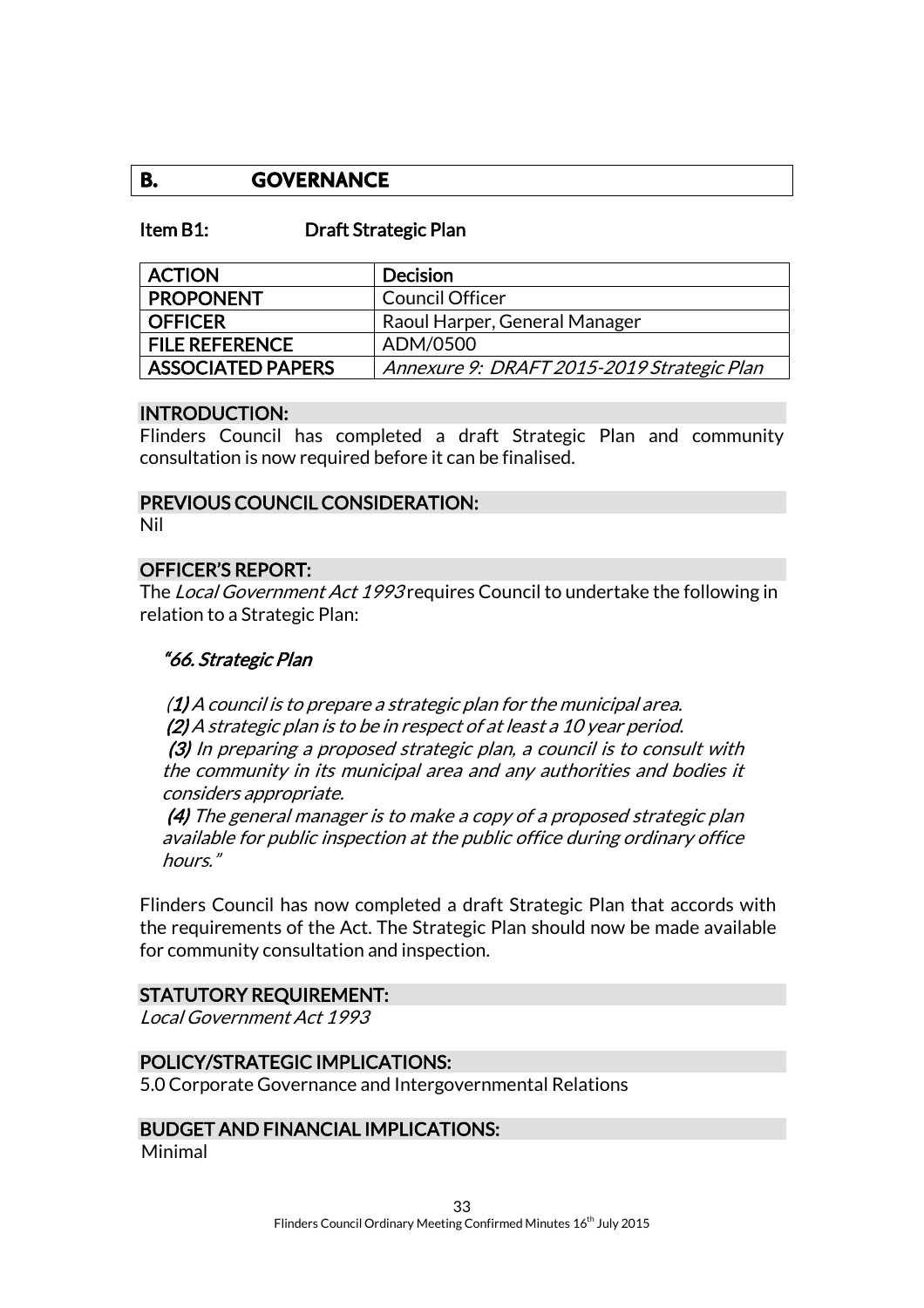#### RISK/LIABILITY:

Minimal

#### VOTING REQUIREMENTS:

Simple Majority

# OFFICER'S RECOMMENDATION:

That the Draft Flinders Council Strategic Plan be made available to the community for comment, consideration and inspection from 30<sup>th</sup> July 2015 for a four week period.

Council directs the General Manager to make the draft Strategic Plan available on the Council website, notify the community via the  $30<sup>th</sup>$  July edition of the Island News and via a "householder". A copy is also to be made available for public inspection at the Council Offices.

Council also requests the Mayor make specific reference to the consultation process and timeframe in her  $30<sup>th</sup>$  July report in the Island News.

# DECISION:

199.07.2015 Moved: Deputy Mayor M Cobham Seconded: Cr G Willis That the Draft Flinders Council Strategic Plan be made available to the community for comment, consideration and inspection from 30<sup>th</sup> July 2015 for a four week period.

Council directs the General Manager to make the draft Strategic Plan available on the Council website, notify the community via the  $30<sup>th</sup>$  July edition of the Island News and via a "householder". A copy is also to be made available for public inspection at the Council Offices.

Council also requests the Mayor make specific reference to the consultation process and timeframe in her  $30<sup>th</sup>$  July report in the Island News.

# CARRIED UNANIMOUSLY (6-0)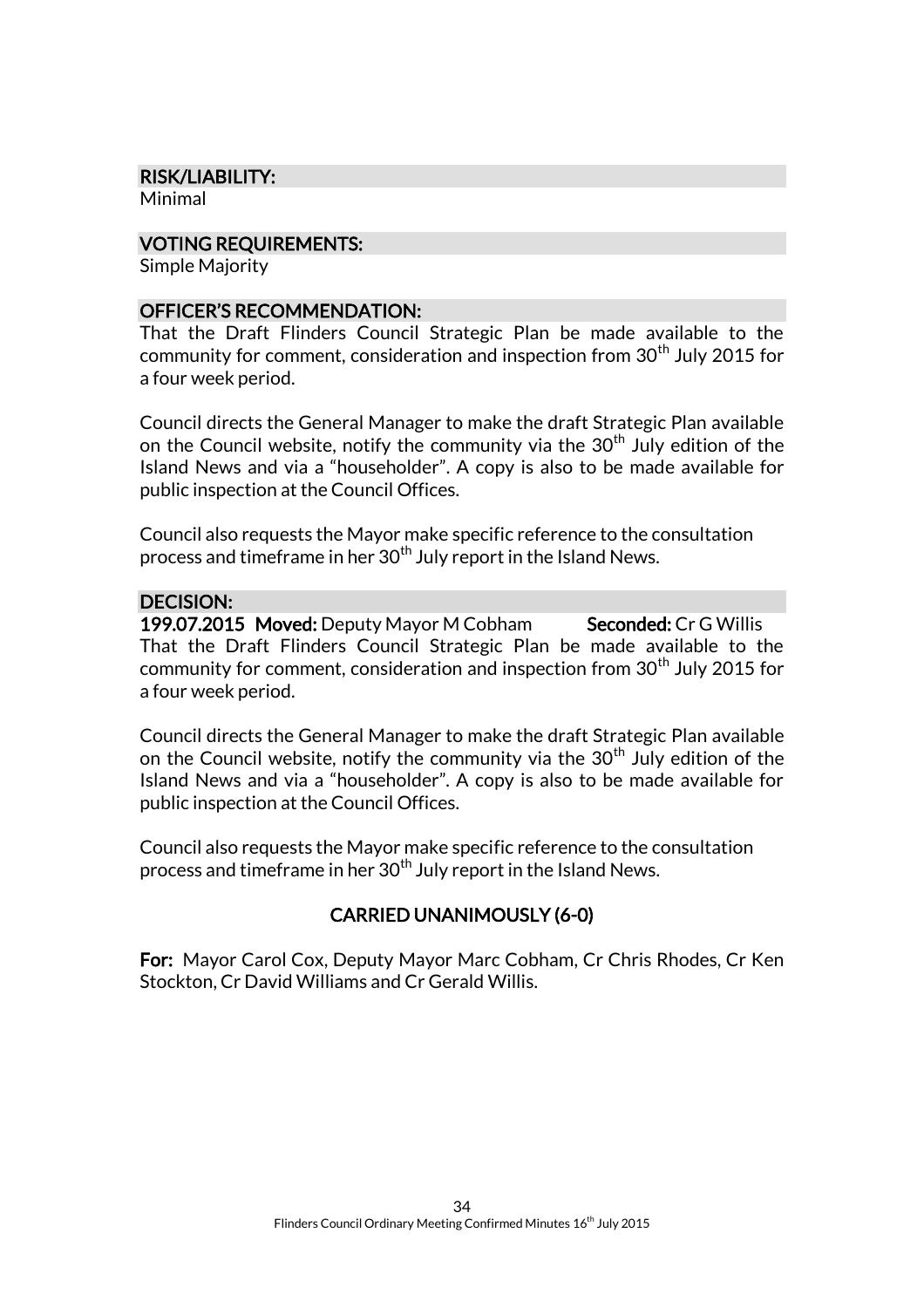#### Item B2: 2015-2016 Annual Plan

| <b>ACTION</b>            | <b>Decision</b>                          |
|--------------------------|------------------------------------------|
| <b>PROPONENT</b>         | <b>Council Officer</b>                   |
| <b>OFFICER</b>           | Raoul Harper, General Manager            |
| <b>FILE REFERENCE</b>    | ADM/0200                                 |
| <b>ASSOCIATED PAPERS</b> | Annexure 10: DRAFT 2015-2016 Annual Plan |

#### INTRODUCTION:

Section 71 of the *Local Government Act 1993* requires Council to prepare an Annual Plan for the municipal area each financial year. An Annual Plan is to be consistent with the Strategic Plan and include a statement of the manner in which Council is to meet the goals and objectives of the Strategic Plan. A summary of the major strategies to be used in relation to its public health goals and objectives is also required.

#### PREVIOUS COUNCIL CONSIDERATION:

Annually

# OFFICER'S REPORT:

The Annual Plan is the document upon which Council's operations and service delivery will be based for 2015/2016. The Plan sets out actions, tasks and projects to be undertaken in the year ahead and how these relate to Council's Strategic Plan.

Of utmost importance is that this document forms part of the budget process. The Annual Plan identifies Council's significant service delivery activities and provides the link between the budget, strategic objectives and measurement tools to track achievements towards these outputs.

The 2015/2016 year will see Council continue to provide cost effective and community focused service provision combined with the development and implementation of important strategic documents to guide the Council, community and service provision in the years ahead.

Council has a statutory requirement to align its services and operations with a Strategic Plan. This Plan is critical to ensuring the goals and aspirations of the Municipality are taken into account when Council sets its annual priorities, operational plans and budget allocations.

Adoption of the Annual Plan is recommended.

# STATUTORY REQUIREMENT:

Local Government Act 1993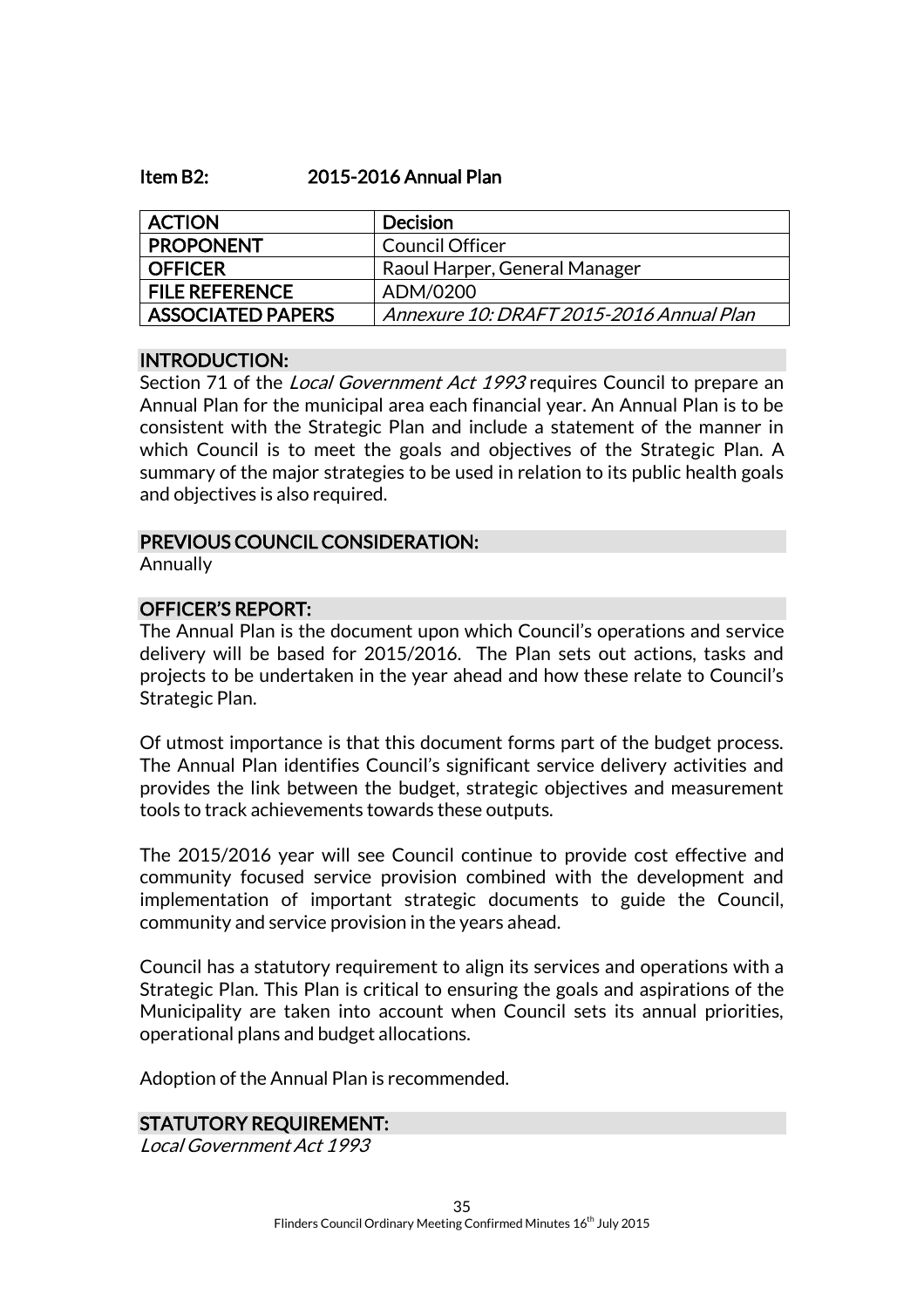# POLICY/STRATEGIC IMPLICATIONS:

4: Strategic, Efficient and Effective Organisation

- Ensure Council meets its statutory obligations and manages corporate and community risk.
- Annual Plans and Reports prepared in accordance with the Local Government Act 1993.
- Prepare and deliver an Annual Plan and Annual Report.

# BUDGET AND FINANCIAL IMPLICATIONS:

Minimal

# RISK/LIABILITY:

No foreseen risks.

# VOTING REQUIREMENTS:

Absolute Majority

# OFFICER'S RECOMMENDATION:

That Council receives and adopts the Flinders Council Annual Plan 2015/2016 and directs the General Manager to:

- 1. Make a copy of the Annual Plan available for public inspection at the Council office during ordinary business hours; and
- 2. Provide the Director and the Director of Public Health with a copy of the Annual Plan.

# DECISION:

200.07.2015 Moved: Deputy Mayor M Cobham Seconded: Cr G Willis 1. That Council receives and adopts the Flinders Council Annual Plan 2015/2016 with the following changes:

Page 4, the following changes to the Summary of Estimates:

| Estimated Revenue of the Council       | \$5,610,140 |
|----------------------------------------|-------------|
| • Estimated Expenditure of the Council | \$5,775,871 |

Add under Strategic Focus Area 2; Output – Recreational and community facilities upgraded as recommended…; the following 4 actions:

- Implement the Whitemark Foreshore improvements to enhance public access to the Whitemark Foreshore and increase public amenity (page 16).
- Whitemark Show Ground Maintenance requirements identified and completed to budget (page 16).
- Upgrades to Emita Hall completed to budget (page 16).
- Public Toilet Revitalisation Amenity Project (PTRAP) Public Toilets at Killiecrankie, Whitemark Foreshore, Lady Barron and Yellow Beach installedto budget (page 16).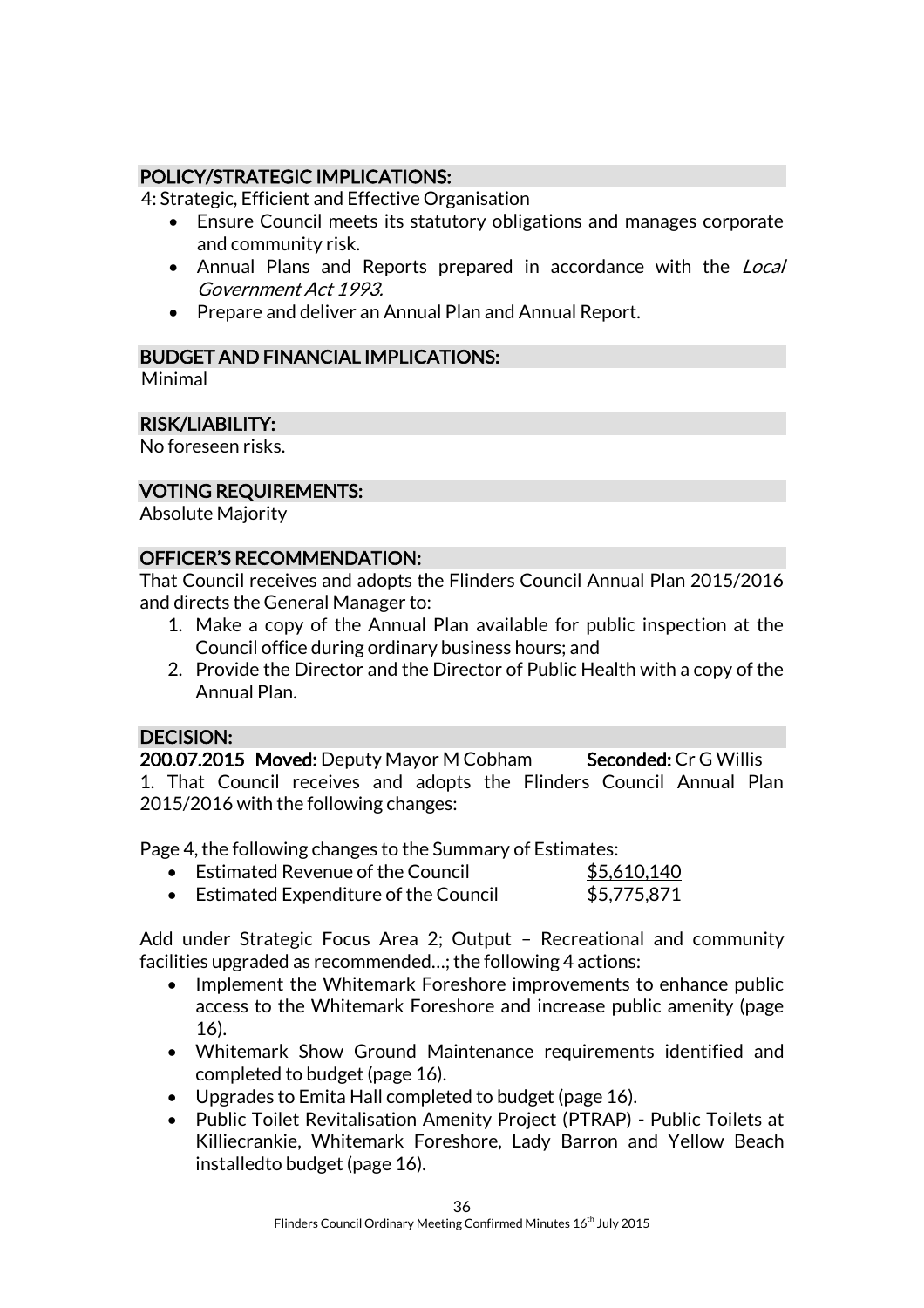Page 17, Output – Asset Management Plan implement; the following change:

• Replace linoleum covering in the Airport Terminal.

Delete from Strategic Focus Area 2 (page 18):

- Output Upgraded onsite wastewater systems on all public amenities.
- Action Upgrade public amenities and associated wastewater disposal systems in accordance with budget allocations.

2. That Council directs the General Manager to:

- Make a copy of the Annual Plan available for public inspection at the Council office during ordinary business hours; and
- Provide the Director of Local Government and the Director of Public Health with a copy of the Annual Plan.

# CARRIED UNANIMOUSLY (6-0)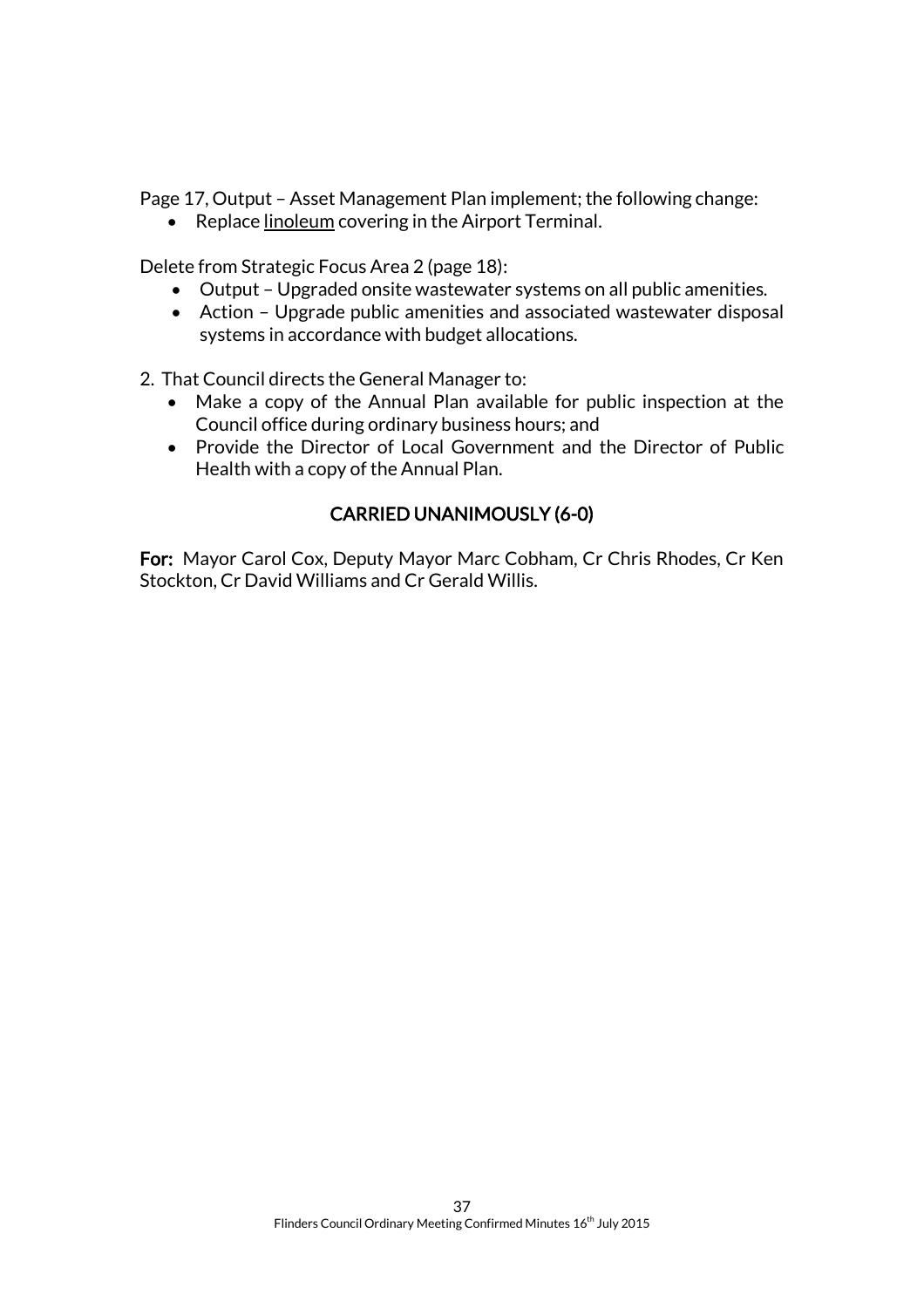# Item B3: Local Government Association of Tasmania (LGAT) General Meeting

| <b>ACTION</b>            | <b>Information</b>                       |
|--------------------------|------------------------------------------|
| <b>PROPONENT</b>         | Council Officer                          |
| <b>OFFICER</b>           | Raoul Harper, General manager            |
| <b>FILE REFERENCE</b>    | COU/0303                                 |
| <b>ASSOCIATED PAPERS</b> | Annexure 11: LGAT Annual General Meeting |
|                          | Agenda 22 July 2015                      |
|                          | Annexure 12: LGAT Annual General Meeting |
|                          | Attachments 22 July 2015                 |

# INTRODUCTION:

The LGAT General Meeting will be held on the 22<sup>nd</sup> July 2015. The meeting Agenda and attachments are provided for elected members as Annexures 11 & 12.

# PREVIOUS COUNCIL CONSIDERATION:

Council considers the LGAT Annual General Meeting Agenda at the Ordinary Council meeting prior to the LGAT Annual General Meeting to allow Council to inform the Mayor of what position it wishes the Mayor to take in relation to voting on specific matters.

# OFFICER'S REPORT:

A number of items and motions where decisions are sought are included in the LGAT Annual General Meeting Agenda. Council provides direction to the Mayor in relation to voting. The agenda can be accessed at the LGAT website through the following link: <http://www.lgat.tas.gov.au/page.aspx?u=333>

# STATUTORY REQUIREMENT:

Nil

# POLICY/STRATEGIC IMPLICATIONS:

5.0 Corporate Governance and Intergovernmental Relations 5.4 Actively participate in local government, industry and regional organisations.

#### BUDGET AND FINANCIAL IMPLICATIONS:

No known budget implications at this time.

RISK/LIABILITY: Minimal VOTING REQUIREMENTS: Simple Majority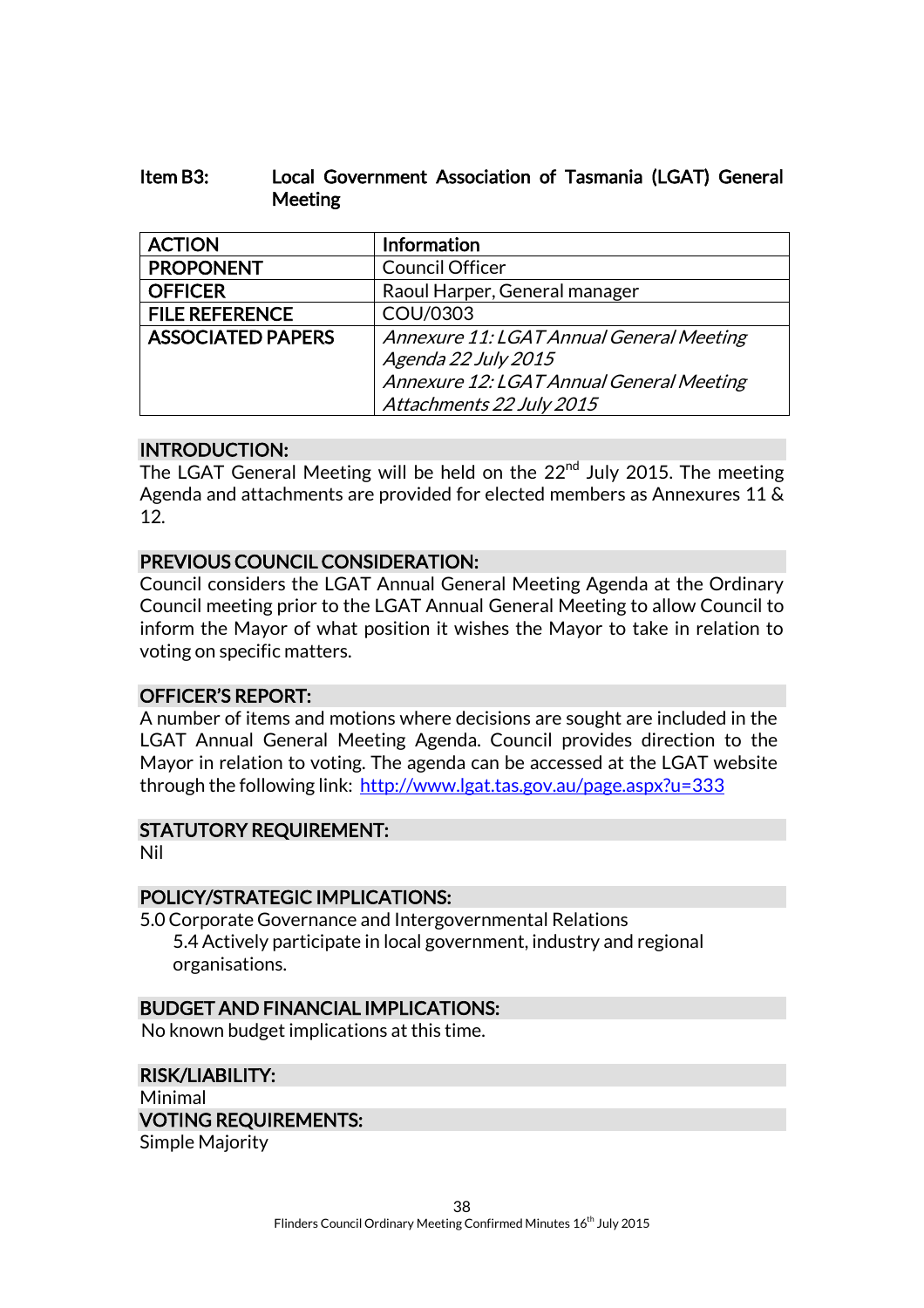# OFFICER'S RECOMMENDATION:

That Council notes the Local Government Association of Tasmania 2015 Annual General Meeting Agenda and provides the Mayor with direction in relation to the following items listed for a decision:

|                | <b>Items for Decision</b>                                                                  |                                                                                                                                                                                                                                                                                                                                                                                                                                                                                                                                                                                                                                                               |
|----------------|--------------------------------------------------------------------------------------------|---------------------------------------------------------------------------------------------------------------------------------------------------------------------------------------------------------------------------------------------------------------------------------------------------------------------------------------------------------------------------------------------------------------------------------------------------------------------------------------------------------------------------------------------------------------------------------------------------------------------------------------------------------------|
| $\mathbf{1}$   | PRESIDENT'S REPORT                                                                         | That the President's report be received.                                                                                                                                                                                                                                                                                                                                                                                                                                                                                                                                                                                                                      |
| $\overline{2}$ | MINUTES OF 102ND<br><b>ANNUAL GENERAL</b>                                                  | That the Minutes of the 102nd Annual General<br>Meeting, held 23 July, 2014 be confirmed.                                                                                                                                                                                                                                                                                                                                                                                                                                                                                                                                                                     |
|                | <b>MEETING</b>                                                                             |                                                                                                                                                                                                                                                                                                                                                                                                                                                                                                                                                                                                                                                               |
| 3              | <b>FINANCIAL</b><br><b>STATEMENTS TO 30</b><br><b>JUNE 2014</b>                            | That the Financial Statements for the period 1 July<br>2013 to 30 June 2014 be received and adopted.                                                                                                                                                                                                                                                                                                                                                                                                                                                                                                                                                          |
| 4              | PRESIDENT AND VICE<br><b>PRESIDENT</b><br><b>HONORARIUMS</b>                               | That the President's and Vice President's<br>allowance for the period 1 July 2015 to 30 June<br>2016 be adjusted in accordance with the<br>movement in the Wages Price Index.                                                                                                                                                                                                                                                                                                                                                                                                                                                                                 |
| 5              | <b>SUBSCRIPTIONS 1</b><br><b>JULY 2015 TO 30 JUNE</b><br>2016                              | That subscriptions be increased by 2.48% to meet<br>the operating costs of the Association.                                                                                                                                                                                                                                                                                                                                                                                                                                                                                                                                                                   |
| 6              | <b>BUDGET FOR THE</b><br><b>TWELVE MONTHS 1</b><br>JULY 2015 TO 30 JUNE<br>2016            | That the Meeting adopts the Budget as presented.                                                                                                                                                                                                                                                                                                                                                                                                                                                                                                                                                                                                              |
| 7.1            | <b>TERM OF OFFICE OF</b><br><b>PRESIDENT</b><br><b>COUNCIL - DERWENT</b><br><b>VALLEY</b>  | That the Local Government Association of<br>Tasmania Rules 27 Regarding Term of Office of<br>President, be amended that in the event that the<br>President vacates office, the Vice President is to<br>hold the position of President until the next<br>election.                                                                                                                                                                                                                                                                                                                                                                                             |
| 7.2            | <b>MOTION - VOTING</b><br><b>ENTITLEMENTS</b><br><b>COUNCIL - DERWENT</b><br><b>VALLEY</b> | That the Local Government Association of<br><b>Tasmania Rules Regarding Conduct of General</b><br>Meeting be amended by deleting from rule 16<br>voting by population categories and replacing it<br>with one (1) vote per Council.                                                                                                                                                                                                                                                                                                                                                                                                                           |
| 7.2            | <b>LOCAL GOVERNMENT</b><br>(CODE OF CONDUCT)<br><b>AMENDMENT BILL</b>                      | A: That the Meeting agree that Mayors will write to<br>MLCs in support of the Local Government (Code of<br>Conduct) Bill, noting the significant consultation<br>that has occurred with councils since 2010.<br>B: That the Meeting vote on the following<br>recommendations (the recommendations relate to<br>the numbered items in the background section):<br>1. That the single Code of Conduct Panel be able to<br>investigate, hear and determine code of conduct<br>complaints.<br>2. Provide for some flexibility for councils to<br>expand upon core elements in the Regulated<br>(Model) Code of Conduct.<br>3. Only allow for complaints regarding |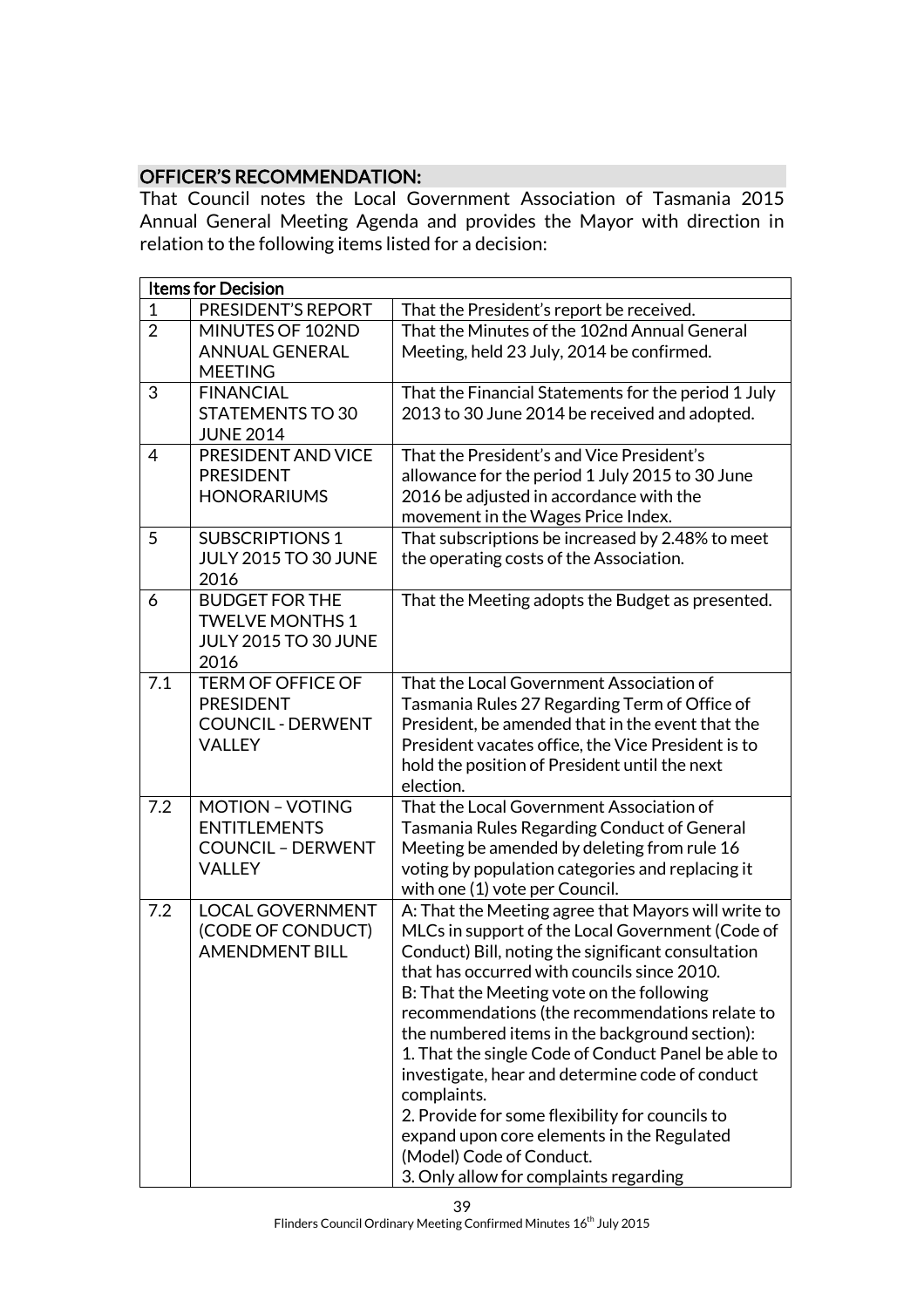|   |                        | incidents/matters that have happened in the<br>preceding 90 days. |
|---|------------------------|-------------------------------------------------------------------|
|   |                        | 4. That there continue to be a requirement to pay a               |
|   |                        | fee to lodge a complaint, noting that the fee is                  |
|   |                        | reimbursed if the complaint is upheld.                            |
|   |                        | 5. That there remain an ability to withdraw a<br>complaint.       |
|   |                        | 6. That given the need to contain costs and to deal               |
|   |                        | with complaints expeditiously, legal representation               |
|   |                        | not be allowed in Standard Panel Hearings                         |
|   |                        | 7. That the legislation allow for a Code of Conduct               |
|   |                        | complaint to be submitted locally to the General                  |
|   |                        | Manager to check that proper procedure has been                   |
|   |                        | adopted before forwarding to the Standards Panel.                 |
|   |                        | 8. That the one month suspension sanction be                      |
|   |                        | changed to allow for up to three months                           |
|   |                        | suspension in order to offer and effective deterrent              |
|   |                        | for bad behaviour.                                                |
|   |                        | 9. That the holding of an AGM is optional, to be                  |
|   |                        | determined by Council.                                            |
|   |                        | 10. That the Council be able, through a majority                  |
|   |                        | vote, to direct the General Manager to provide                    |
|   |                        | complete information (not redacted or removed)                    |
|   |                        | that the General Manager has withheld on the                      |
|   |                        | basis of deeming it private and confidential                      |
|   |                        | information relating to a person.                                 |
| 8 | <b>REPORTS FROM</b>    | (a) That the reports from representatives on                      |
|   | <b>BOARD</b>           | various bodies be received and noted.                             |
|   | <b>REPRESENTATIVES</b> | (b) That Conference acknowledges the time and                     |
|   |                        | effort put in by all Association representatives on               |
|   |                        | boards, working parties, advisory groups and                      |
|   |                        | committees etc.                                                   |

# DECISION:

201.07.2015 Moved: Cr D Williams Seconded: Deputy Mayor M Cobham That Council discuss this item, under Section 22 (9) of the Local Government (Meeting Procedures) Regulations 2005.

# CARRIED UNANIMOUSLY (6-0)

For: Mayor Carol Cox, Deputy Mayor Marc Cobham, Cr Chris Rhodes, Cr Ken Stockton, Cr David Williams and Cr Gerald Willis.

202.07.2015 Moved: Cr D Williams Seconded: Cr G Willis That Council notes the Local Government Association of Tasmania 2015 Annual General Meeting Agenda and provides the Mayor with direction in relation to the following items listed for a decision: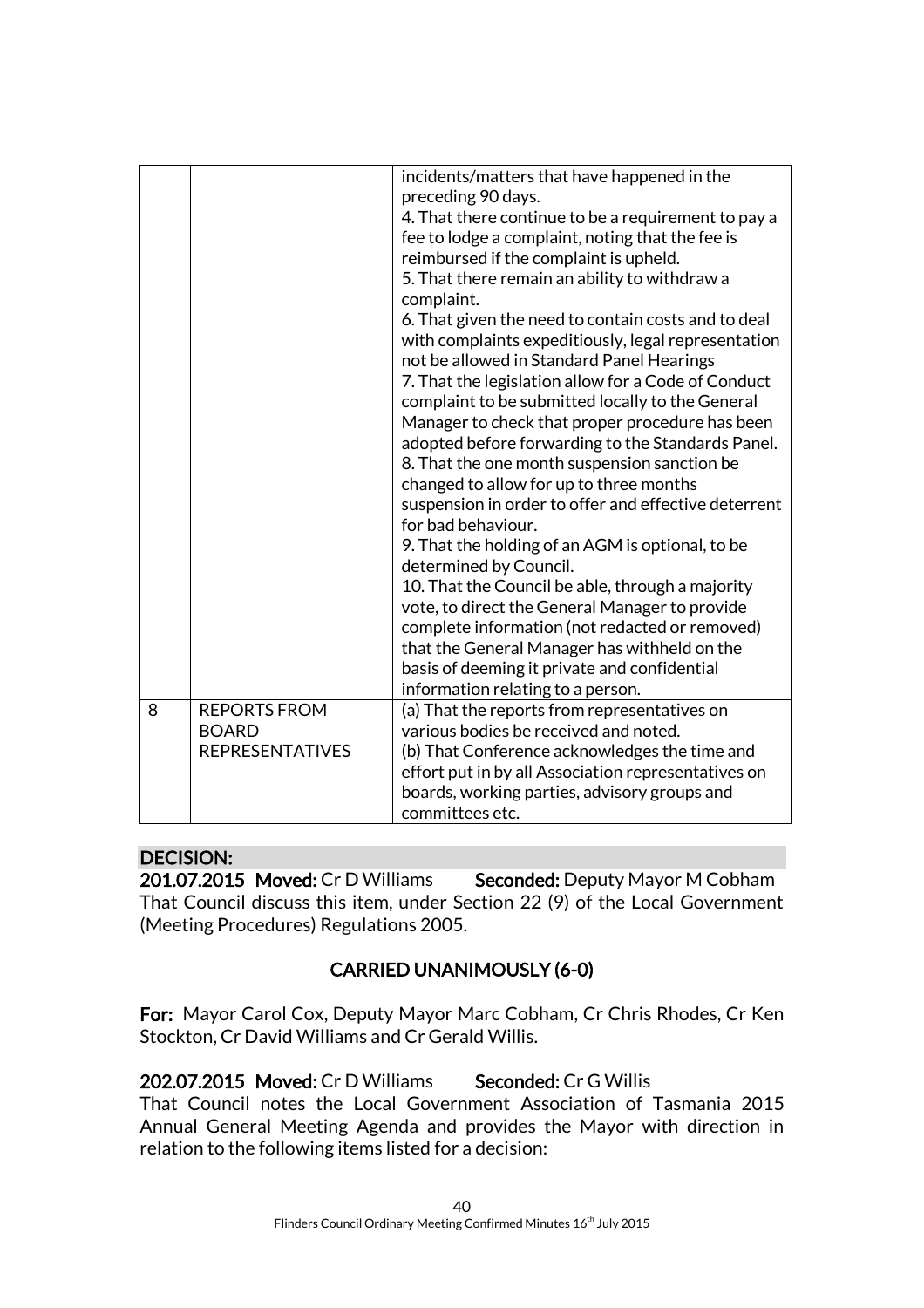|                | <b>Items for Decision</b>   |                                         | <b>Decision</b> |
|----------------|-----------------------------|-----------------------------------------|-----------------|
| $\mathbf{1}$   | PRESIDENT'S REPORT          | That the President's report be          | yes             |
|                |                             | received.                               |                 |
| $\overline{2}$ | MINUTES OF 102ND            | That the Minutes of the 102nd           | yes             |
|                | <b>ANNUAL GENERAL</b>       | Annual General Meeting, held 23         |                 |
|                | <b>MEETING</b>              | July, 2014 be confirmed.                |                 |
| 3              | <b>FINANCIAL</b>            | That the Financial Statements for       | yes             |
|                | <b>STATEMENTS TO 30</b>     | the period 1 July 2013 to 30 June       |                 |
|                | <b>JUNE 2014</b>            | 2014 be received and adopted.           |                 |
| $\overline{4}$ | PRESIDENT AND VICE          | That the President's and Vice           | no              |
|                | <b>PRESIDENT</b>            | President's allowance for the period    |                 |
|                | <b>HONORARIUMS</b>          | 1 July 2015 to 30 June 2016 be          |                 |
|                |                             | adjusted in accordance with the         |                 |
|                |                             | movement in the Wages Price Index.      |                 |
| 5              | <b>SUBSCRIPTIONS 1 JULY</b> | That subscriptions be increased by      | yes             |
|                | 2015 TO 30 JUNE 2016        | 2.48% to meet the operating costs of    |                 |
|                |                             | the Association.                        |                 |
| 6              | <b>BUDGET FOR THE</b>       | That the Meeting adopts the Budget      | yes             |
|                | <b>TWELVE MONTHS 1</b>      | as presented.                           |                 |
|                | <b>JULY 2015 TO 30 JUNE</b> |                                         |                 |
|                | 2016                        |                                         |                 |
| 7.1            | <b>TERM OF OFFICE OF</b>    | That the Local Government               | yes             |
|                | <b>PRESIDENT</b>            | <b>Association of Tasmania Rules 27</b> |                 |
|                | <b>COUNCIL - DERWENT</b>    | Regarding Term of Office of             |                 |
|                | <b>VALLEY</b>               | President, be amended that in the       |                 |
|                |                             | event that the President vacates        |                 |
|                |                             | office, the Vice President is to hold   |                 |
|                |                             | the position of President until the     |                 |
|                |                             | next election.                          |                 |
| 7.2            | <b>MOTION - VOTING</b>      | That the Local Government               | Yes             |
|                | <b>ENTITLEMENTS</b>         | Association of Tasmania Rules           |                 |
|                | <b>COUNCIL - DERWENT</b>    | <b>Regarding Conduct of General</b>     |                 |
|                | <b>VALLEY</b>               | Meeting be amended by deleting          |                 |
|                |                             | from rule 16 voting by population       |                 |
|                |                             | categories and replacing it with one    |                 |
|                |                             | (1) vote per Council.                   |                 |
| 7.2            | <b>LOCAL GOVERNMENT</b>     | A: That the Meeting agree that          | A: yes          |
|                | (CODE OF CONDUCT)           | Mayors will write to MLCs in            |                 |
|                | <b>AMENDMENT BILL</b>       | support of the Local Government         | B:              |
|                |                             | (Code of Conduct) Bill, noting the      | 1. yes          |
|                |                             | significant consultation that has       | 2. yes          |
|                |                             | occurred with councils since 2010.      | 3. yes          |
|                |                             | B: That the Meeting vote on the         | 4. yes          |
|                |                             | following recommendations (the          | 5. yes          |
|                |                             | recommendations relate to the           | 6. yes          |
|                |                             | numbered items in the background        | 7. yes          |
|                |                             | section):                               | 8. yes          |
|                |                             | 1. That the single Code of Conduct      | 9. not          |
|                |                             | Panel be able to investigate, hear      | optional        |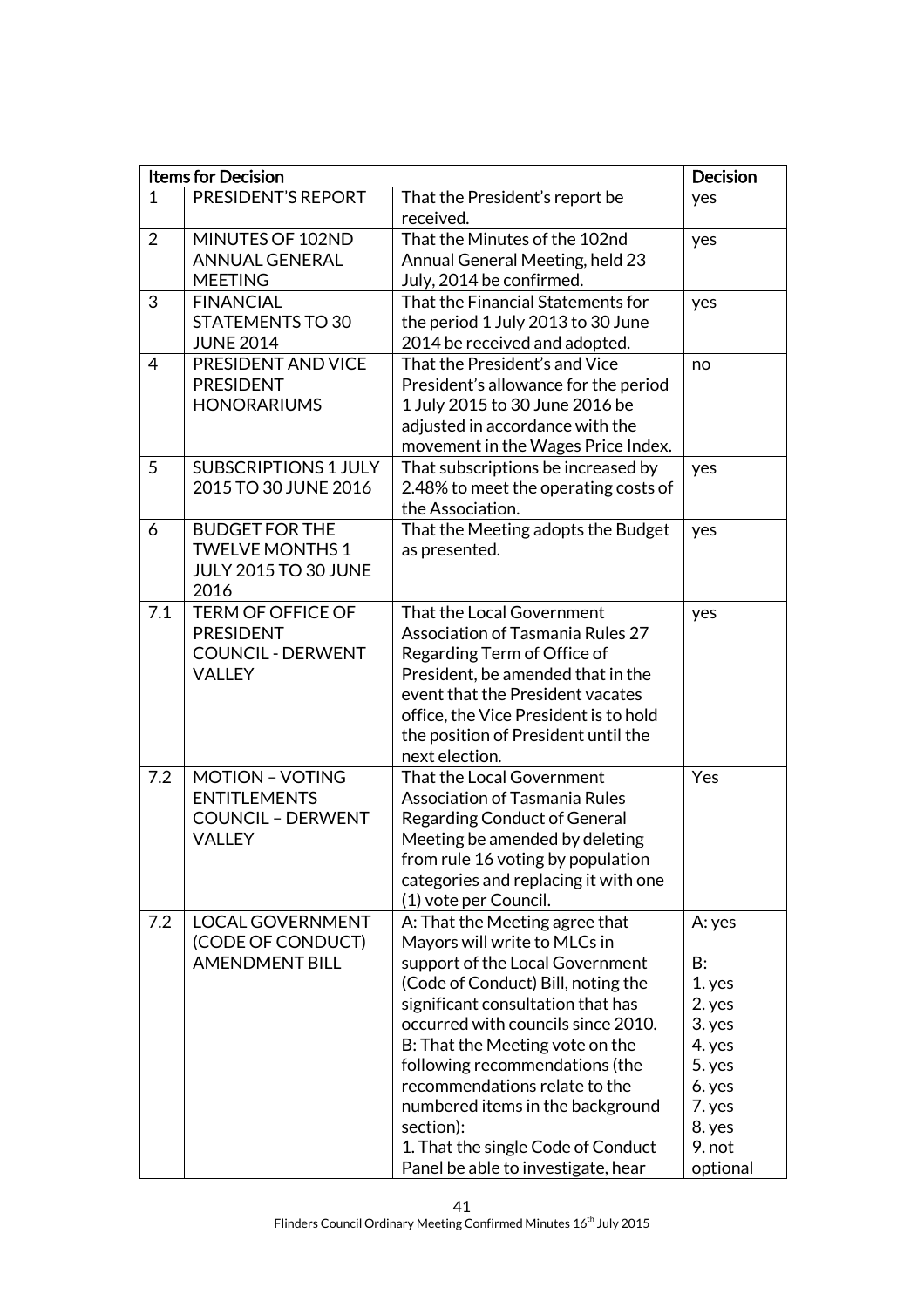|   |                           | and determine code of conduct                               | $10.$ yes |
|---|---------------------------|-------------------------------------------------------------|-----------|
|   |                           | complaints.                                                 |           |
|   |                           | 2. Provide for some flexibility for                         |           |
|   |                           | councils to expand upon core                                |           |
|   |                           | elements in the Regulated (Model)                           |           |
|   |                           | Code of Conduct.                                            |           |
|   |                           | 3. Only allow for complaints                                |           |
|   |                           | regarding incidents/matters that                            |           |
|   |                           | have happened in the preceding 90                           |           |
|   |                           | days.                                                       |           |
|   |                           | 4. That there continue to be a                              |           |
|   |                           | requirement to pay a fee to lodge a                         |           |
|   |                           | complaint, noting that the fee is                           |           |
|   |                           | reimbursed if the complaint is                              |           |
|   |                           | upheld.                                                     |           |
|   |                           | 5. That there remain an ability to                          |           |
|   |                           | withdraw a complaint.                                       |           |
|   |                           | 6. That given the need to contain                           |           |
|   |                           | costs and to deal with complaints                           |           |
|   |                           | expeditiously, legal representation                         |           |
|   |                           | not be allowed in Standard Panel                            |           |
|   |                           | Hearings                                                    |           |
|   |                           | 7. That the legislation allow for a                         |           |
|   |                           | Code of Conduct complaint to be                             |           |
|   |                           | submitted locally to the General                            |           |
|   |                           | Manager to check that proper                                |           |
|   |                           | procedure has been adopted before                           |           |
|   |                           | forwarding to the Standards Panel.                          |           |
|   |                           | 8. That the one month suspension                            |           |
|   |                           | sanction be changed to allow for up                         |           |
|   |                           | to three months suspension in order                         |           |
|   |                           | to offer and effective deterrent for                        |           |
|   |                           | bad behaviour.                                              |           |
|   |                           | 9. That the holding of an AGM is                            |           |
|   |                           | optional, to be determined by                               |           |
|   |                           | Council.                                                    |           |
|   |                           | 10. That the Council be able, through                       |           |
|   |                           | a majority vote, to direct the General                      |           |
|   |                           |                                                             |           |
|   |                           | Manager to provide complete<br>information (not redacted or |           |
|   |                           |                                                             |           |
|   |                           | removed) that the General Manager                           |           |
|   |                           | has withheld on the basis of deeming                        |           |
|   |                           | it private and confidential                                 |           |
|   |                           | information relating to a person.                           |           |
| 8 | <b>REPORTS FROM BOARD</b> | (a) That the reports from                                   | yes       |
|   | <b>REPRESENTATIVES</b>    | representatives on various bodies be                        |           |
|   |                           | received and noted.                                         |           |
|   |                           | (b) That Conference acknowledges                            |           |
|   |                           | the time and effort put in by all                           |           |
|   |                           | Association representatives on                              |           |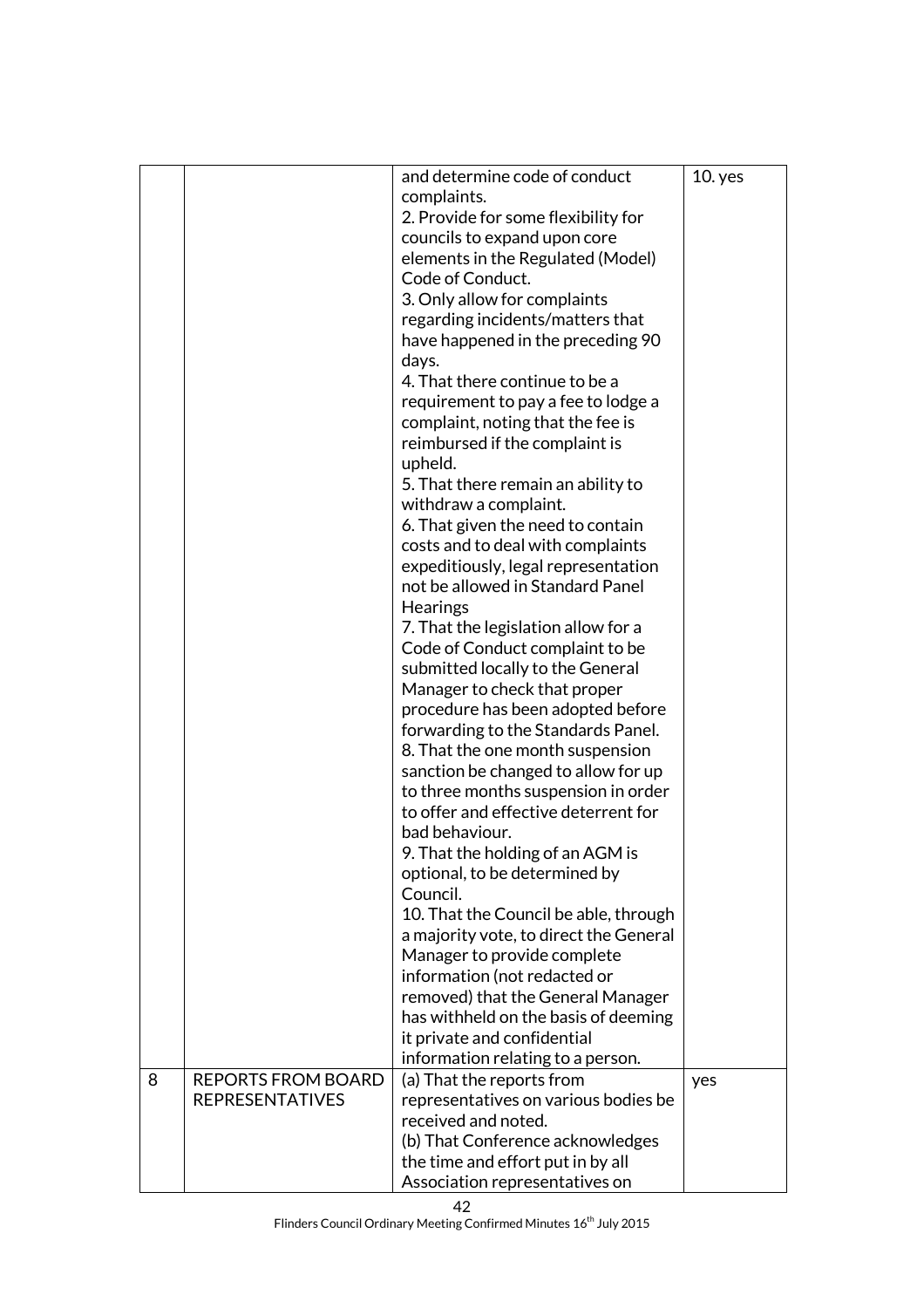| $\perp$ boards, working parties, advisory |  |
|-------------------------------------------|--|
| groups and committees etc.                |  |

# CARRIED UNANIMOUSLY (6-0)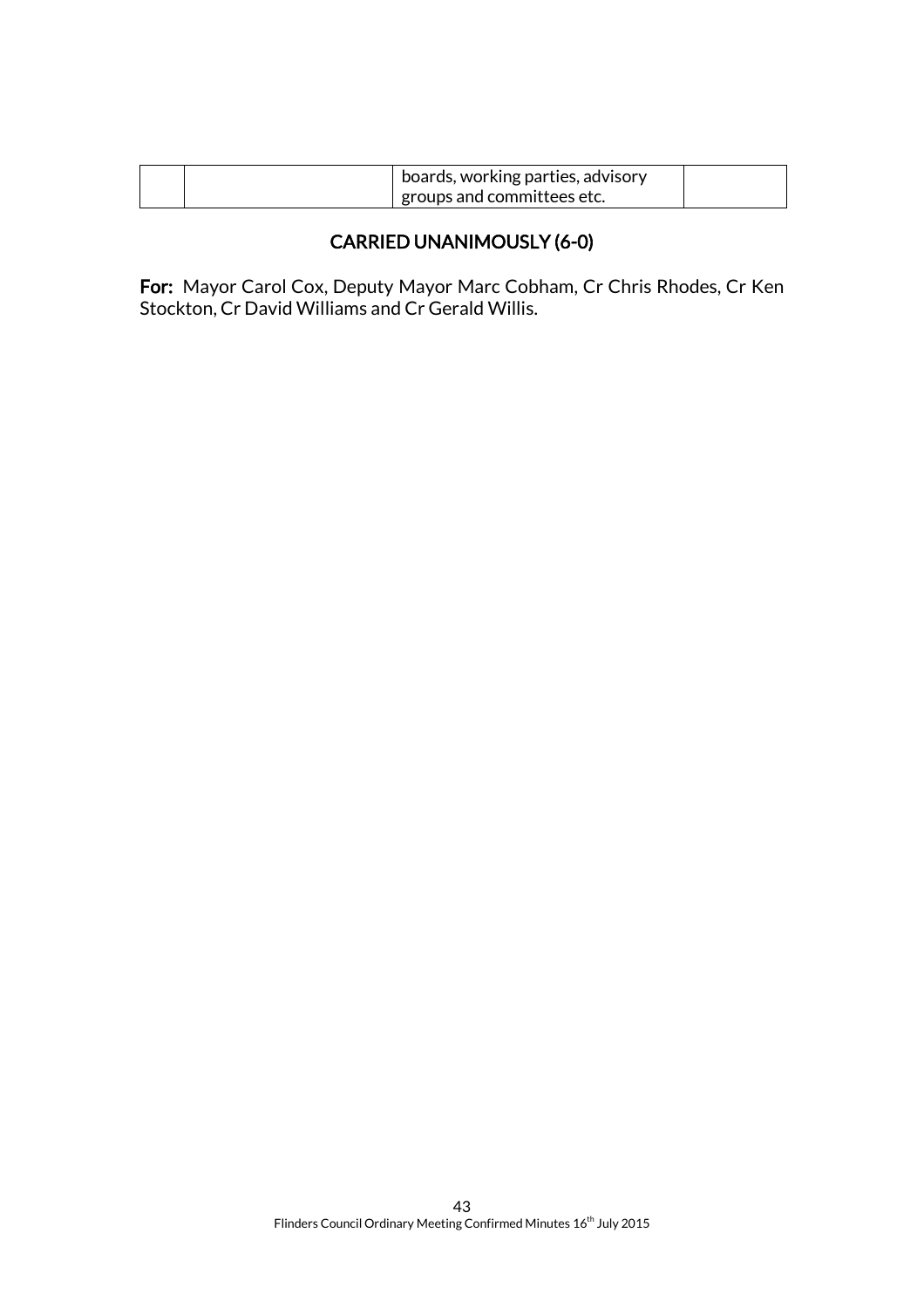#### Item B4: Regional Resource Sharing

| <b>ACTION</b>            | <b>Decision</b>                                               |
|--------------------------|---------------------------------------------------------------|
| <b>PROPONENT</b>         | <b>Council Officer</b>                                        |
| <b>OFFICER</b>           | Raoul Harper, General Manager                                 |
| <b>FILE REFERENCE</b>    | ADM/0500                                                      |
| <b>ASSOCIATED PAPERS</b> | Annexure 13: Letter 6 <sup>th</sup> July - Minister for Local |
|                          | Government                                                    |

#### INTRODUCTION:

Flinders Council has received a letter from the Minister for Local Government requesting that Council consider being involved in regional discussions and potential feasibility study into regional resource sharing.

Council has previously informed the Minister it is not supportive of voluntary amalgamation. Flinders Council has been utilising resource sharing for many years and in many ways is already at the forefront of this approach to service delivery. As resource sharing with other Council's is already in place, Council should consider if being involved in a regional assessment of future opportunities could add value to the work already being undertaken.

# PREVIOUS COUNCIL CONSIDERATION:

Nil

# OFFICER'S REPORT:

Flinders Council has shown that resource sharing can deliver improved service standards, lower costs and minimise risk to the organisation and the community. Currently Flinders Council utilises the services and expertise of other Council's for the support and/or delivery of planning, building, rates modeling, asset management and at times corporate services. This approach has supported a major shift in the organisational outputs and maturity of systems that support not only Council service delivery but the sustainability of the organisation as a whole.

Resource sharing is a viable alternative to amalgamation if efficiency and cost reduction is the primary driver of the Government's reform agenda. A collective approach at a regional level (or State level) to resource sharing could deliver major cost reductions and improve or at least maintain service standards across all Councils without impacting on local representation and advocacy.

As a General Manager I have attempted to champion such an approach at a regional level for many years and the current discussions around assessing opportunities for regional resource sharing is to my mind a very positive step forward and one that Council should consider as an opportunity not a threat.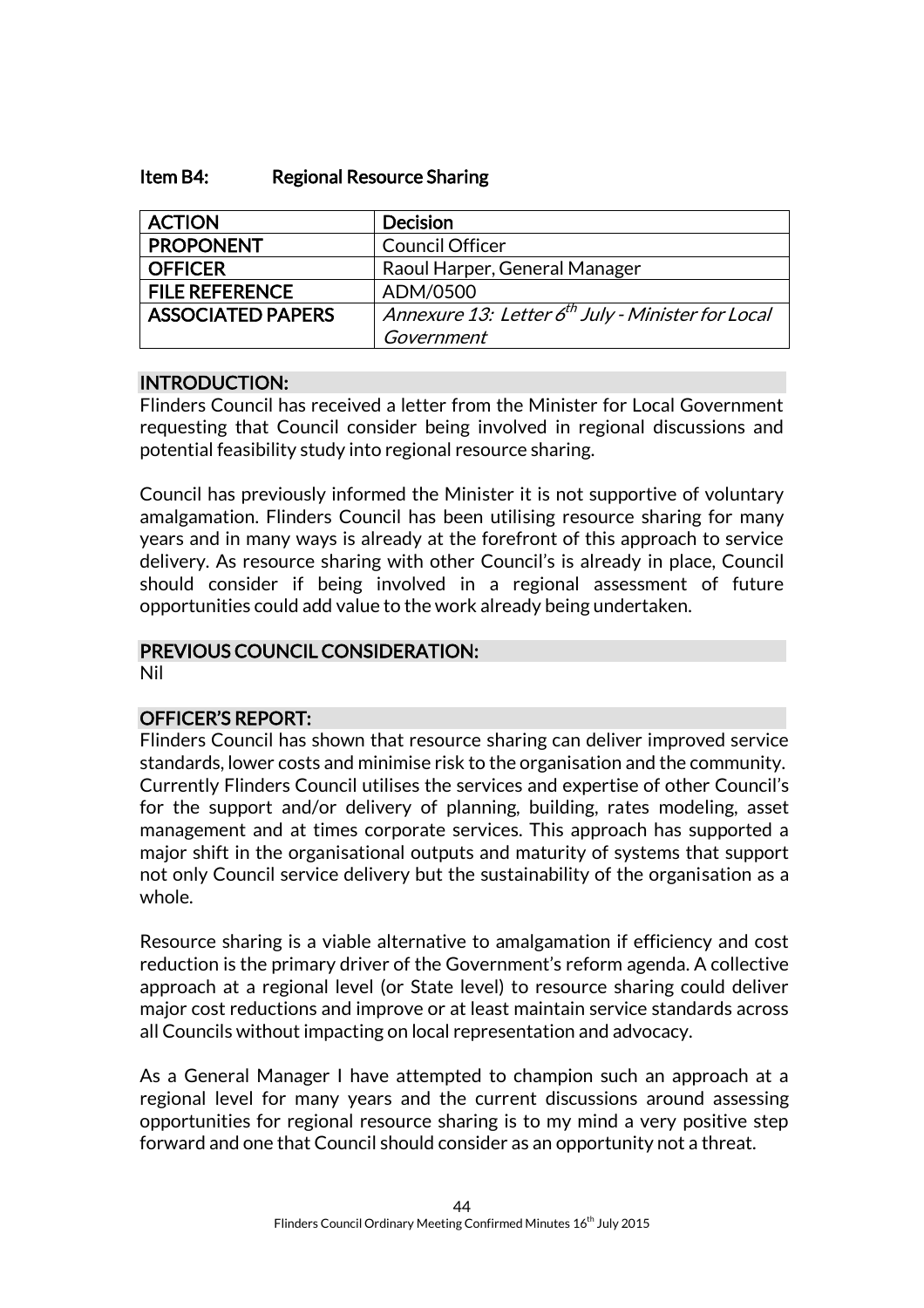Beyond the opportunities at a regional level, Flinders and West Tamar Council already have a very functional resource sharing model that could be assessed for further expansion as part of the reform process. With State funding support, a project could be developed that looked into how building, planning and permit authority functions could be further streamlined with the integration of property management and rating systems. This has significant potential to add value at not only a development services level but also at a corporate services level. If Council is serious about driving efficient service delivery and minimising costs, then these "back office' functions are areas where expanded resource sharing and new delivery models have potential to create major savings.

The value of jobs and employment to our small community can't be forgotten in this drive for efficiency and cost reduction. If new service delivery models can be discovered and implemented it may not necessarily lead to staff reductions but could see staff costs reallocated to other areas of service delivery such as infrastructures and private works. By building staff capacity in areas that generate revenue Council may well maintain staff levels but move to a more revenue positive operating position. The key point is that the reform agenda and regional willingness to explore opportunities does hold some potential to at least consider alternatives to the current models employed by Councils to deliver a range of services.

Council has previously written to the Minister for Local Government outlining the following:

"I write in answer to your request for Councils to voluntarily consider the issue of Amalgamation and/or a Shared Services Model. I advise that Flinders Council has considered the issue and is firmly of the opinion that Amalgamation or a Shared Service Model serves no purpose for Flinders Council and thus Flinders Council will not be partaking any furtherin the process.

The Community has been openly encouraged to talk to Councillors about how they feel about Amalgamation; Council Staff have as a unit considered it; as have the Councillors. All see no benefit in Council amalgamating or committing to a Shared Service arrangement. Flinders CURRENTLY buys in, from other Councils, services where it does not have LOCAL expertise, and we are very keen to keep the flexibility of obtaining the required service from the Council that offers the best deal that suits our needs."

Council has taken a hard line in expressing no desire to consider voluntary amalgamation but the statement also precludes consideration of shared services models. To my mind it is this unwillingness to consider involvement in exploring refinements or expansions to shared service arrangements that needs to be reconsidered by Council. In essence we are involved and already committed to shared service arrangements. If we are committed to the concept of "*obtaining*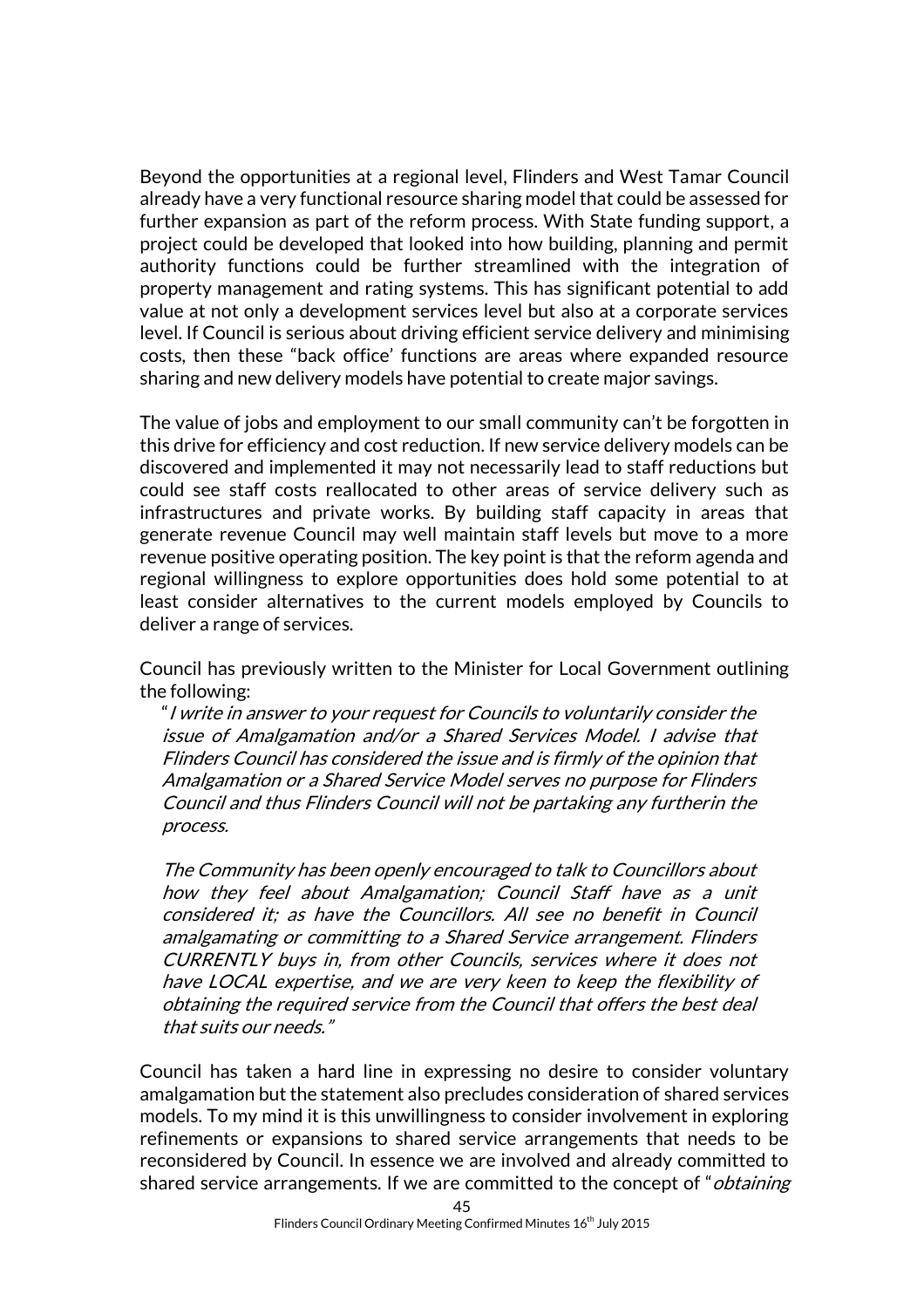the required service from the Council that offers the best deal that suits our needs" then involvement with the reform process and any regional assessment of opportunities and expansion and/or refinement of our existing arrangements with State Government support should be supported.

Ultimately, the stance taken by Council in response to the State Government's reform agenda is a matter for elected members. From an Officer perspective the current stance of no engagement at all carries significant risk and will exclude Flinders from exploring options that may have potential to enhance the sustainability of the organisation as a whole and the sector more broadly. Shared service delivery and/or resource sharing has been and continues to be a strength in the delivery model employed by Council and the ability to engage with the reform process holds opportunities that are worthy of at least exploring.

# STATUTORY REQUIREMENT:

Local Government Act 1993

# POLICY/STRATEGIC IMPLICATIONS:

5.0 Corporate Governance and Intergovernmental Relations

# BUDGET AND FINANCIAL IMPLICATIONS:

Failure to explore models that could deliver improved services and reduce costs could expose Council to increased costs or decreased service standards.

#### RISK/LIABILITY:

Failure to engage with the reform process on any level does expose Council to risk.

#### VOTING REQUIREMENTS:

Simple Majority

#### OFFICER'S RECOMMENDATION:

That the Mayor write to the Minister for Local Government expressing that:

- 1) Flinders Council has for many years been at the forefront of utilising resource sharing.
- 2) Flinders Council will continue to explore how these can deliver improved services and cost efficiencies for our community.
- 3) With funding support provided by the State Government, Flinders Council confirms a willingness to explore other models of sharing resources either within our existing agreements or at a regional level.

# DECISION:

203.07.2015 Moved: Deputy Mayor M Cobham Seconded: Cr D Williams That the Mayor write to the Minister for Local Government expressing that:

1) Flinders Council has for many years been at the forefront of utilising resource sharing.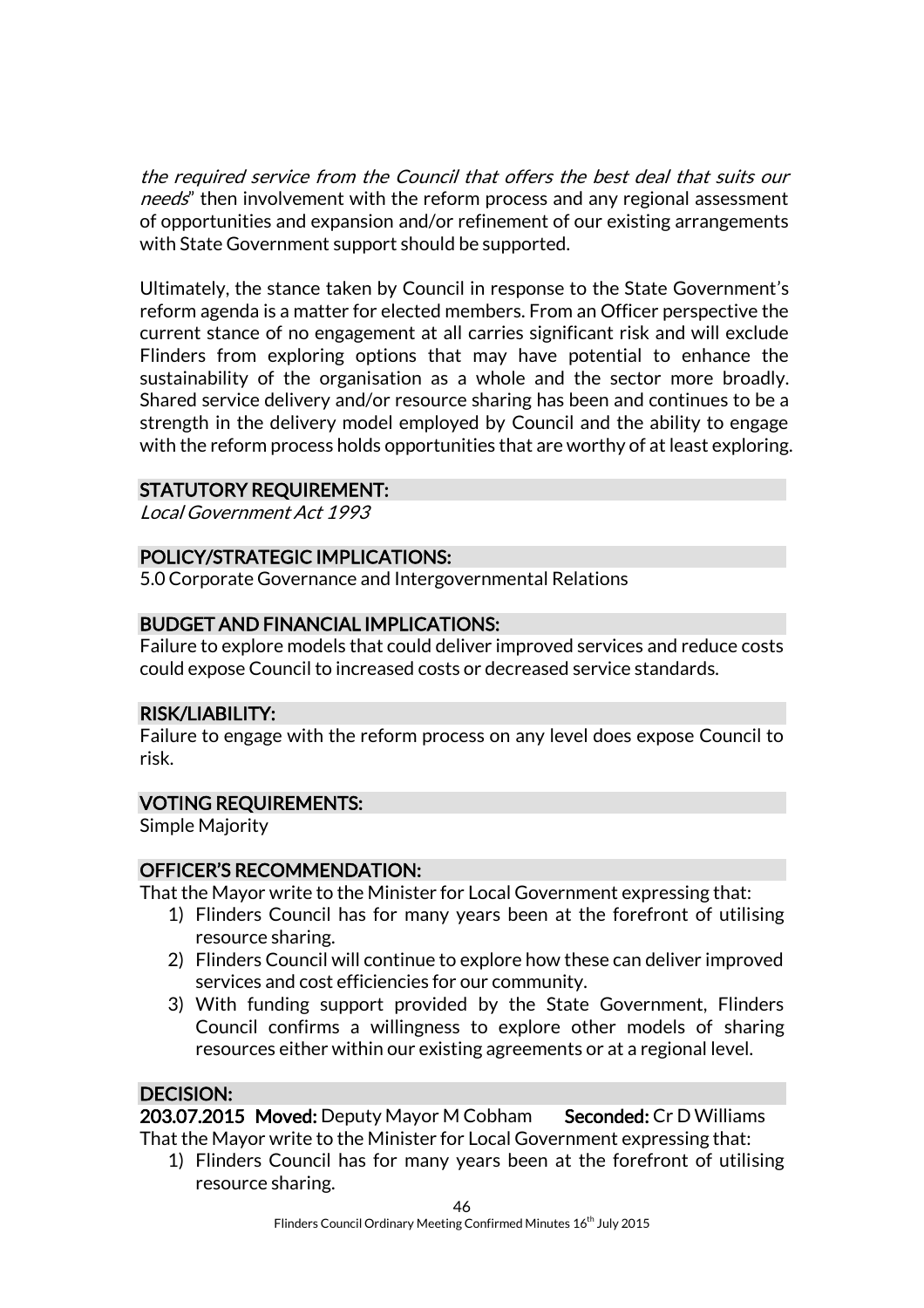- 2) Flinders Council will continue to explore how these can deliver improved services and cost efficiencies for our community.
- 3) With funding support provided by the State Government, Flinders Council confirms a willingness to explore other models of sharing resources either within our existing agreements or at a regional level.

# CARRIED UNANIMOUSLY (6-0)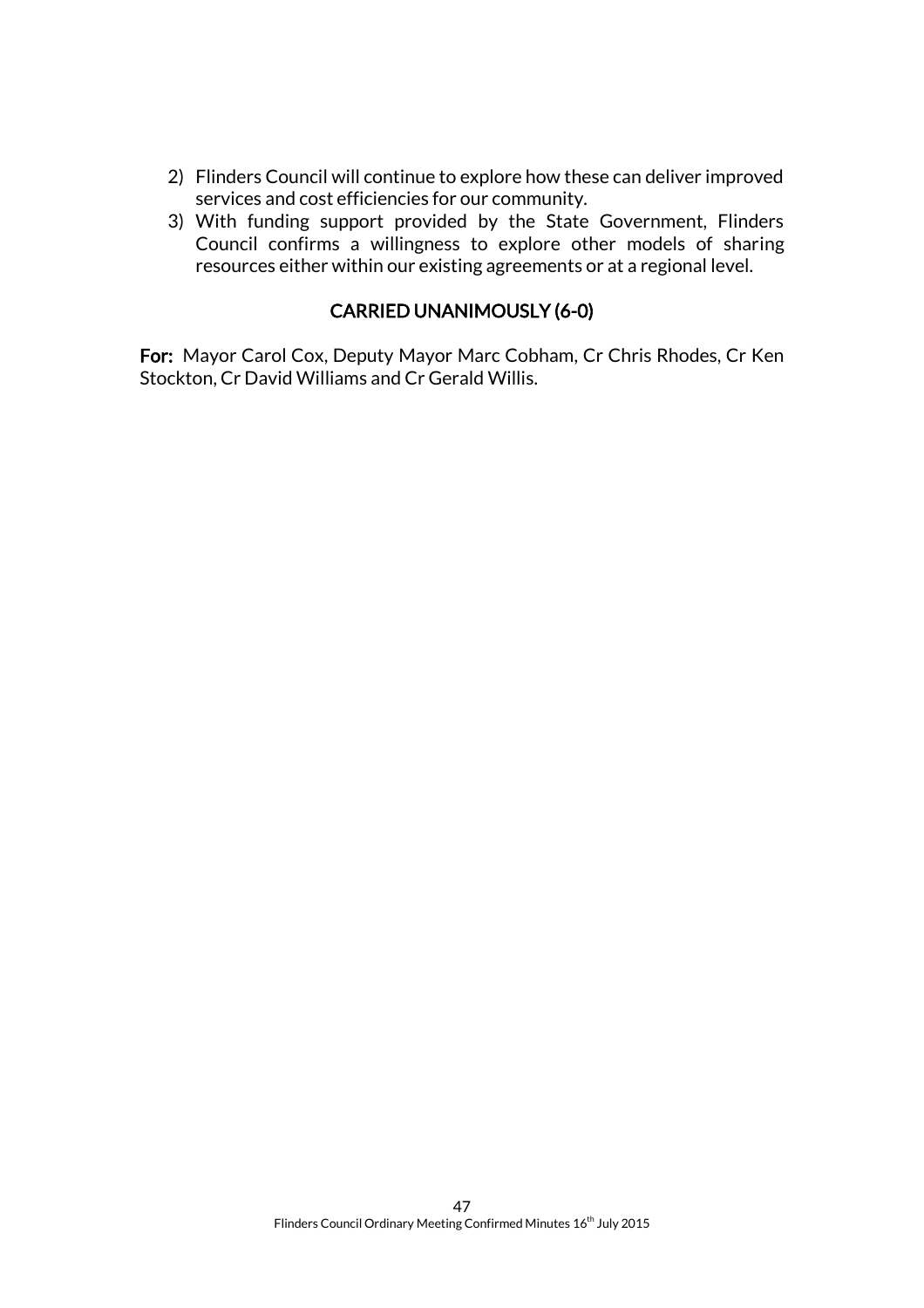# Item B5: Council's 4<sup>th</sup> Quarterly Report

| <b>ACTION</b>            | <b>Information</b>                                      |
|--------------------------|---------------------------------------------------------|
| <b>PROPONENT</b>         | <b>Council Officer</b>                                  |
| <b>OFFICER</b>           | Raoul Harper, General Manager                           |
| <b>FILE REFERENCE</b>    | COU/0600                                                |
| <b>ASSOCIATED PAPERS</b> | Annexure 14: Council's 4 <sup>th</sup> Quarterly Report |
|                          | (April - June 2015)                                     |

#### INTRODUCTION:

The purpose of this report is to provide Councillors with an update of the various actions taken by the whole of Council for the fourth quarter of the financial year.

#### PREVIOUS COUNCIL CONSIDERATION:

Previously provided as via departmental quarterly reports.

#### OFFICER'S REPORT:

Please read Annexure 14 – Council's  $4<sup>th</sup>$  Quarterly Report (April – June 2015).

#### VOTING REQUIREMENTS:

Simple Majority

#### OFFICER'S RECOMMENDATION:

That the Council's  $4^{\text{th}}$  Quarterly Report (April - June 2015) be received and accepted by Council.

#### DECISION:

204.07.2015 Moved: Deputy Mayor M Cobham Seconded: Cr G Willis That the Council's  $4^{\text{th}}$  Quarterly Report (April - June 2015) be received and accepted by Council.

# CARRIED UNANIMOUSLY (6-0)

For: Mayor Carol Cox, Deputy Mayor Marc Cobham, Cr Chris Rhodes, Cr Ken Stockton, Cr David Williams and Cr Gerald Willis.

Note: The Chair congratulated staff on the work achieved for the 12 months to the end of June. For a small staff, a considerable amount was achieved.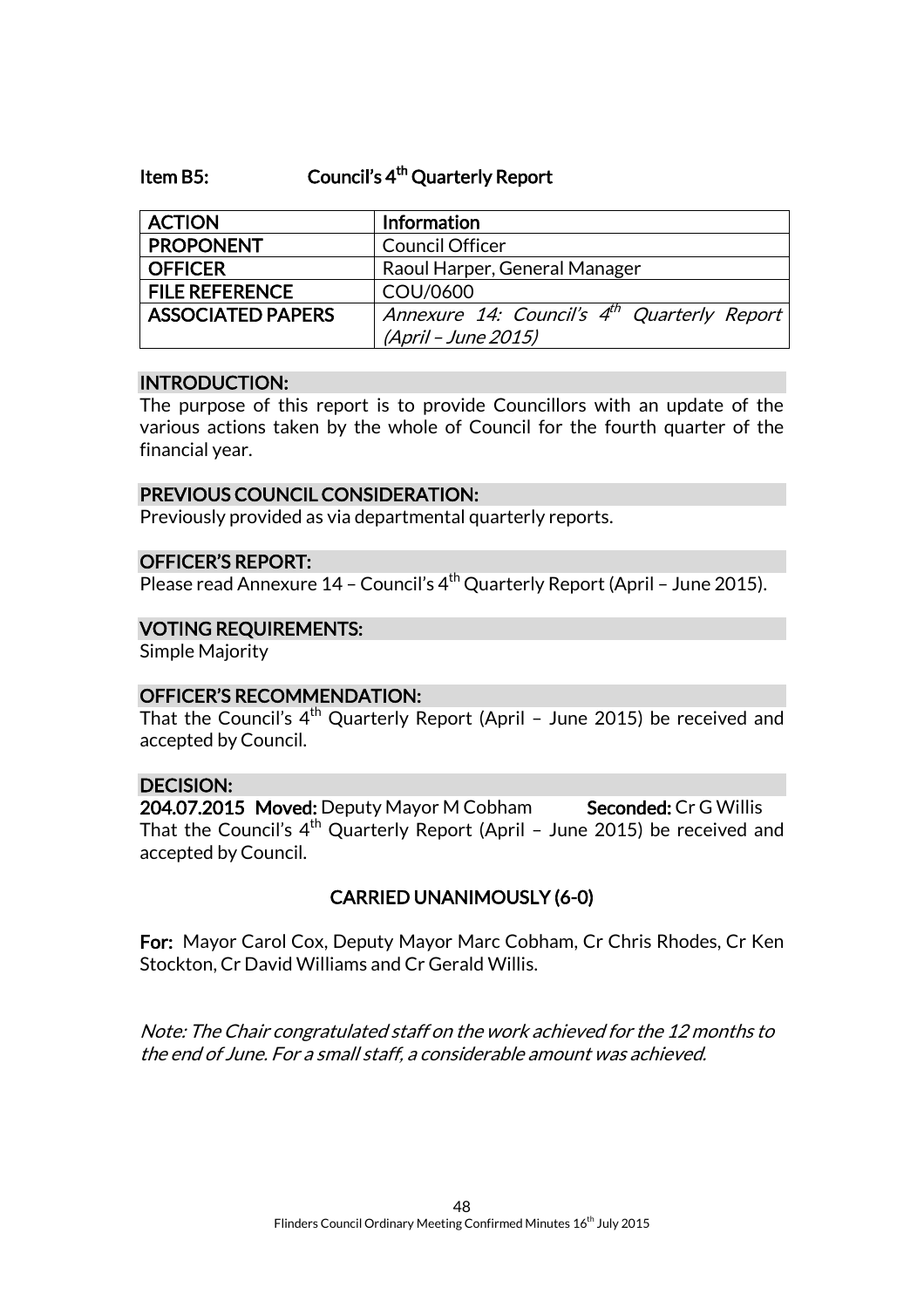#### Item B6: Councillor Resolution Report

| <b>ACTION</b>            | Information                                    |
|--------------------------|------------------------------------------------|
| <b>PROPONENT</b>         | <b>Council Officer</b>                         |
| <b>OFFICER</b>           | Raoul Harper, General Manager                  |
| <b>FILE REFERENCE</b>    | COU/0600                                       |
| <b>ASSOCIATED PAPERS</b> | Annexure 15: Councillor Resolution Report July |
|                          | 2015                                           |

#### INTRODUCTION:

This report identifies the actions taken to implement resolutions passed by elected members up to July 2015 that did not form part of the Annual Plan 2014/2015.

#### PREVIOUS COUNCIL CONSIDERATION:

The report is presented on a monthly basis.

#### OFFICER'S REPORT:

Please read Annexure 15 – Councillor Resolution Report July 2015.

#### VOTING REQUIREMENTS:

Simple Majority

# OFFICER'S RECOMMENDATION:

That the Councillor Resolution Report July 2015 be noted.

#### DECISION:

205.07.2015 Moved: Deputy Mayor M Cobham Seconded: Cr G Willis That the Councillor Resolution Report July 2015 be noted.

# CARRIED UNANIMOUSLY (6-0)

For: Mayor Carol Cox, Deputy Mayor Marc Cobham, Cr Chris Rhodes, Cr Ken Stockton, Cr David Williams and Cr Gerald Willis.

Mayor Carol Cox called a break in the meeting at 1.54pm and resumed the meeting at 2.06pm.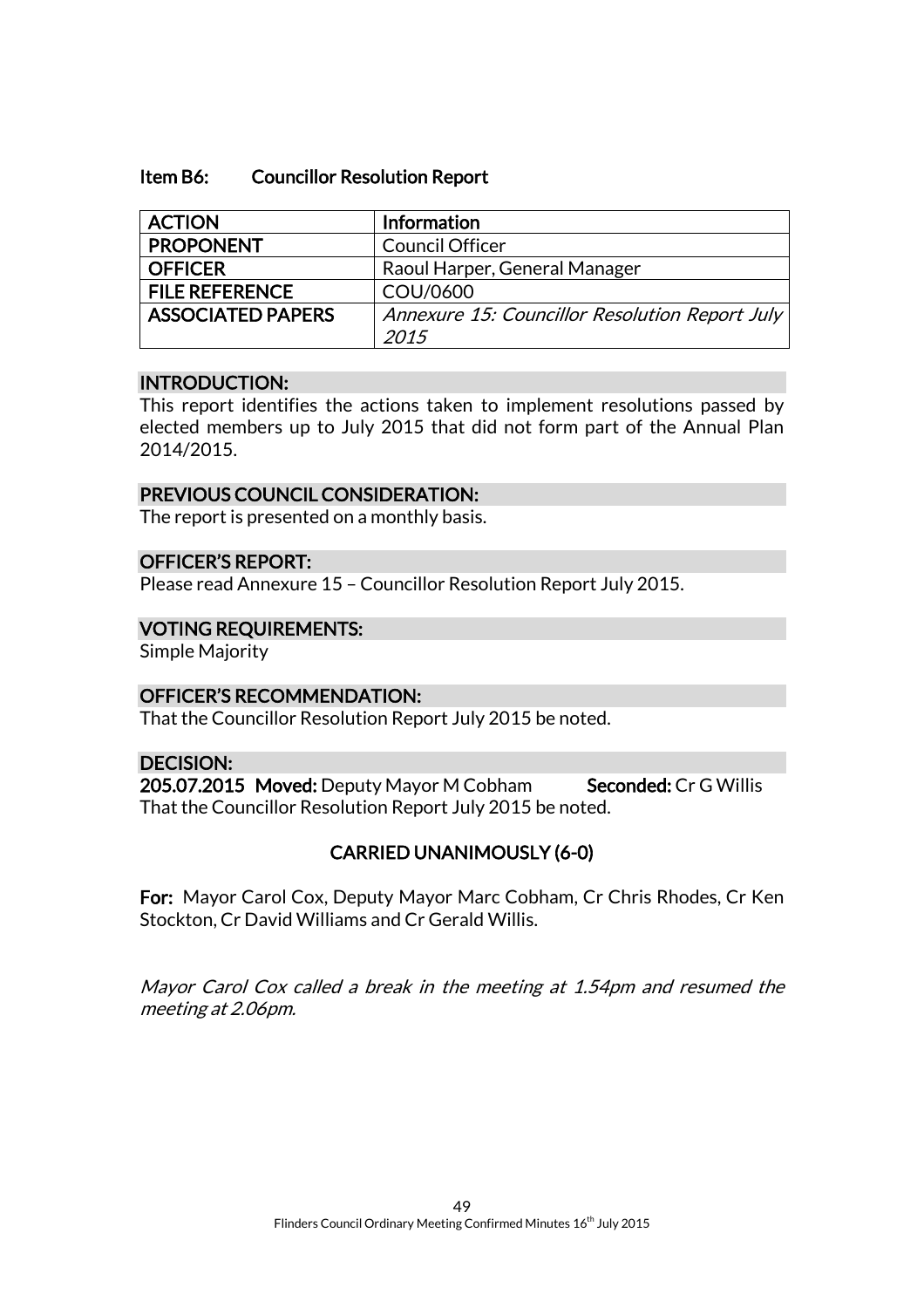# **C. CLOSED COUNCIL**

#### Items C1 & C2: Closed Council Items

| <b>ACTION</b>         | <b>Decision</b>                           |
|-----------------------|-------------------------------------------|
| <b>PROPONENT</b>      | Council Officer                           |
| <b>OFFICER</b>        | Raoul Harper, General Manager             |
| <b>FILE REFERENCE</b> | GOV/0600                                  |
| ASSOCIATED PAPERS     | Annexures 16-18: For Elected Members Only |

#### PREVIOUS COUNCIL CONSIDERATION:

July 2015 Budget Workshop

#### REASON FOR CLOSED COUNCIL:

Items C1 and C2 are CONFIDENTIAL in accordance with Section 15(2) (b) of the Local Government (Meeting Procedures) Regulations 2015.

#### VOTING REQUIREMENTS

Absolute Majority

#### OFFICER'S RECOMMENDATION:

That Council move into Closed Council.

# DECISION: 206.07.2015 Moved: Cr G Willis Seconded: Cr C Rhodes That Council move into Closed Council.

# CARRIED UNANIMOUSLY (6-0)

For: Mayor Carol Cox, Deputy Mayor Marc Cobham, Cr Chris Rhodes, Cr Ken Stockton, Cr David Williams and Cr Gerald Willis.

Council moved into Closed Session at 2.06pm.

Council moved out of Closed Session at 2.22pm.

Closed Council discussed two items relating to projects to improve telecommunications for the Islands.

# 210.07.2015 Moved: Cr G Willis Seconded: Cr K Stockton

That the discussions held in Closed Council remain confidential but the motions from items C1 and C2 be made public.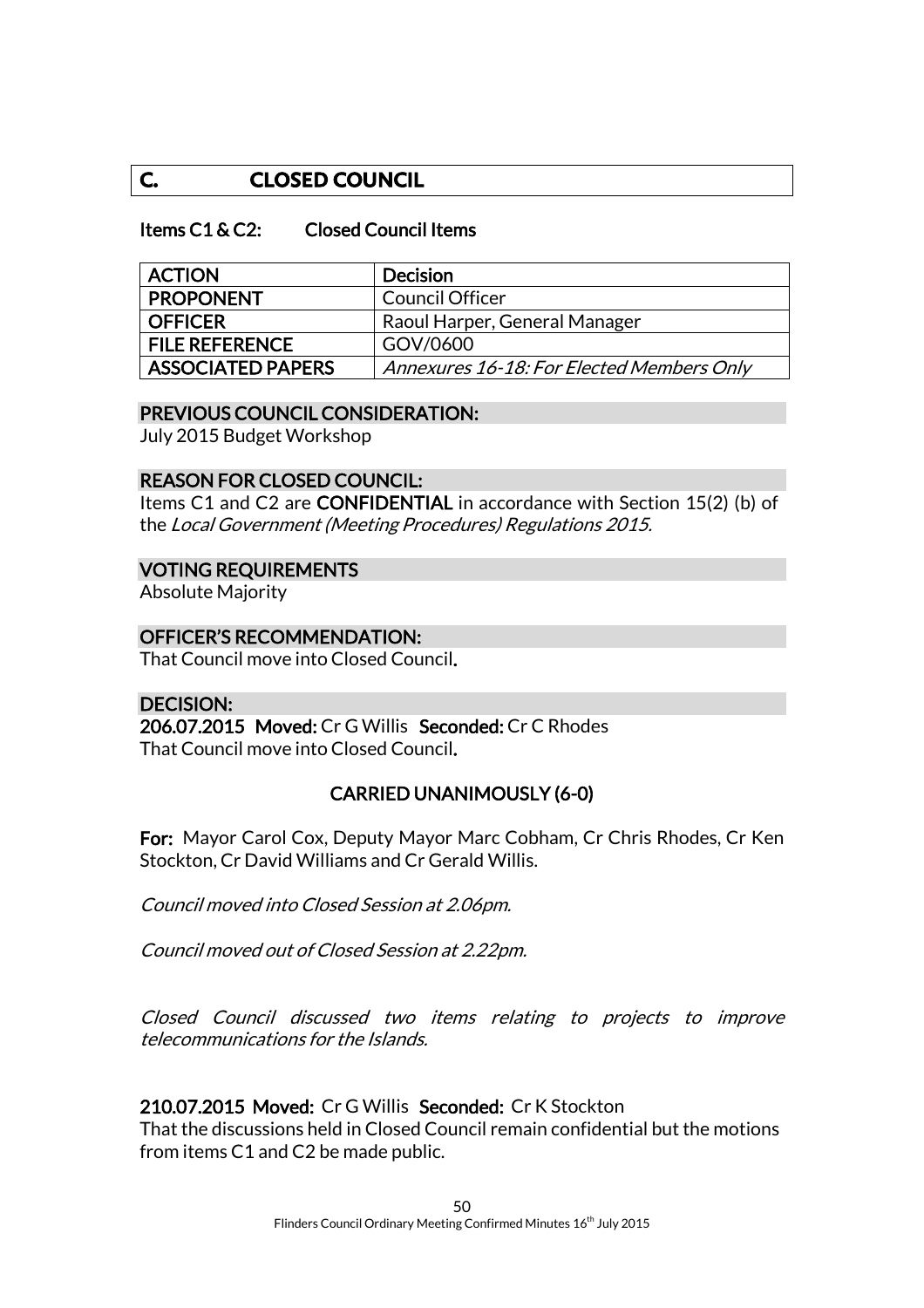# CARRIED UNANIMOUSLY (6-0)

For: Mayor Carol Cox, Deputy Mayor Marc Cobham, Cr Chris Rhodes, Cr Ken Stockton, Cr David Williams and Cr Gerald Willis.

#### Item C1

207.07.2015 Moved: Mayor C Cox Seconded: Cr K Stockton

1. That Flinders Council acknowledges and is deeply concerned about the limitations and issues that exist with the current telecommunication systems on the Islands and recognises that these are a significant impediment to the community, business, education, health service provision, emergency services, population growth and economic activity on the Islands.

That Flinders Council directs the General Manager to engage Elan Projects, a company with specialist experience in relation to the delivery of WiFi internet services and infrastructure, to:

- Undertake a comprehensive technical and logistical scoping activity, determining the most effective way to bring sustained improved internet access to Flinders Island's black and grey spots.
- Produce a complete technical scoping document outlining potential approaches, associated costs and timelines for each option. This document will provide Flinders Council with the capability to produce a Request for Tender for a potential full Flinders Island WiFi Project.
- Present findings to Council and other relevant stakeholders to inform decision making for the next stage of the Flinders WiFi Project.
- That the cost as quoted be expended from the current 2015-16 budget allocation.

2. That Flinders Council prints the decision in the minutes of the ordinary meeting and also releases the decision to the public in the form of a statement in Island News.

# CARRIED UNANIMOUSLY (6-0)

For: Mayor Carol Cox, Deputy Mayor Marc Cobham, Cr Chris Rhodes, Cr Ken Stockton, Cr David Williams and Cr Gerald Willis.

# Item C2

208.07.2015 Moved: Deputy Mayor M Cobham Seconded: Cr K Stockton 1. Flinders Council recognises the limitations and issues that exist with the current telecommunication systems on the Islands' and that these are a significant impediment to the community, business, education, health service provision, emergency services, population growth and economic activity on the Islands.